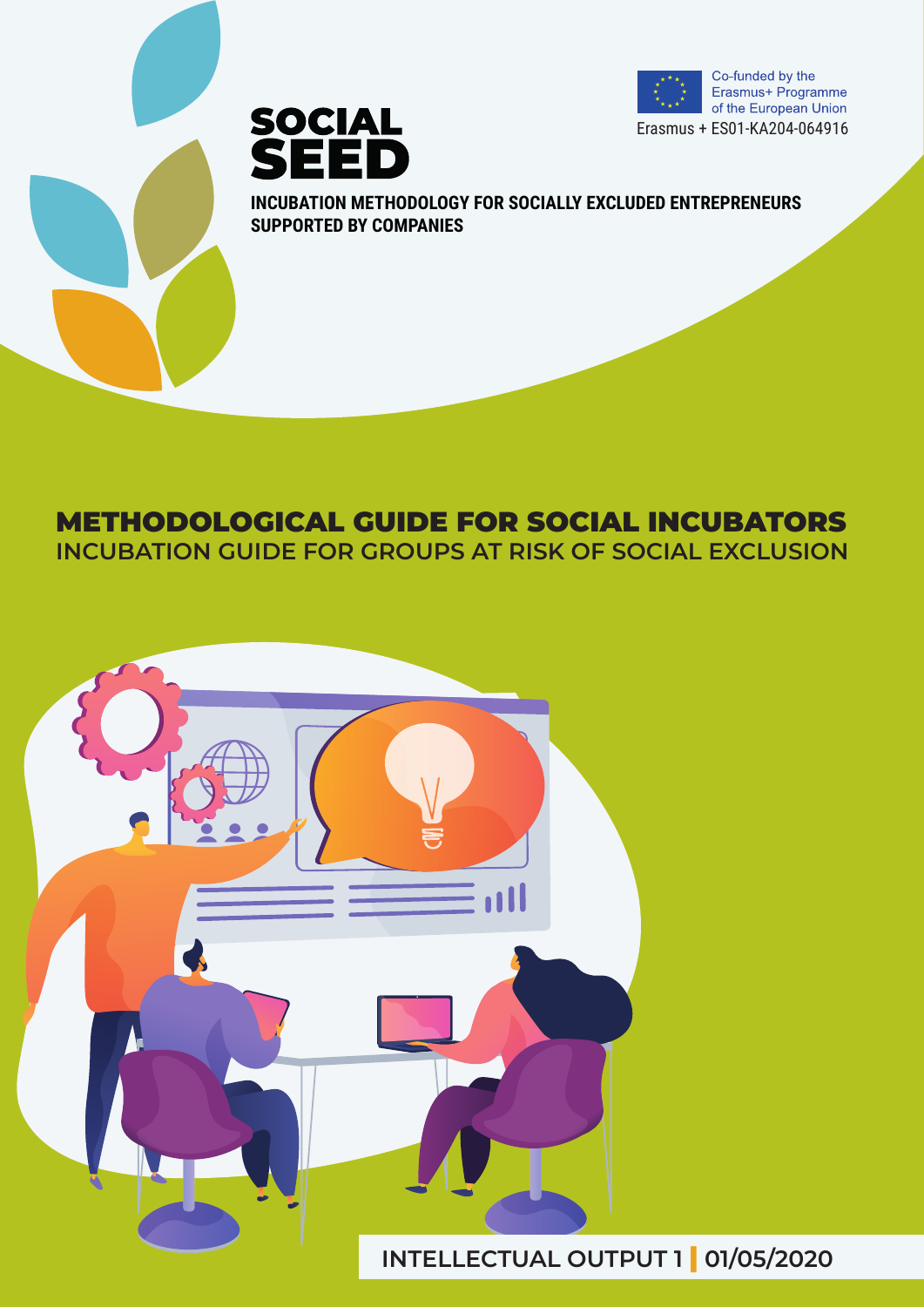



# **INDEX**

| ANNEX 2: CONSIDERED INCUBATORS / ACCELERATORS / START-UP CENTRES 69 |
|---------------------------------------------------------------------|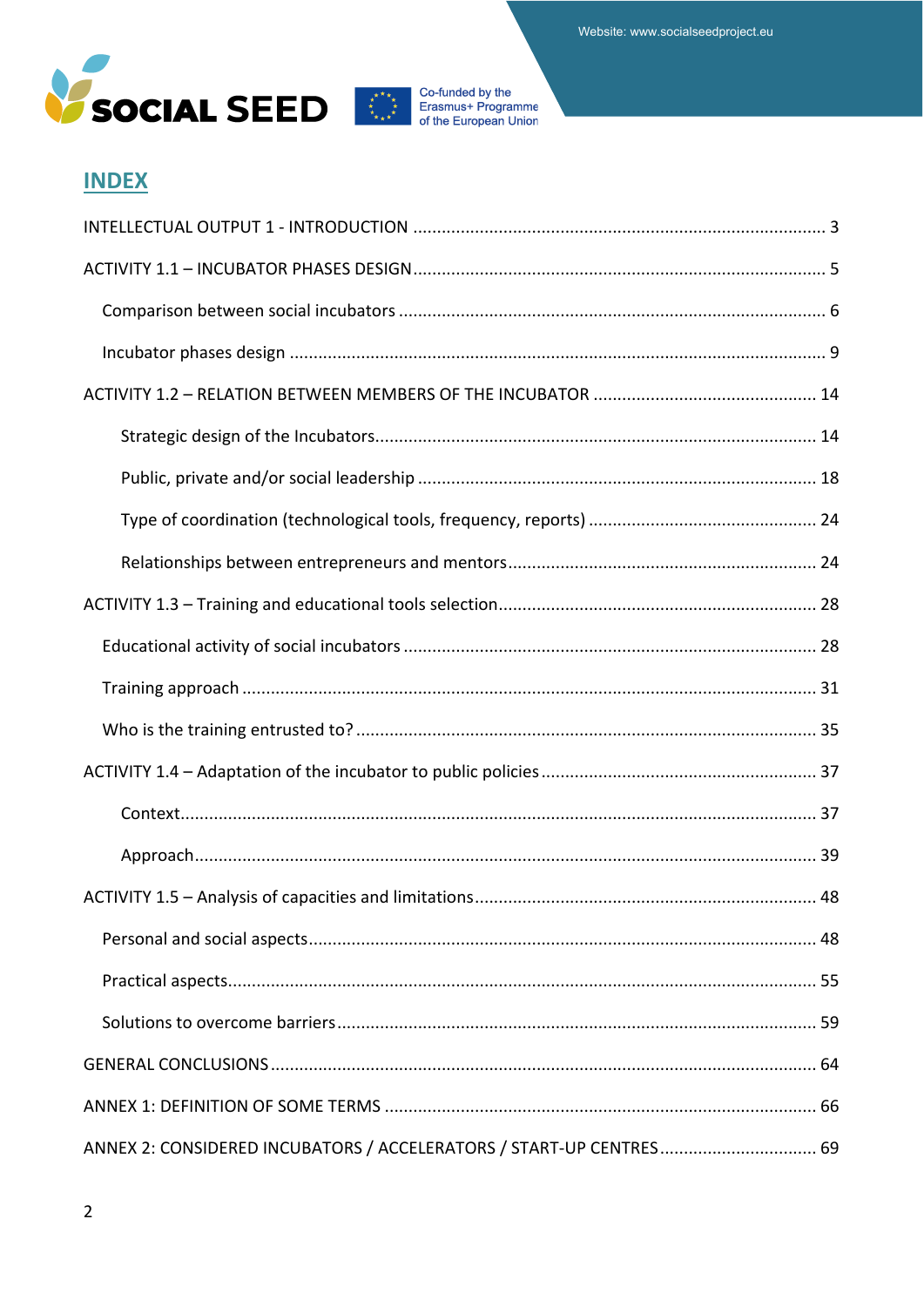



# <span id="page-2-0"></span>**INTELLECTUAL OUTPUT 1 - INTRODUCTION**

The overall objective of the Social SEED project is the design and validation of a new social incubator for people at risk of social and economic exclusion. In order to achieve its goals, the strategic partnership will carry out different phases, also called Intellectual Outputs. Throughout the project, the strategic partnership will design a methodology guide, create and adapt the course contents to the identified needs, validate the developed concepts throughout a pilot incubator and implement a Massive Open Online Course (MOOC) to present the SOCIAL SEED methodology, course and reports.

Following the previous structure and with the aim of fulfil the requirements established in the project proposal, this document corresponds to the outcomes and finding of Intellectual Output 1, the design of a methodological incubation guide for groups at risk of social exclusion. In this methodological guide, the strategic partnership has collected and analyzed:

- The best practices at European level of the existing incubators, social incubators and more specifically social incubators which collaborate with people at risk of social and economic exclusion. The processes and steps of each of the selected incubators have been studied, considering all its phases (training, mentoring, consulting, etc.), its timing (hours/week), location, number of entrepreneurs by program, who owns the initial idea of the business, the number of entrepreneurs per mentor and the support given by companies and administration.
- The relationship between members of the incubators, including NGOs, companies, entrepreneurs and professionals. A documentary search was carried out to identify the incubators that contain success stories in their management and best examples have been extracted.
- The training and education tools need to implement a social incubator. Interviews with experts and professionals have shown both similarities and differences in educational practices of social incubators in partner countries of the project.
- The current public policies in the countries belonging to the strategic partnership. The analysis aims to provide an insight and overview of the support measures of municipalities to promote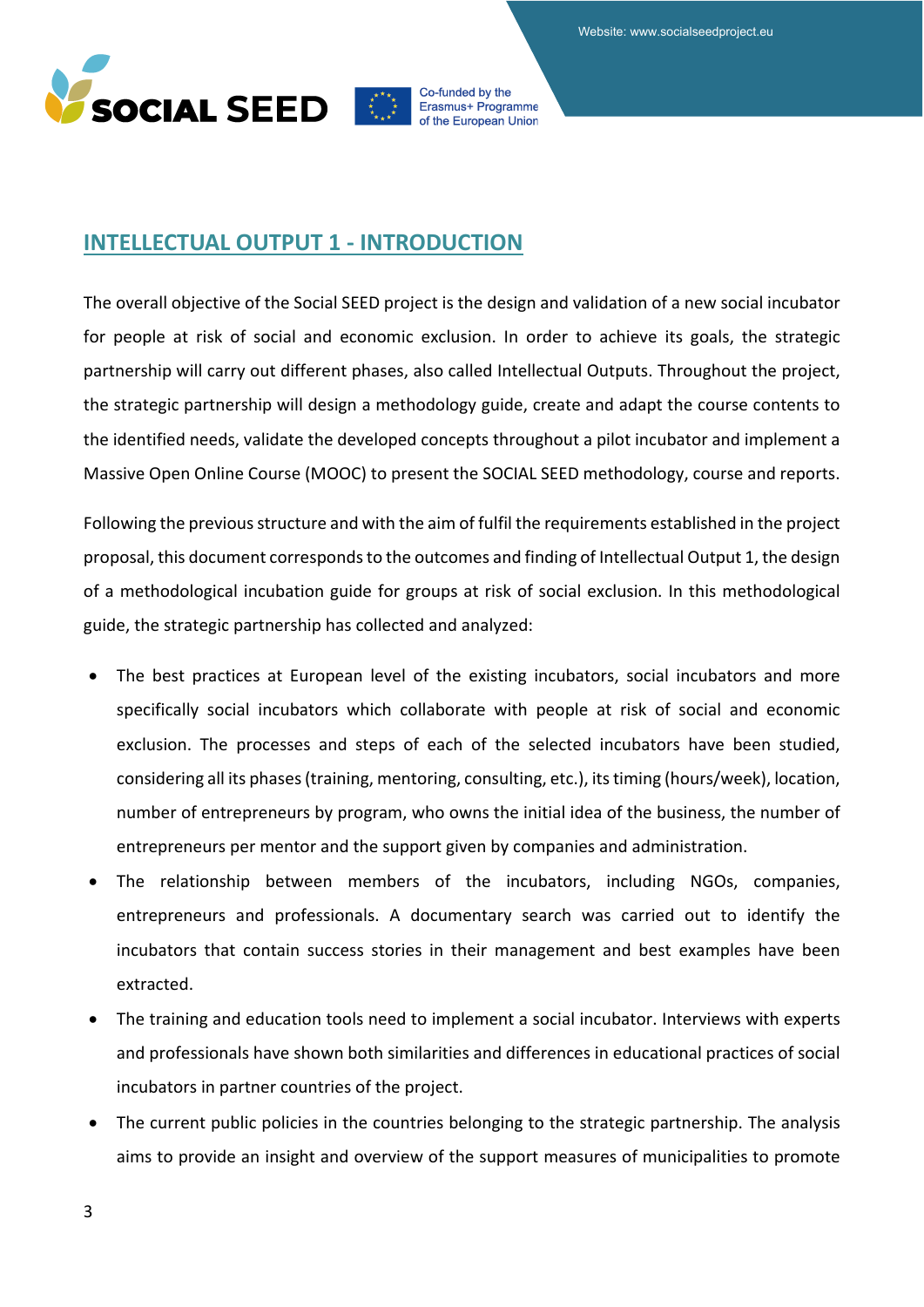

self-employment people at risk of social and economic exclusion. The focus is especially on municipal (public) incubators and their instruments/concepts to support entrepreneurial thinking and behavior in the region.

• The capacities and limitation of people at risk of social exclusion who have the intention to undertake their own business.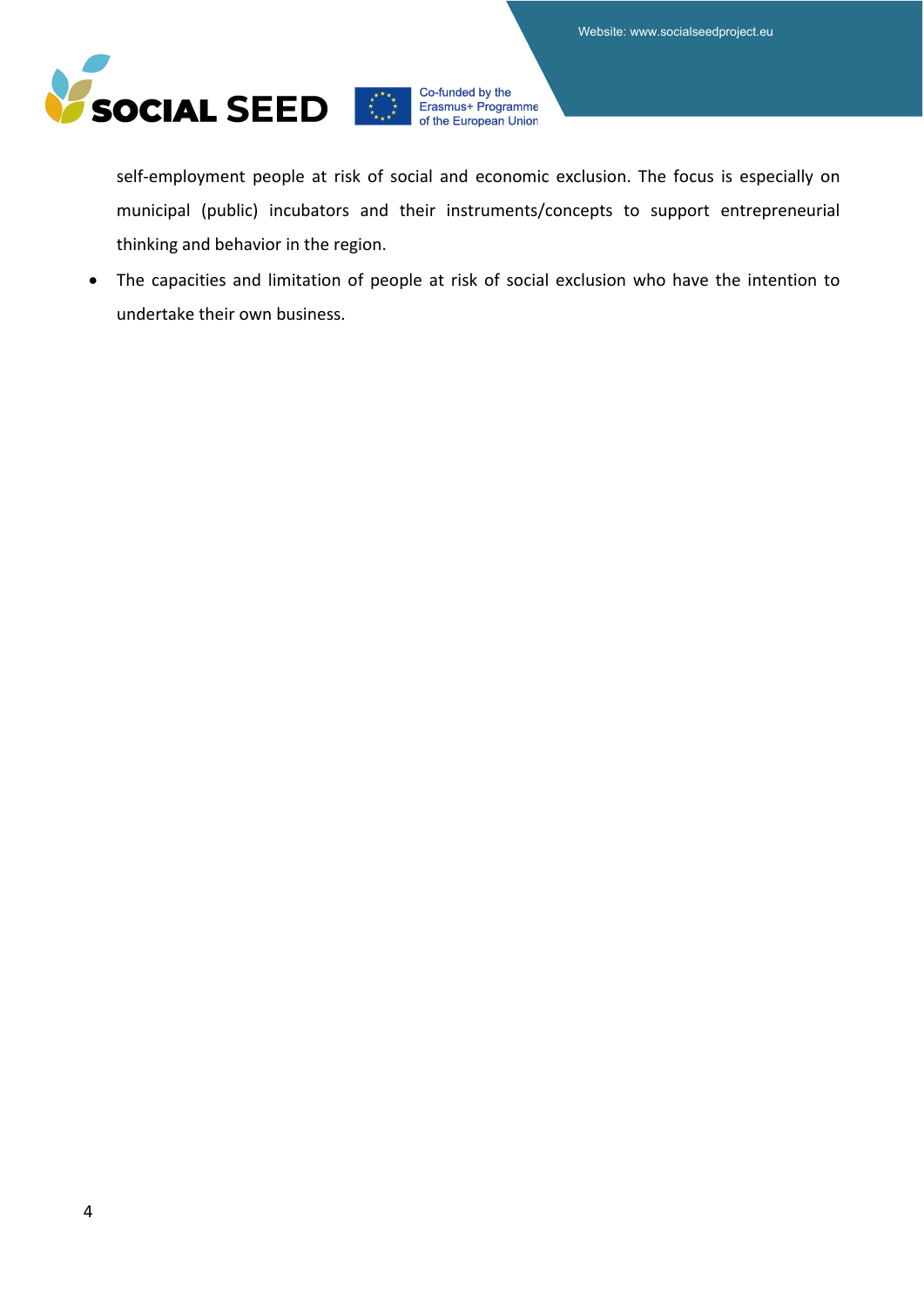

# <span id="page-4-0"></span>**ACTIVITY 1.1 – INCUBATOR PHASES DESIGN**

Through this activity, a comparative analysis of different existing social incubators at a European level has been carried out, in order to know the incubation designs. With all the information collected, this activity pursues a standard design of an incubation process.

This study has been carried out, thanks to the compilation of information from 10 social incubators from different European countries, represented in the project, specifically from Italy, Poland and Spain. Initially, a generic questionnaire was prepared, which collected all the information required for the study. After that, the information was contrasted individually with each of the incubators, through individual interviews, or through existing knowledge, thanks to the published information.

Below are detailed the social incubators that have been selected for the study:

- Impact Hub (Italy)
- Foundamenta (Italy)
- FabriQ (Italy)
- Make a cube (Italy)
- Elbląg Centre for Social Integration (Poland)
- Up Foundation "Fundusz Inicjowania Rozwoju" (Poland)
- STARTER Incubator Gdańsk (Poland)
- Be Together (Poland)
- Espacio Geranios (Spain)
- Impact Hub Madrid (Spain)

With the collected information, the aspects that have been considered essential to know the operation of a social incubator have been analysed. These aspects are detailed below:

- **Promoter**: This section identifies who is promoting the project, whether it is private companies, the administration or non-profit companies.
- **Incubation process**: In this section, the estimated duration for all stages of the incubation process is defined.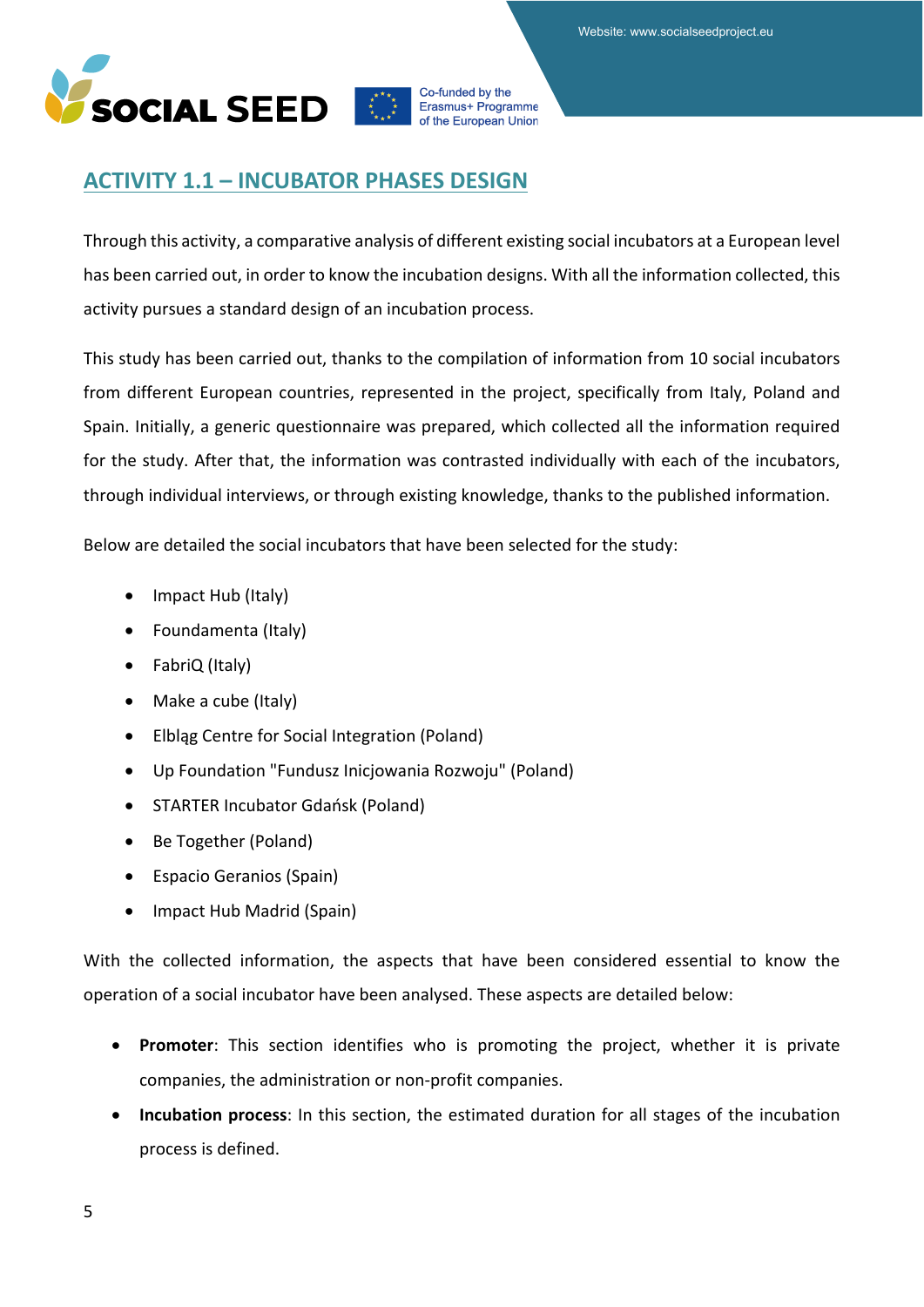Website: www.socialseedproject.eu



Co-funded by the Erasmus+ Programme of the European Union

- **Incubation period**: In this section the incubation process is defined, taking into account the different phases that each of the incubated projects must go through.
- **Incubation offers**: This section defines the benefits offered by each incubation program.
- Number of incubated per call
- Number of calls per year
- Investment opportunity

# <span id="page-5-0"></span>Comparison between social incubators

In order to be able to draw conclusions from the study, the results obtained for each of the main characteristics that have been analysed in the different social incubators are shown below:

• Promoter

Although this section will not be critical for the design of the phases of the social incubator, the exercise of analysing the origin of the promoters of the different social incubators analysed has been carried out. In this sense, it should be noted that there have been no great differences between the different countries and, approximately, 80% of the incubators are promoted by public and non-profit institutions.

• Incubation period

After analysing the incubation period carried out by the different selected projects, the conclusion is that there is no fixed period that is common to all the incubators analysed. Although it is true, it has been detected that it is usually a flexible period, linked to the needs and degree of maturity of the project. In this sense, two stages can be defined:

- $\circ$  For those teams to be incubated that have already an idea and an advanced project, normally, the incubation periods are between 3 or 4 months.
- o For those teams that still do not have a very defined idea, incubation programs can last between one and two years.
- Incubation process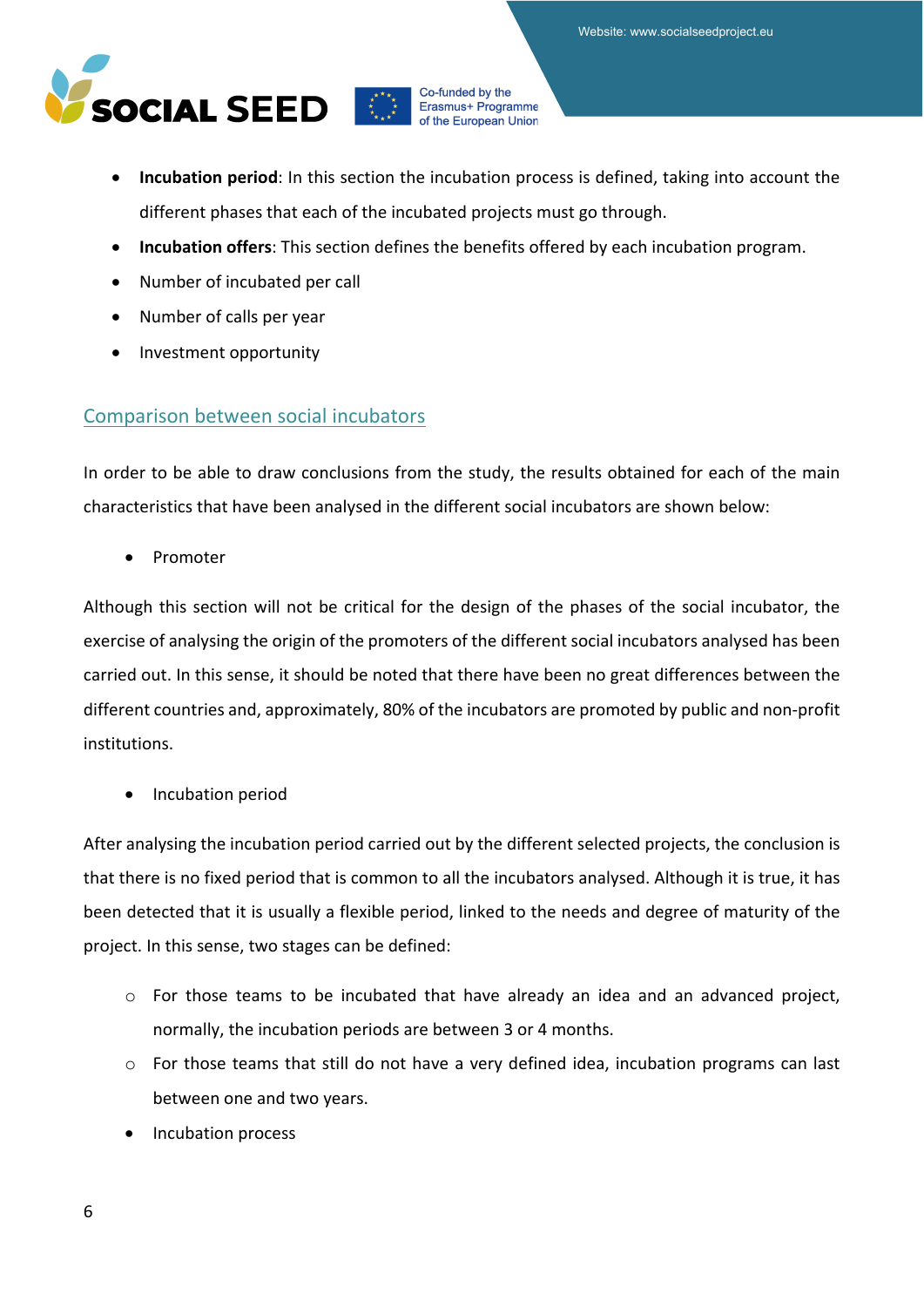

In this section, the incubation processes carried out by all the social incubators under study have been analysed. In this sense, even though different patterns of incubation processes have been identified, depending on the type of idea or project to be incubated and, therefore, on the initial objective of the social incubator, a series of common stages have been detected a large part of the incubators analysed. The most frequent stages that potential projects should go through are detailed below:

- $\circ$  Application call: It could be that there is a call or that it is an uninterrupted registration process during the year.
- o Projects selection: In this section, there are differences between the number of projects selected, since it varies depending on the capacities of each social incubator, but it is an essential phase in the project to guarantee that the selected project accomplishes the minimum requirements of the social incubator.
- o Incubation process: This section includes the different stages and benefits that a project receives, while it is being incubated.
- o Implementation of the project: This phase is the last of the incubation process and it is intended that the project that has been incubated for several months can finally see the light and be implemented. Likewise, this phase is very important because it shows the work done so that the project can become a reality, allowing the generation of jobs and, therefore, ensuring that unemployed people once again have an opportunity.
- Incubation offers

At this stage, the main benefits received by each participant selected to the incubation program are collected. In this sense, analysing the selected sample, great similarities have been found between the different social incubators. The most significant benefits received by the selected projects are highlighted below:

o Training and support: In this phase, the projects participating in the incubation program receive training in different subjects, in order to acquire the necessary knowledge to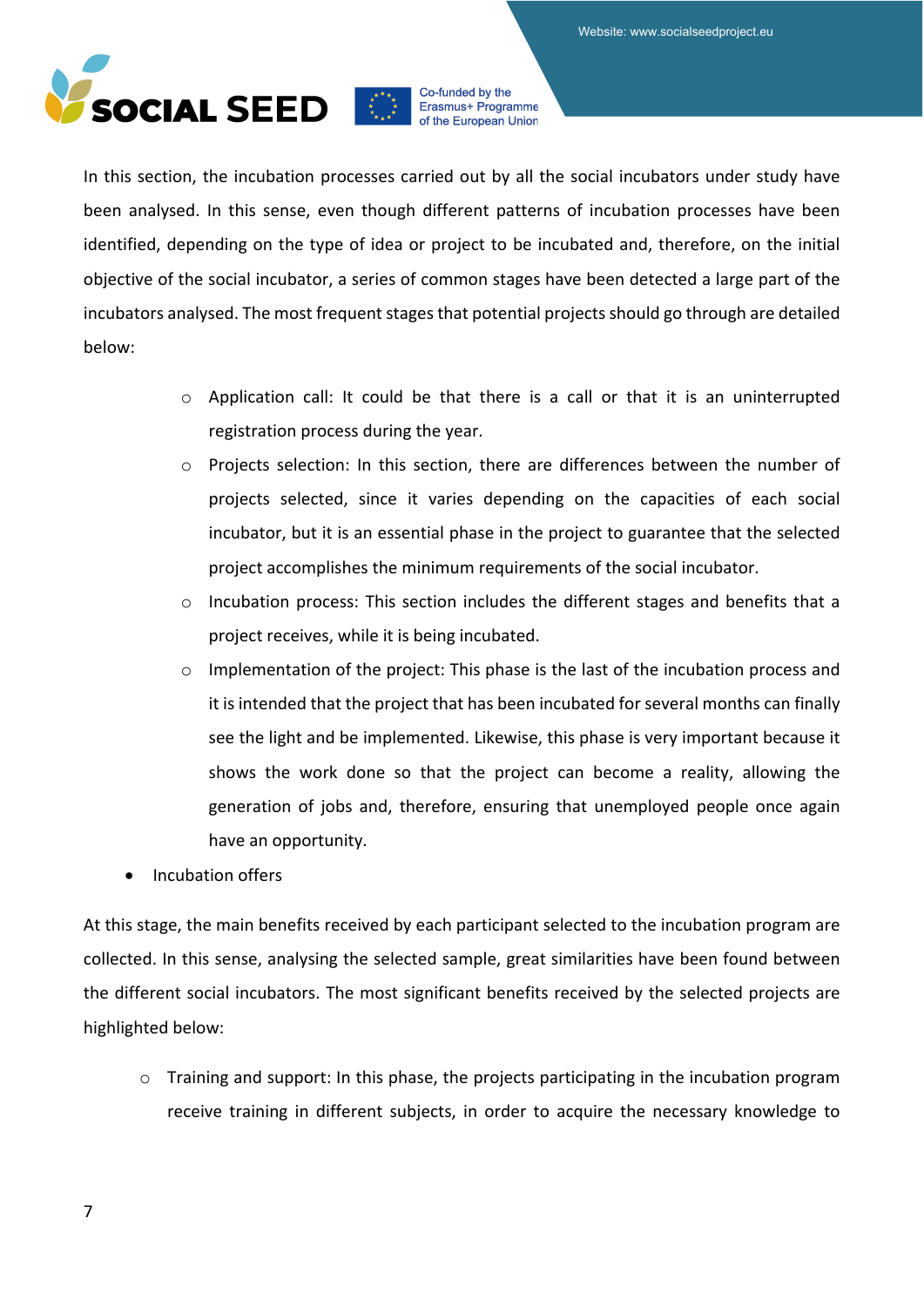

define their project in the best possible way. Among the subjects offered, the following should be highlighted: business, marketing, branding, legal aspects and entrepreneurship.

- o Dedicated spaces and work desks: This benefit also tends to be included in the different incubation programs. The aim is to be able to offer the selected projects a minimum space and infrastructure so that they can carry out their project with the best guarantees.
- o Equipment support: Some of the incubators analysed also offer to the selected projects access to equipment, such as computers, printers, the internet, meeting rooms.
- o Networking with mentors and investors: Normally, the selected projects have access to a network of mentors and partners, specialists in different subjects, so that they can have access to the maximum amount of information and can receive the best advice so that their project can evolve in the best possible way. Also, some incubators promote the possibility of investment.

In addition to the above benefits, despite not being common to most of the sample, it has been detected that approximately 30% of the incubators analysed offer benefits such as:

- o Seed investment
- o Financing of small services, like marketing campaigns, banking plans, etc.
- Number of incubated per call

Variable data has been analysed in this section, since the number of projects incubated per year varies depending on the capacity of the social incubator itself. In any case, it can be confirmed that, all the incubators analysed, at least, 10 projects annually.

• Number of calls per year

As in the previous section, it has not been detected the same way of proceeding among the analysed incubators, regarding the number of calls per year. It is true that approximately half of the incubators analysed do not have defined calls, if not that it is an open process all year around, where any candidate project that is interested can submit their application. Regarding the other half of social incubators analysed, most have between one and two annual calls.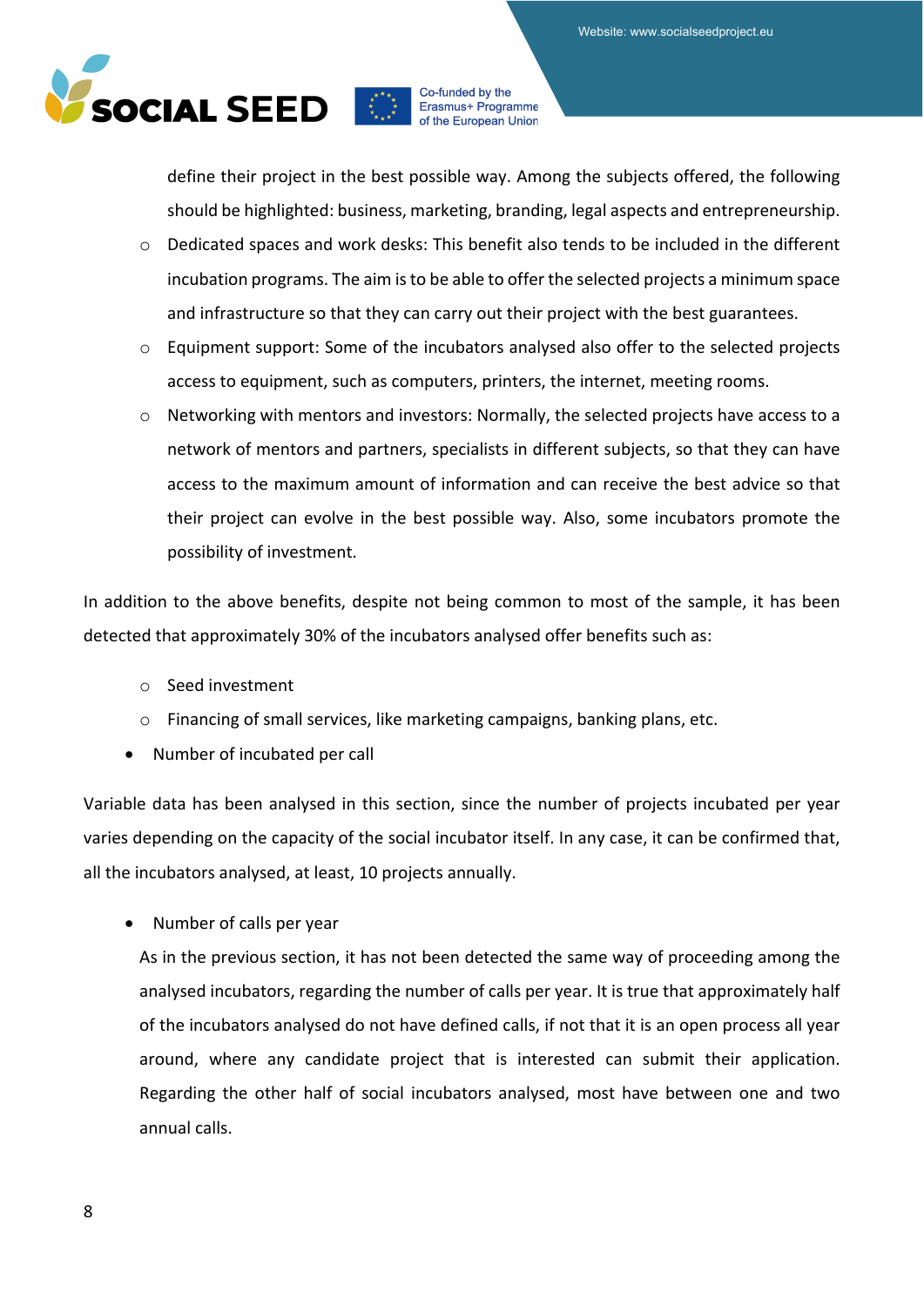

#### • Investment opportunity

Regarding investment opportunities, a division has been detected among the social incubators analysed. In other words, half do not directly offer investment towards the incubated projects. However, there are many incubators that do facilitate networking with potential investors who want to support projects.

### <span id="page-8-0"></span>Incubator phases design

The analysis carried out in the previous section has been useful to have a broad understanding of how social incubators are designed in the different European countries. In this sense, even though each incubator analysed has its particularities, the analysis has allowed us to extract common patterns for the different stages of the incubation process.

In this section, we have worked on the grouping of these common aspects, trying to define a model of incubation phases, in order to have a common reference. In addition, it has been added the experience of the FI Group, due to its link with the entrepreneurial ecosystem. In this way, based on the research carried out, the ideal phases of a social incubator are detailed below:

• Incubation period. This stage defines the period that the project will be in the incubator.

Two possible temporalities, depending on the state of progress of the selected project:

- o If the team has already a defined project, an incubation period of 4 months is established.
- o If the team is still not very clear about the project to be carried out or is trying to shape an idea, the incubation period will be 12 months.

With this, it is achieved that all projects that go through the incubation process have the maximum guarantees that they will end the incubation period in an advanced phase and with the maximum knowledge to continue developing the project.

• Incubation process. This stage involves the global vision of the incubation process: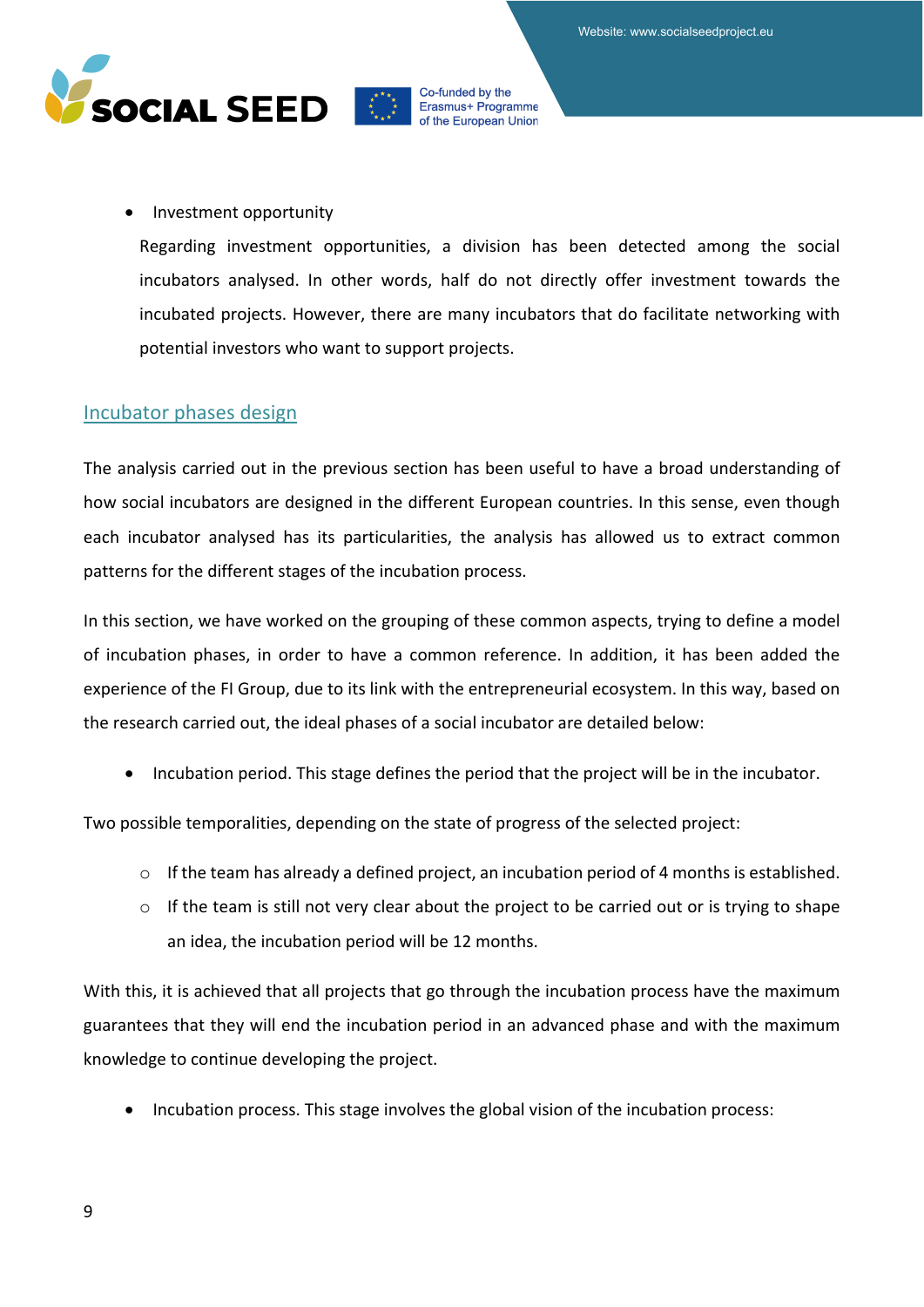

- o Application call. It has been defined that there should be an uninterrupted registration process during the year.
- o Projects selection. At this stage, there will be a selection committee that will evaluate all the applications received.
- o Incubation process.
- o Implementation of the project.
- Incubation offers. At this stage, the services included in the incubator are defined:
	- o Training and support.
	- o Dedicated spaces and work desks.
	- o Equipment support.
	- o Networking with mentors and investors.
- Number of incubated per call

Although this factor will be limited by the resource capacity of the social incubator itself, based on the study carried out, it has been considered that the ideal number per call should be 5 projects. In this way, services can be offered in a personalized way, guaranteeing the quality of all stages of the process.

• Number of calls per year

Regarding the number of calls per year, the vision would be to establish two annual calls. Likewise, it is important to highlight that the reception of possible projects should be allowed, without interruption, during the year. Making periodic calls allows an incubation process to be established with stipulated times, allowing projects to move forward at a similar rate and to benefit from common tasks.

• Investment opportunity

Based on the study carried out, the vision would be that the incubation program was not associated with the possibility of investing in the projects. However, it is necessary to guarantee the stability that all incubated projects can meet investors, by presenting their projects at different events such as investment forums.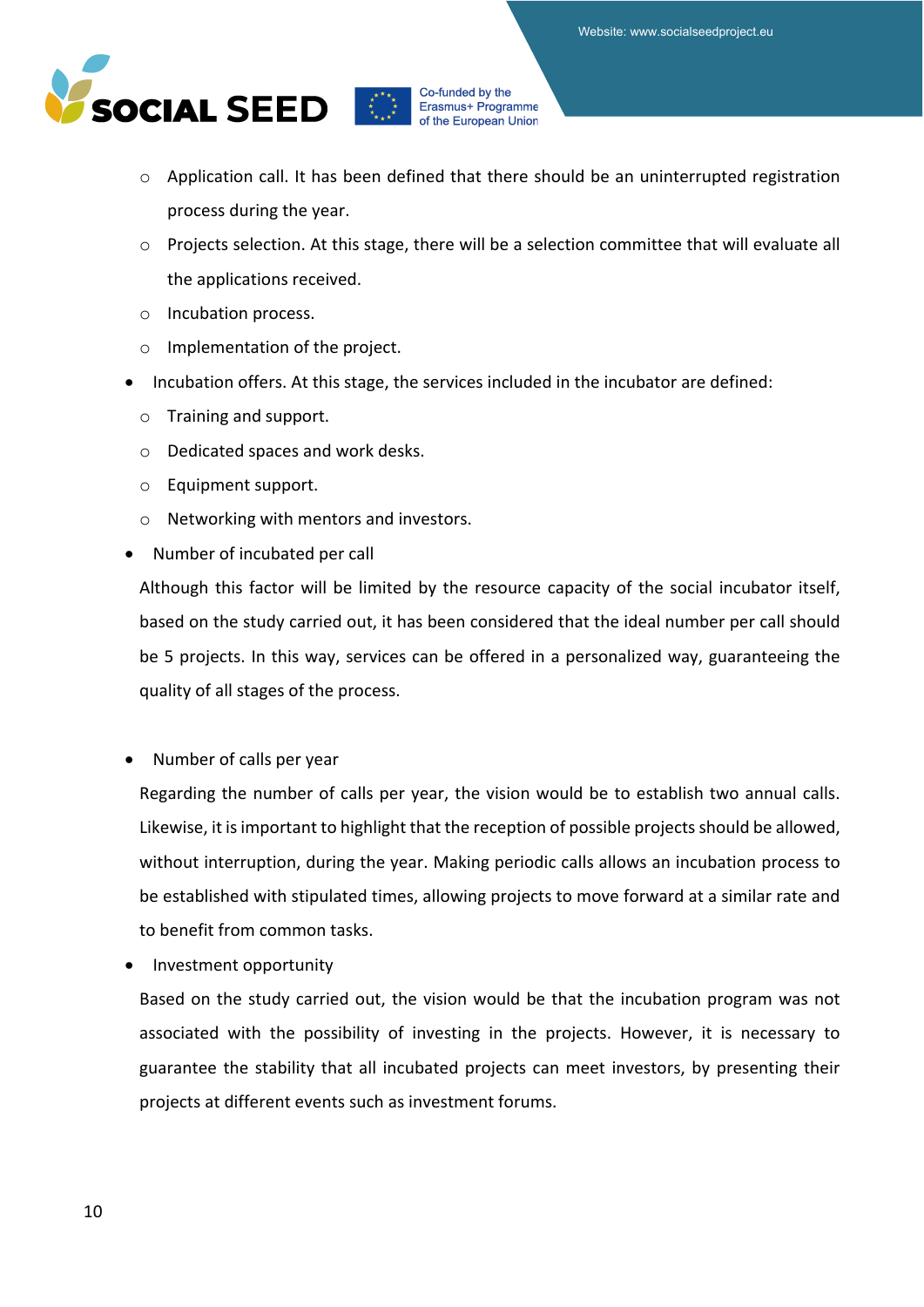

The following image tries to visually show the phases design of the social incubator that has been defined. As previously mentioned, it is important to highlight that a synthesis exercise has been carried out, based on the methodologies of the social incubators analysed. After this, common practices have been extracted and contrasted with FI Group's experience in the entrepreneurial ecosystem.

It has been considered that the following image can help to have a very clear vision of the stages that must be completed for the design of a social incubator. Likewise, it should be noted that each of the stages may be extended or be provided with more activities, based on the human and financial resources available to it.



*Figure 1 Incubator phases design*

### **Conclusion**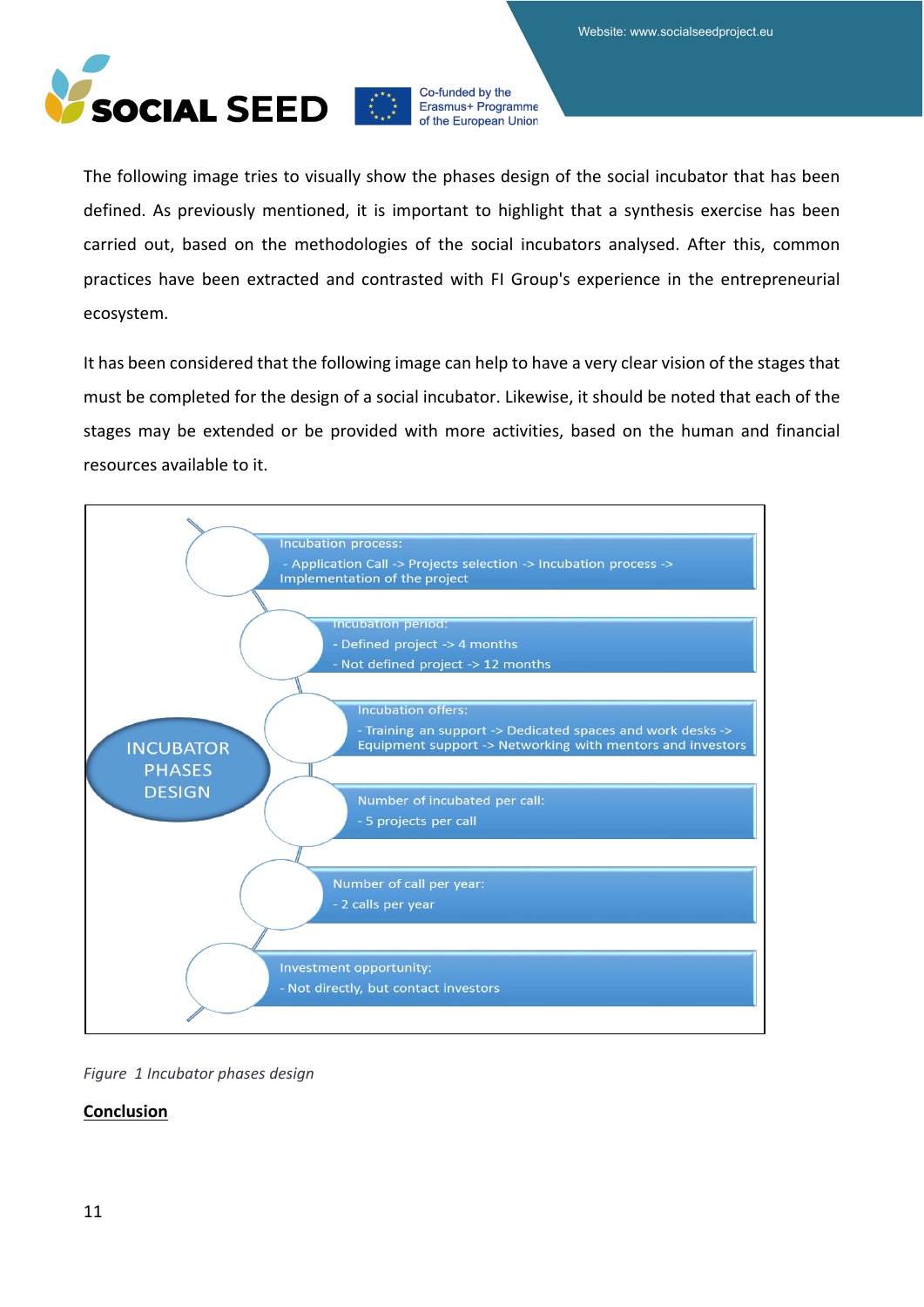

The objective of this study has been focused on the realization of a comparison of different social incubators at European level, in order to know their structure and the services offered to the incubated projects. The study has been carried out with a sample of 10 social incubators, located in Italy, Poland and Spain.

The information collected from the study has been carried out through face-to-face and telematic meetings with those responsible for the incubators. Likewise, in those cases where it has not been possible, the information was extracted through public channels. The most significant aspects that have been analysed in each of the social incubators, object of the study, are highlighted below:

- Promoter. This section identifies who is promoting the project, whether it is private companies, the administration or non-profit companies.
- Incubation process. In this section, the estimated duration for all stages of the incubation process is defined.
- Incubation period. In this section the incubation process is defined, considering the different phases that each of the incubated projects must go through.
- Incubation offers. This section defines the benefits offered by each incubation program.
- Number of incubated per call.
- Number of calls per year.
- Investment opportunity.

Because of the study, ideal parameters have been defined for the definition of a social incubation model. These parameters have been taken into account considering the most used by the incubators analysed. Summarizing, the selected proposals are shown below

- Incubation process:
	- o Application call. It has been defined that there should be an uninterrupted registration process during the year.
	- o Projects selection. At this stage, there will be a selection committee that will evaluate all the applications received.
	- o Incubation process.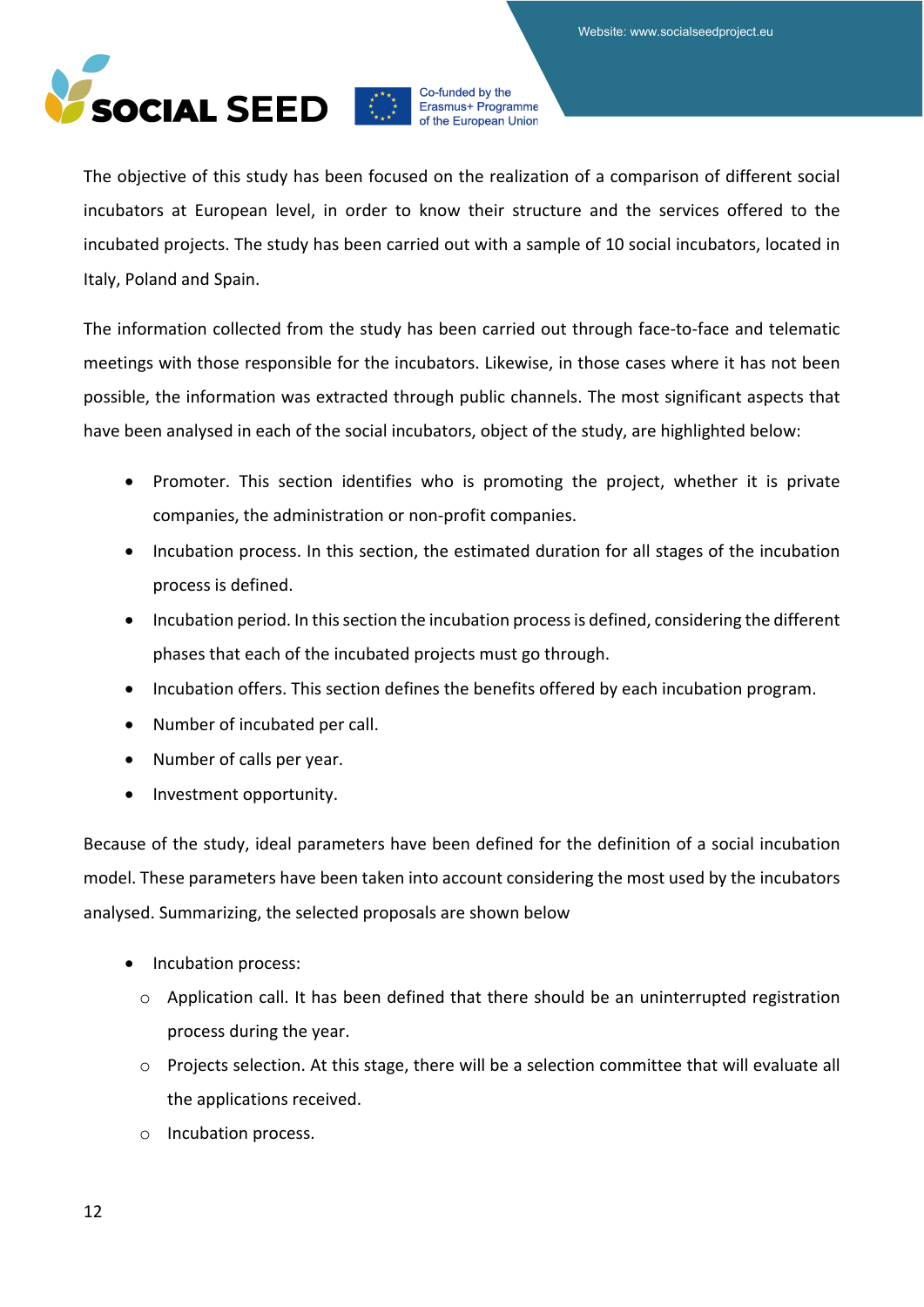



Erasmus+ Programme of the European Union

- o Implementation of the project.
- Incubation offers:
	- o Training and support.
	- o Dedicated spaces and work desks.
	- o Equipment support.
	- o Networking with mentors and investors.
- Number of incubated per call
	- o 5 projects per call
- Number of calls per year
	- o 2 calls per year
- Investment opportunity
	- o Not directly but contact with investors.

Carrying out this study has given us a better understanding of the social entrepreneurship initiatives that exist in Europe. In conclusion, it should be noted that these types of initiatives are increasingly being promoted, favouring the reintegration of people at risk of exclusion, promoting a more sustainable world and helping to reduce the existing poverty rate.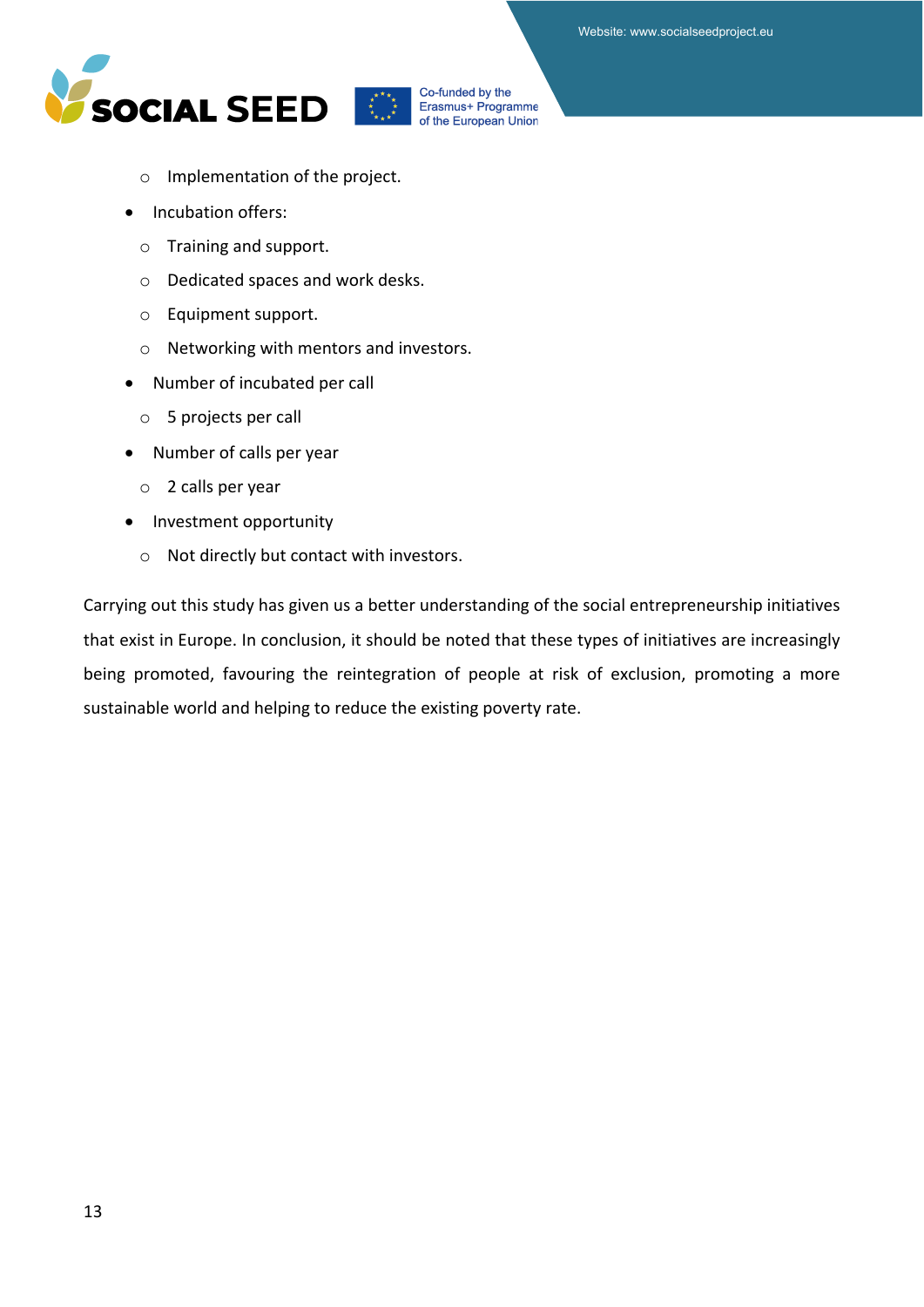Website: www.socialseedproject.eu



Co-funded by the Erasmus+ Programme of the European Union

# <span id="page-13-0"></span>**ACTIVITY 1.2 – RELATION BETWEEN MEMBERS OF THE INCUBATOR**

This chapter aims to provide an overview of the different types of incubators that exist. Above all with those that have a social focus and with the specific objective of deepening the relationships of the different participants in them: private, public, and social entities.

The analysis will identify good practices, analysing the conditions and factors that influence their success based on different relevant incubators. It is important to know what experiences have been carried out, with the aim of analysing them and drawing conclusions that will allow us to design an incubator for people at risk of exclusion with the maximum guarantee of success, effectiveness, and efficiency.

The document concludes by demonstrating a series of management and operational issues together with a series of underlying principles that can be applied to incubation inclusive.

#### **Research methodology**

The research methodology adopted by this study is a multi-method approach combining documentary research and a study of interviews from 8 incubators in European Union countries, mainly from Spain. A documentary search was carried out to identify the incubators that presented success stories in their management. The contributions of the business, public, or social world to these incubators and their relations with the entrepreneurs are examined. We are aware that our approach has several shortcomings, particularly about the power of generalization. Although our research was carried out on a very small population of research subjects, incubators for people at risk of exclusion are very rare and therefore the limited number of incubators examined should not create any interpretative bias.

# <span id="page-13-1"></span>Strategic design of the Incubators

It is important to first clarify the difference between Incubators and Accelerators of companies. Incubators are more focused on projects in the idea phase and Accelerators work with entrepreneurs in more advanced phases, generally business projects that have already achieved their first sales.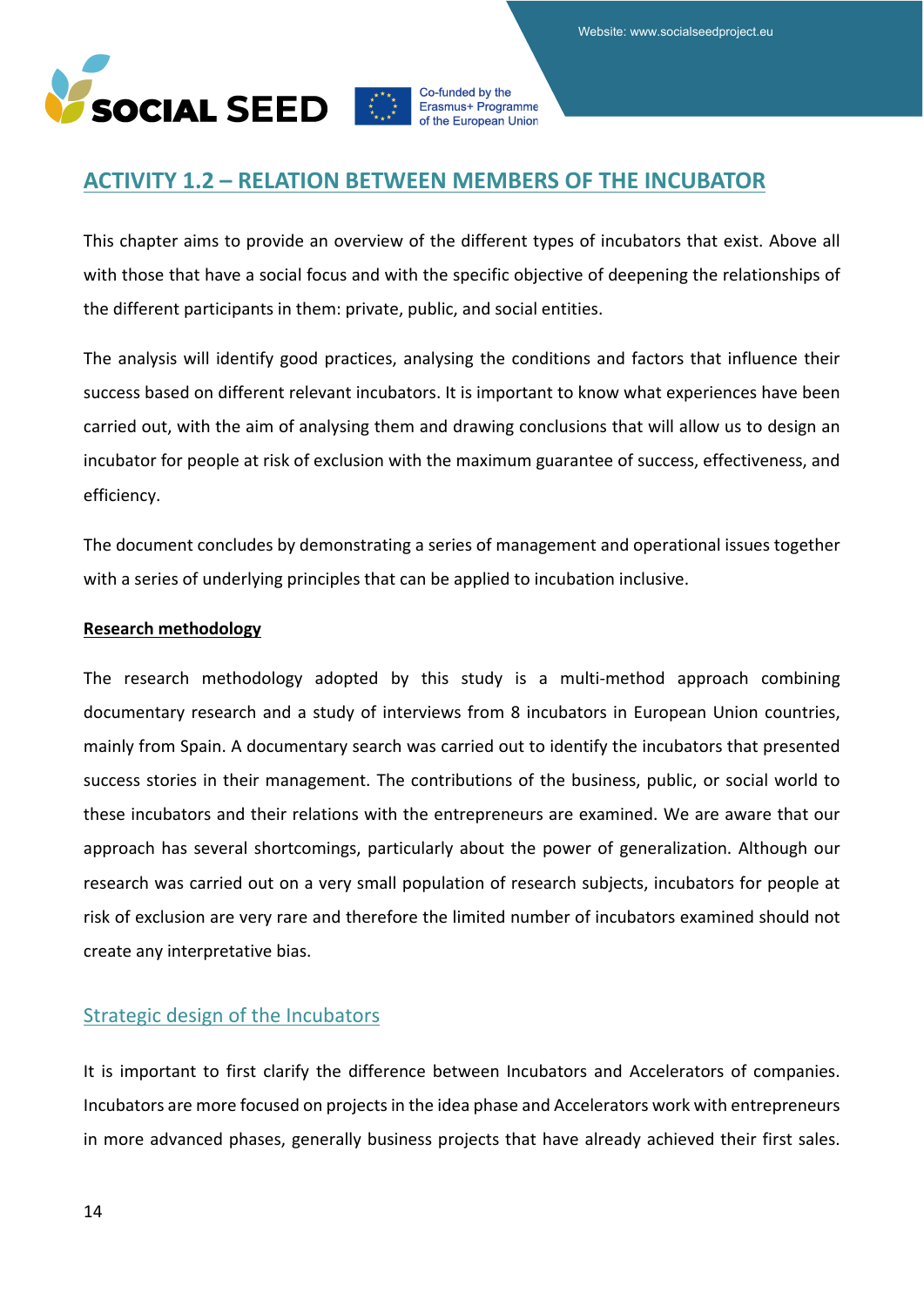

When we talk about entrepreneurs at risk of exclusion in most cases, we are talking about the first option, they are usually people with a trade who intend to undertake a business project related to this knowledge. Therefore, when we work with these people we are usually in an initial phase of idea, in which the person has not started his project and simply has his idea. This is important to be clear because the working methodology is different, in the incubators are prioritized training and mentoring. In other words, the work to be done by professionals consists of transferring the knowledge of managing a company or self-employment to the entrepreneurs, while working practically on the idea to make it a reality. In the training we will work on knowledge areas such as finance, marketing, communication, sales, etc. and in the mentoring part, we will generally work with methodologies such as Design Thinking and Lean Startup. The business accelerators in turn would be more focused on getting funding for entrepreneurs since the business model is already in place and what it needs is to grow and generally for this funding is needed.

Generally, the incubation process in these incubators takes place through calls for proposals, usually several during the year, generally one every six months. From there, the incubator selects and through criteria related to the profile of the people and the degree of innovation of the project, selects the entrepreneurs who will finally be incubated.

The call is usually made through communications and publications on the Internet. In incubators that work with entrepreneurs at risk of exclusion, emails are sent to the different NGOs so that they can present the people they consider suitable from among the people they work with daily. In this case, the NGOs know these people for months and sometimes even years, so they have a good sense of whether the person has the right skills for entrepreneurship. In some incubators, entrepreneurs are finally selected by participating in elimination rounds, in which one entrepreneur presents his project and fights another, with the public deciding who goes on to the next round. We find this type of dynamics too stressful and aggressive for people in difficult situations.

There are other types of selections, because of a different model of incubation. Potential entrepreneurs are called upon, regardless of whether they have an idea of entrepreneurship or not. During a weekend group dynamics are carried out, they will participate in workshops on how to learn to formulate business plans, put them into action and organize a speech, identify the people with the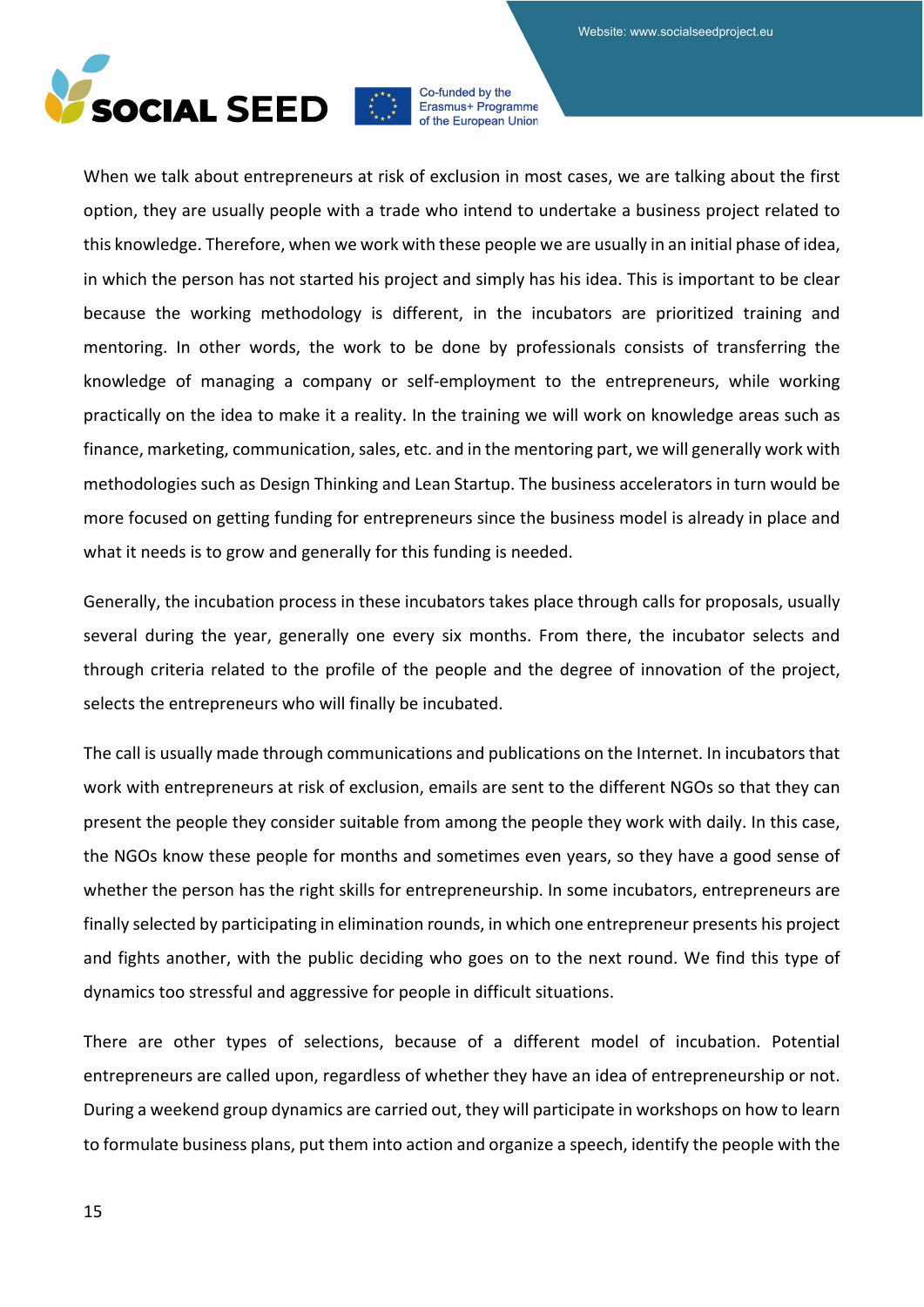

best skills to undertake, and also to create teams with different profiles. In this way, once the entrepreneurship teams have been created, the incubator will provide them with different entrepreneurship ideas, and each of the teams already formed will choose the idea that most motivate them. This incubation formula has the advantage of creating complementary teams and at the same time, to undertake an idea that was not their own produces that the people during the later incubation, are more open to accepting redesigns in the business model.

The duration of the incubation programs varies, although we could group them into two types: intensive programs, generally of one week, in which people work 8 hours during 5 days, would be more focused on entrepreneurs with all their resources, fundamentally for two reasons, firstly because with people at risk of exclusion there is a very important component which is the human link between the mentors and the entrepreneurs and in such a short time it is very difficult to create it, and secondly, that to startup, it is necessary to acquire long-term work dynamics that are not easy to create in such a short time. Therefore, the most common incubation times, when we talk about people at risk of exclusion, would be between 3 and 12 months. Six months being a common average.

About the services that are usually offered in the incubators analyzed, these would generally be training, mentoring, experts, online training platforms, visibility, and networking. And in some cases of incubators working with people at risk of exclusion, financial aid would also be included for travel, attendance at classes, a laptop, and the first expenses of the venture. Some fewer common cases provide free workspaces, platforms to match entrepreneurial profiles, and entrepreneurial projects. There are also collateral advantages that the entrepreneur will have, such as belonging to a community of entrepreneurs, which provides empowerment for the entrepreneur and better access to funding, especially from private investors. Although in the case of ventures of people at risk of exclusion, this last point is not very relevant, since they are generally not projects that generate interest in investors and the sources of funding will be those related to the social economy: ethical banking, microcredit, crowdfunding, etc..

Regarding the design of the incubation programs, they are usually composed of a mentoring part, consulting work on the business model and a training part, between 20h and 60h, in which the following subjects are studied in depth: design thinking and model business canvas, business strategy,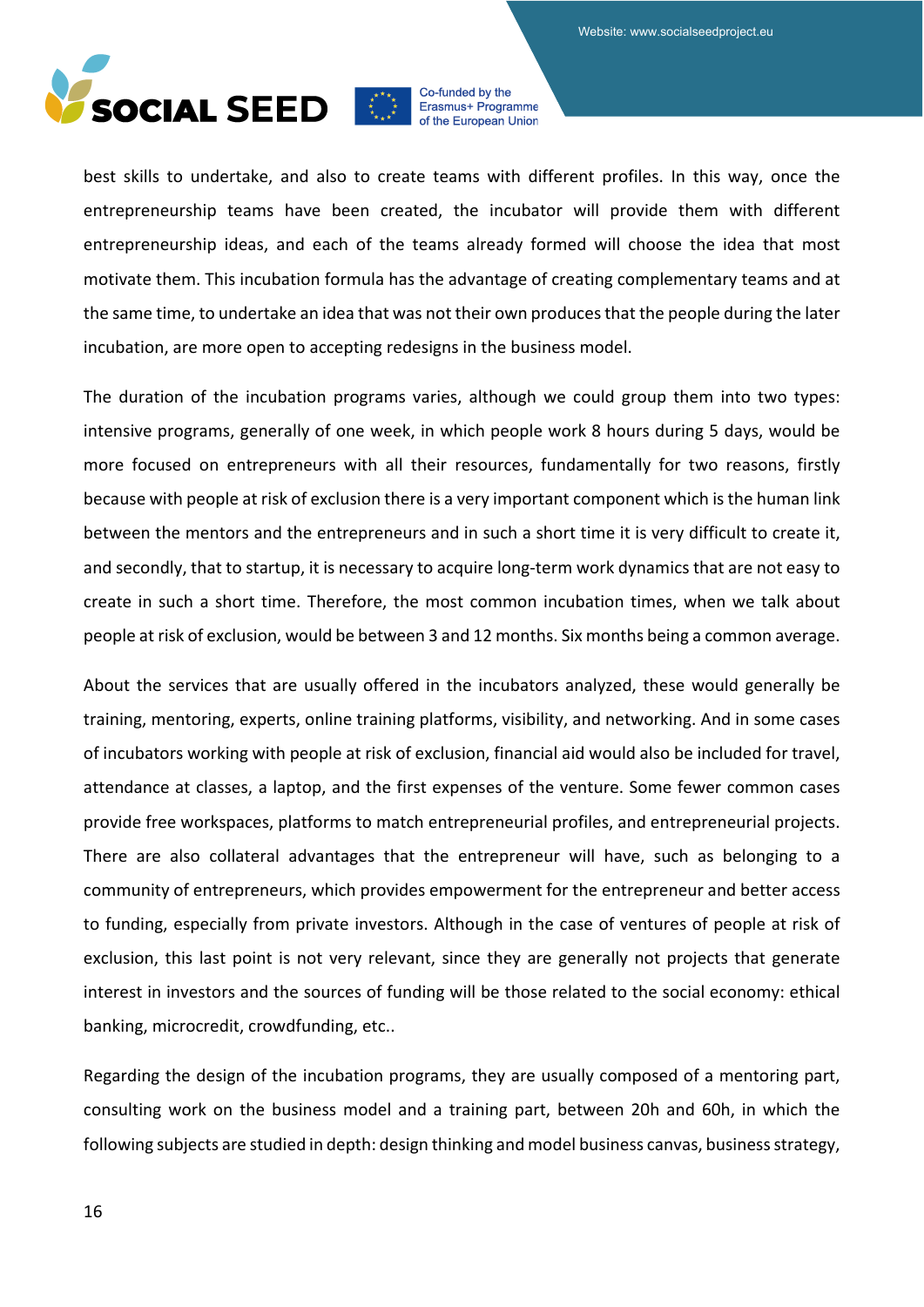

monetization and pricing, prototyping, branding, legal entities, marketing and communication plan, financial plan, funding sources, sales skills, emotional resistance, effective presentations (elevator pitch), web and online marketing, social networks to sell, etc.

The number of incubators varies depending on the model, some incubators make a couple of calls a year and others where the application is open all year round. An entrepreneur can enter at any time if there are places available. The capacity depends a lot on the size and resources of the incubator, but we could say that a number between 10 and 30 incubated is usually the average per call. In cases where incubation is done online, the number usually increases.

As for the model of incubation of entrepreneurial ideas, we have seen three models: first, incubation of entrepreneurs with their idea, second, the incubator offers entrepreneurial ideas and seeks the right entrepreneurs to carry out these ideas and third, the incubator holds a meeting between 30 entrepreneurs without ideas but who want to undertake and for two days they are doing workshops, group dynamics, etc. to create teams, and once the teams are created, they choose the idea they are going to undertake from a list of 100 ideas provided by the incubator.

Regarding the number of calls per year, they are usually between 2 and 4 per year on average. In the cases in which companies participate, the number of calls may vary depending on the challenges they want to solve, producing a greater number of calls, on specific subjects, depending on the sector of activity of the company that collaborates with the incubator. In the case of people at risk of exclusion, the corporate model would not be applicable, as it generally requires that the solutions provided by entrepreneurs have a very high level of technology and innovation.

About the awards for entrepreneurs, some of the incubators usually hold a final event where the projects are presented. The aim is threefold: firstly, to reward the projects or people who have developed best during the incubation program, secondly to give visibility to the projects and thirdly to attract investors. In some cases, these awards are given through pitch combats in which entrepreneurs present their projects and the public votes. As we have said before, perhaps this type of dynamics means too much exposure for these people, although taking into account that this event is at the end of the incubation program and that the person must be prepared to go out and sell to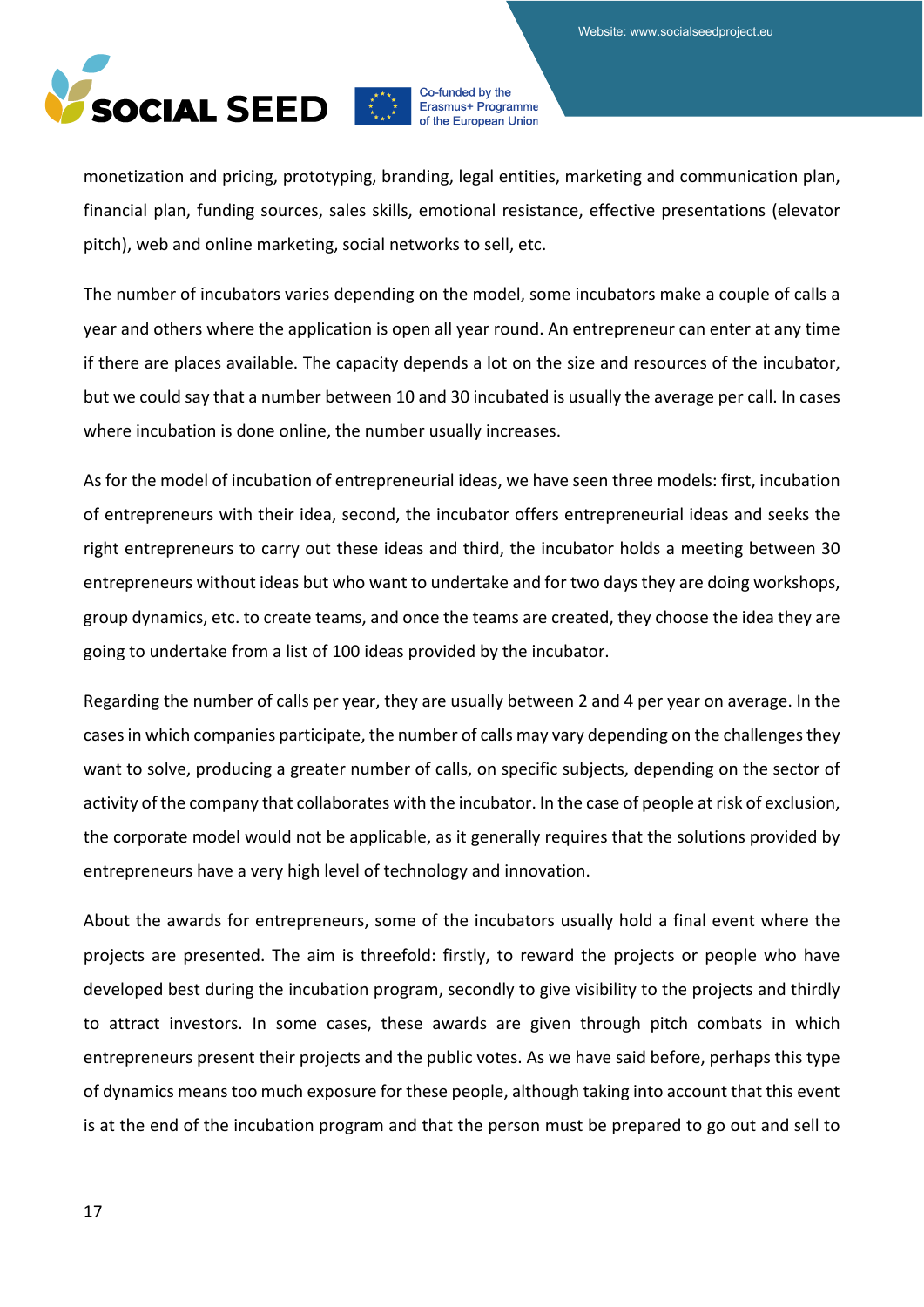Website: www.socialseedproject.eu



Co-funded by the Erasmus+ Programme of the European Union

the market, we would have to reflect on whether it is good to protect them so much or already give them a standardized treatment in this sense.

# <span id="page-17-0"></span>Public, private and/or social leadership

Historically, most incubators were run by public sector organizations because the private sector considered them a very risky option, due to their high failure rates. Also, the new companies created are usually not able to pay high rents. Consequently, private sector organizations tended not to see incubators as an attractive investment. This has varied over time, with many of the incubators now being private sector initiatives, although their objective of economic return generates several characteristics in these incubators. Firstly, they are very competitive, since they look for the best projects, the most scalable ones, which can generate a return on investment multiplied by 10. These requirements make it very difficult for private incubators to incubate projects of people at risk of exclusion. These requirements make it very difficult for private incubators to incubate projects of people at risk of exclusion, since they will generally be self-employment projects, with little capacity to be scalable, and with a low technological or disruptive level, linked to some trade known by the entrepreneur.

On the other hand, when the incubators have public leadership, there is a different pattern, subsidizing many of the expenses to facilitate entrepreneurship. In some cases, this is done progressively during the first years, for example with the renting of the spaces at 50% until the final years when the market price is already paid. In this model, the objective is to create employment, so it is not so much about the ability to return the investment made in them.

And in third place are the incubators led by social organizations, in this case, they act in a similar way to the public ones, but advancing even more in the model of aids, giving economic aids for displacements, materials, etc. In this model the objective is the inclusion of people at risk of exclusion, therefore there are more elements of help, not only economic but also psychosocial. It should be considered that the needs of people at risk of exclusion are diverse, since they may have very different profiles: migrants, unemployed over 55 years, women, gender violence, etc. The weakness of this model is that the entrepreneurial component is generally missing. Because a system of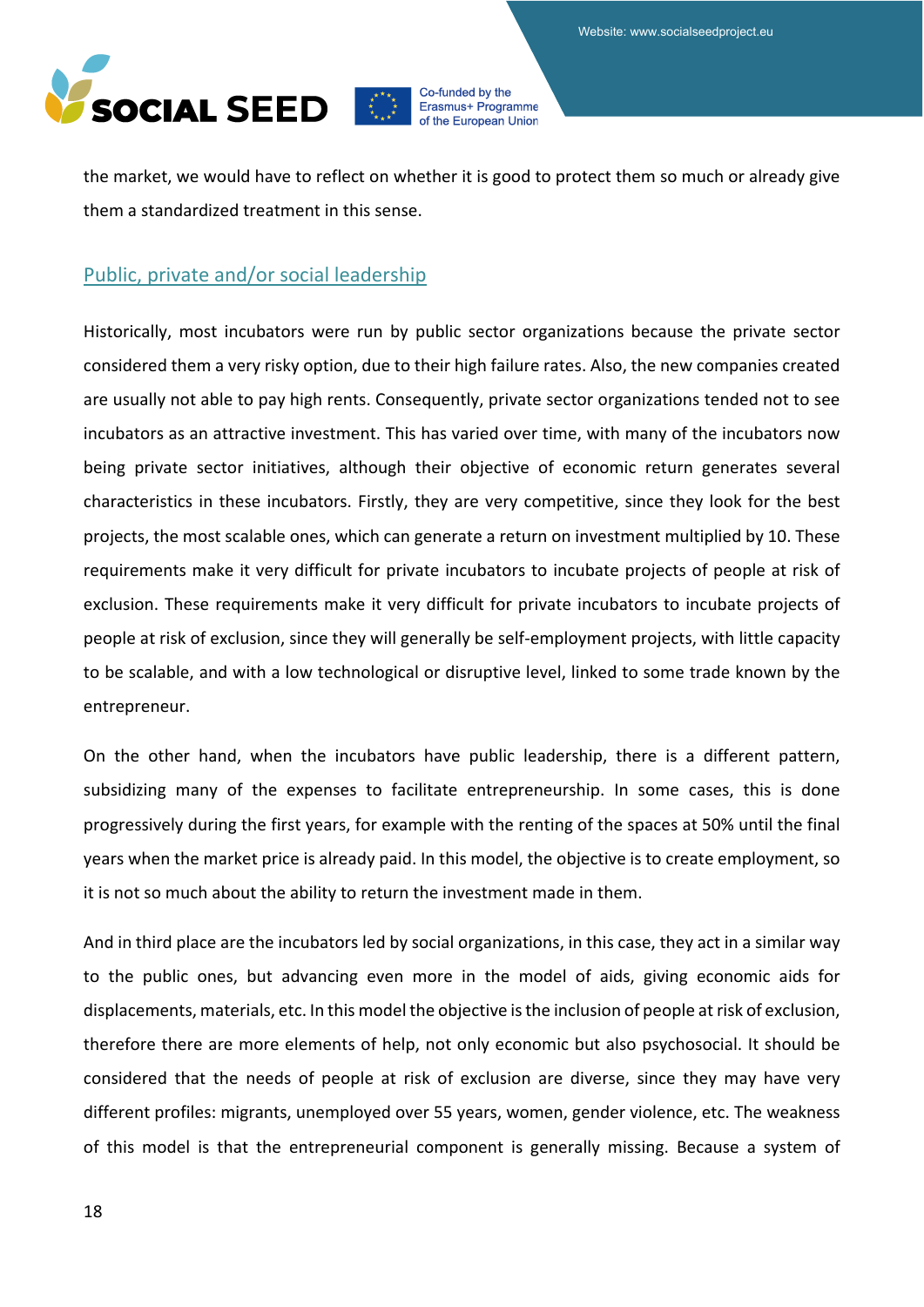

protection is created towards the person that later will not correspond to what happens in the market, therefore, once the "artificial" support that is given to the entrepreneurial project is over (free offices, aids, etc.) and the entrepreneur must face the rules of the market, he normally suffers from competitiveness.

#### **Business participation in incubators**

About the participation of the business world in the incubators analyzed, which work with disadvantaged groups, two parts should be differentiated, on the one hand, the participation of professionals and on the other the participation of companies as entities. In the first case, the presence of mentors or professors from the business world, with experience in the creation of companies, who in most cases participate selflessly, is common. It is usually part of their volunteering. In these cases, entrepreneurs can have access to people with extensive experience to guide them in defining their business models, as well as in receiving training. In the second case, where companies participate as organizations, the element they usually contribute is their professionals, who provide specialized knowledge. These are agreements that the company establishes with the incubator, through which corporate volunteering takes place. It is usually an action aligned with the company's CSR policy, in which, for example, the worker invests one hour of his free time a week with the incubator and the company gives another hour, so the professional dedicates two hours a week to collaborating with the incubator.

In incubators that are not aimed at people at risk of exclusion, the participation of the companies, in addition to training and mentoring, takes many other forms. It would be interesting to be able to reproduce all these incubator-business relationships to inclusive incubators. The different types of collaboration identified are:

1. Identification of entrepreneurial opportunities. In the corporate programs of the incubators, the company proposes challenges typical of its business model. For example, a water company proposes to incubator the challenge of creating solutions that improve the quality of the water. In this way, the incubator would take up the challenge and multiple entrepreneurs would be presented with solutions that solve that challenge. The company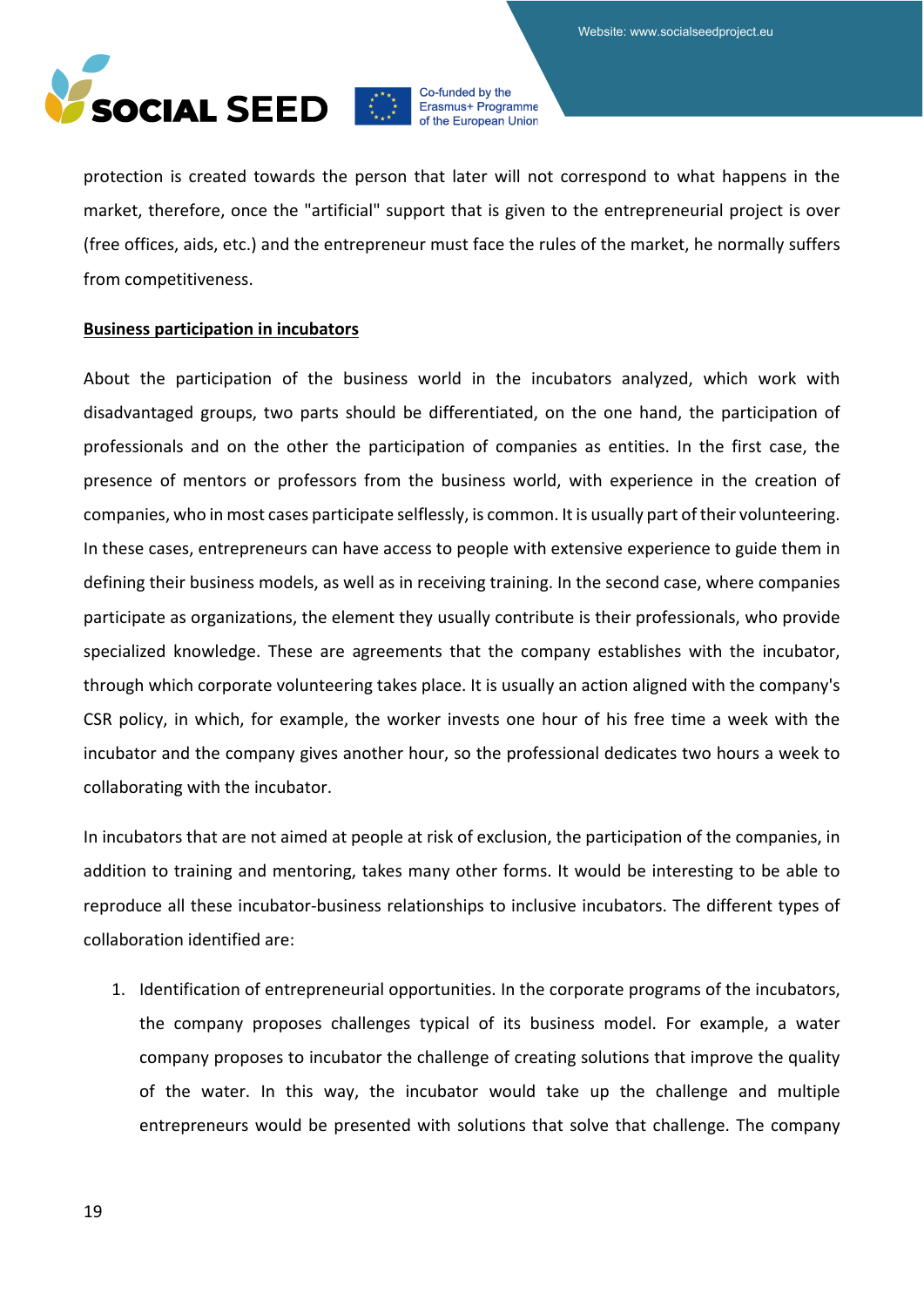

would select the best solution proposed and for a time would have the support of the incubator and the company to develop their idea.

- 2. Proof of concept aimed at implementing your product or service in the Corporate. This allows the entrepreneur to validate his product in a real environment, with professionals in the sector. For example, applied to our inclusive incubators, it would be if we could get an entrepreneur who makes handmade croquettes to offer them during a month in a famous restaurant of his city, this would allow him to validate if the chosen flavors are the right ones if the price is the right one, etc.
- 3. Facilities for incubation. In some cases, the incubation programs are developed in the same offices as the companies, using during their duration the meeting and training rooms.
- 4. Facilities and equipment to develop the project. For example, continuing with the previous case of our entrepreneur who makes homemade croquettes and sells them frozen, he would need facilities with sanitary registration to be able to make the croquettes. In this case, the same restaurant could give up its kitchen for a few hours so that the entrepreneur can prepare his product.
- 5. Participation of former entrepreneurs who have already gone through this corporate program and have finally succeeded in developing and selling their solution to the corporate. Motivating effect.
- 6. Training in management models of these successful companies. This is usually done by visiting the company and explaining the best management practices.
- 7. Economic exchange according to milestones. Generally, economic exchange is agreed with the Corporate according to the scope of the project and the value it brings to the corporation. The payment is made according to the fulfillment of milestones that the entrepreneur will make.
- 8. Awards at the end of the incubation program. The company sponsors a final event in which it awards a series of prizes with an economic bag. They are usually held in an event that is publicized, with a jury of people in the city and where they vote for the best projects.
- 9. Participation of companies as investors and help in accessing funding. Some of the large companies usually have funds to invest in entrepreneurial projects and even when this is not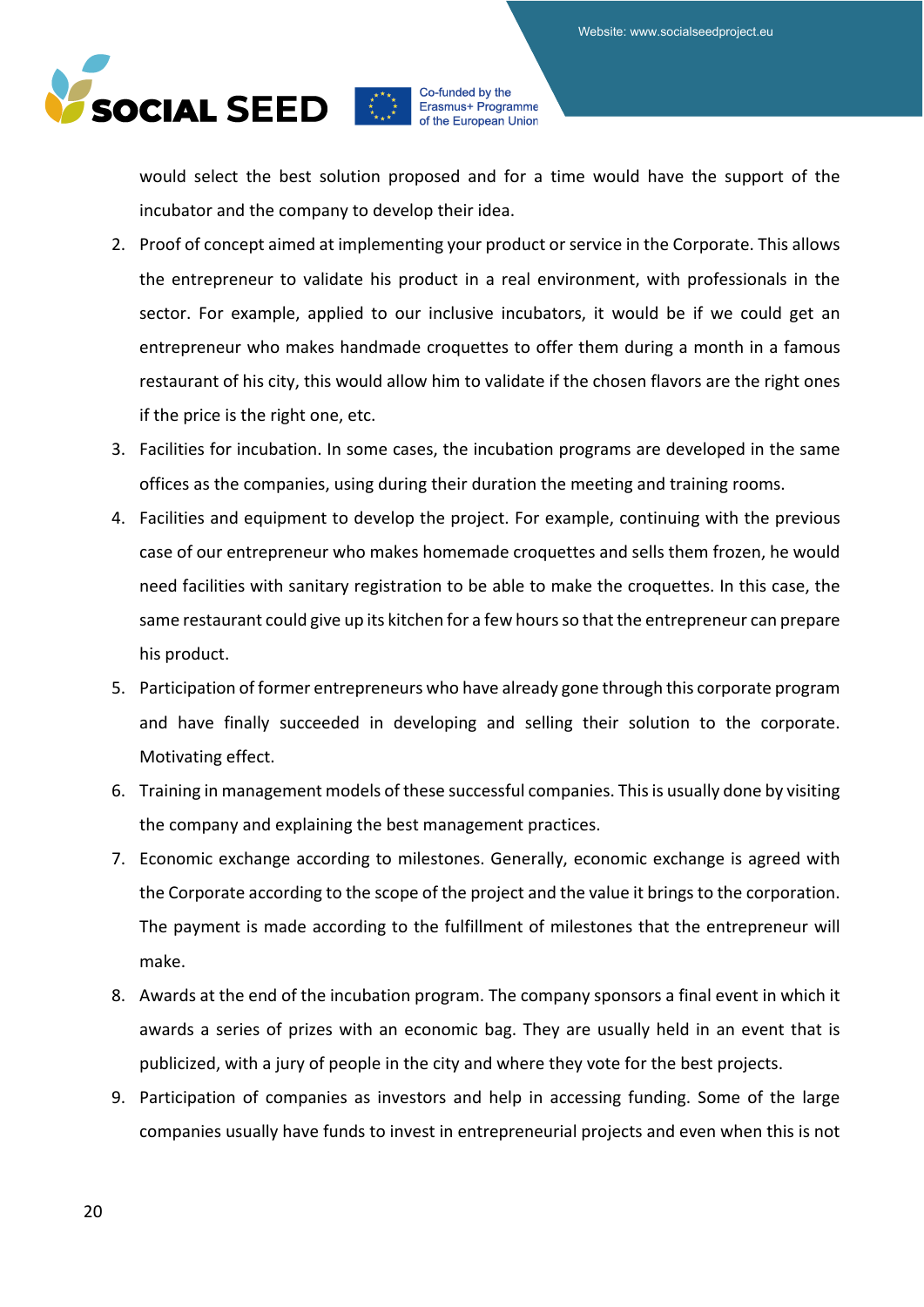

the case, their support for the projects produces greater ease of access to investors and sources of finance.

- 10. Potential Client. The teams that develop solutions to the challenges posed by the companies have the possibility of continuing to enjoy a commercial relationship with the Corporate, through collaboration agreements according to the terms and conditions agreed at that time between the two.
- 11. Networking. The company, through its network of stakeholders, can give a boost to the entrepreneur's project. Introducing companies that may be potential clients or partners. This contributes to creating an atmosphere of knowledge exchange and collaboration that empowers the entrepreneur. Also, through the events that the company organizes, the entrepreneur will meet outstanding professionals with much to contribute, including, when the time comes, investors who may be interested in your project.
- 12. Visibility. Through the communication departments of the companies, a presence in the media is achieved that the entrepreneur would never achieve by himself. Providing dissemination through all its channels: media, social networks, web, events where they are invited, and in which they organize.

It is considered that many of these lines of collaboration may not apply to inclusive incubators, due to the difficulties that we have already mentioned, but we do think that it is vital to be able to create synergies with the companies, to achieve many of these advantages in this collaboration. Fundamentally those related to points 1, 2, 3, 4, 10, 11, and 12.

#### **Investor Relations**

In most private incubators there are very intense relationships with private investors since one of their fundamental objectives is to obtain financing rounds for their entrepreneurs. Moreover, we could say that in many cases this is what defines their standards, whether the venture has been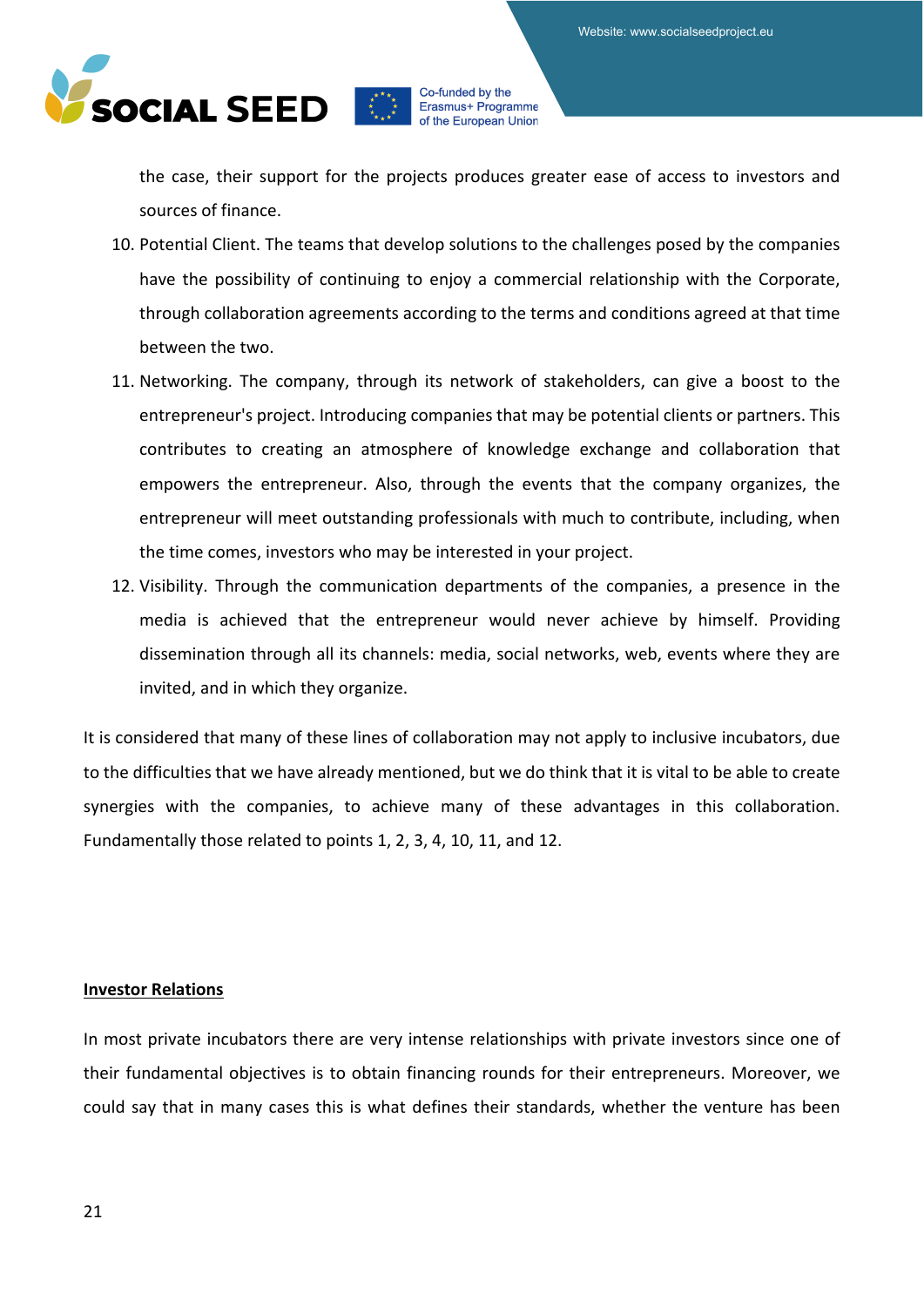

successful or not. In many cases the same incubators invest in their projects, keeping a part of the shareholders. One of the main values of an incubator is its ability to attract investors.

In ventures of people at risk of exclusion, the scenario is different. As we have already said, the projects are not going to give an interesting return on investment (generally). Therefore, in inclusive incubators, they usually opt for other ways, prizes (1,000 euros for example), help them open a crowdfunding campaign, access to social microcredits (European funds aimed at people at risk of exclusion, up to 25,000 without guarantees, only by presenting a business plan validated by an accredited local organization).

#### **Participation of social organizations in the incubators**

NGOs do not have a presence in the standardized incubators, only when they lead the incubators. In the latter, where they work with people at risk of exclusion, they generally lack an entrepreneurial approach. These entrepreneurial projects are usually led by social workers with a great deal of experience in designing itineraries for social and occupational integration, but little experience in creating companies. The NGOs that lead entrepreneurship projects tend to rely on professionals from the business world, to cover these lacks of experience, although even so, the global focus of the incubation program is very much focused on supporting the person and not very much on the business model and the clients it is intended to address. They also tend to lack practical programming, with methodologies for field validation and yet a lot of theoretical training. The participation of these social professionals is essential, but to support entrepreneurs in personal skills necessary for entrepreneurship: resilience, discipline, autonomy, confidence, creativity, etc.

#### **Public administration participation in incubators**

They generally are not involved with private incubators. There are usually more participations intertwined with those led by social organizations or those led by themselves. Similarly, as in the previous paragraph, they tend to have deficiencies in business knowledge, as they are often led by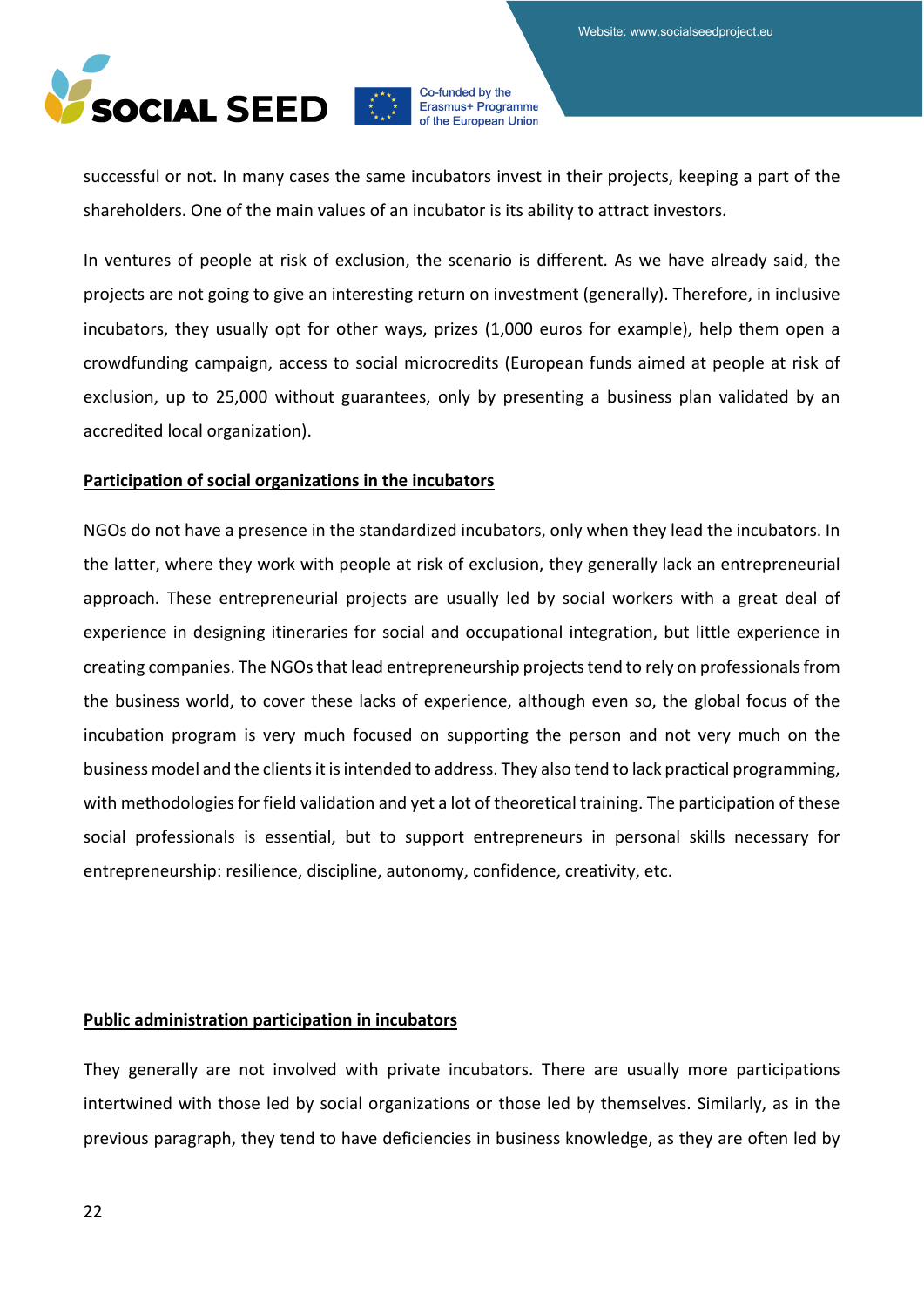

officials with little entrepreneurial experience. Although they also tend to be supported by external professionals.

In these cases, they tend to have many more advantages for entrepreneurs as they are linked to employment policies that provide aid for entrepreneurship. In some cases, they are incubators that seek to boost depopulated areas in the interior of the countries, in whose entrepreneurship programs also provide housing solutions. They are usually incubators focused on projects in the rural environment. In these cases, the aim is to generate synergies with companies or professionals in these rural areas who transmit their knowledge in trades that are about to disappear. In this type of public incubator, there is a strong synergy between the public administration and the business sector, or rather, the small rural producers.

#### **Number of external supports to the incubator**

From the analysis carried out, it is concluded that the ratio of 1 mentor per project is usually the usual one. Although the same mentor can advise several entrepreneurs. In turn, a specialized teacher for each subject would be ideal.

On the other hand, when we propose that companies provide us with entrepreneurial ideas, it would be appropriate to have a bank of ideas of at least 30 ideas for 15 entrepreneurs. Seeing that incubators that have corporate programs generate 3 challenges on average, we should have the support of 10 companies. This would allow us to have ideas for those entrepreneurs who register without an idea and even for those who once the incubation program has started would have to be pivoted since it has been identified that their idea of entrepreneurship is not viable.

In turn, to have a high number of entrepreneurs we must create a network with NGOs, for experience and to get to select 15 finalists should have at least 45 candidates. Therefore, we should have at least a network of 30 NGOs. A source of candidates can also be the social services of the city where the incubator is developed, vital to disseminate the project in this public network.

Business and professional associations are important because they will serve as an antenna for the dissemination of the project. By providing us with sponsorships from companies that cover the costs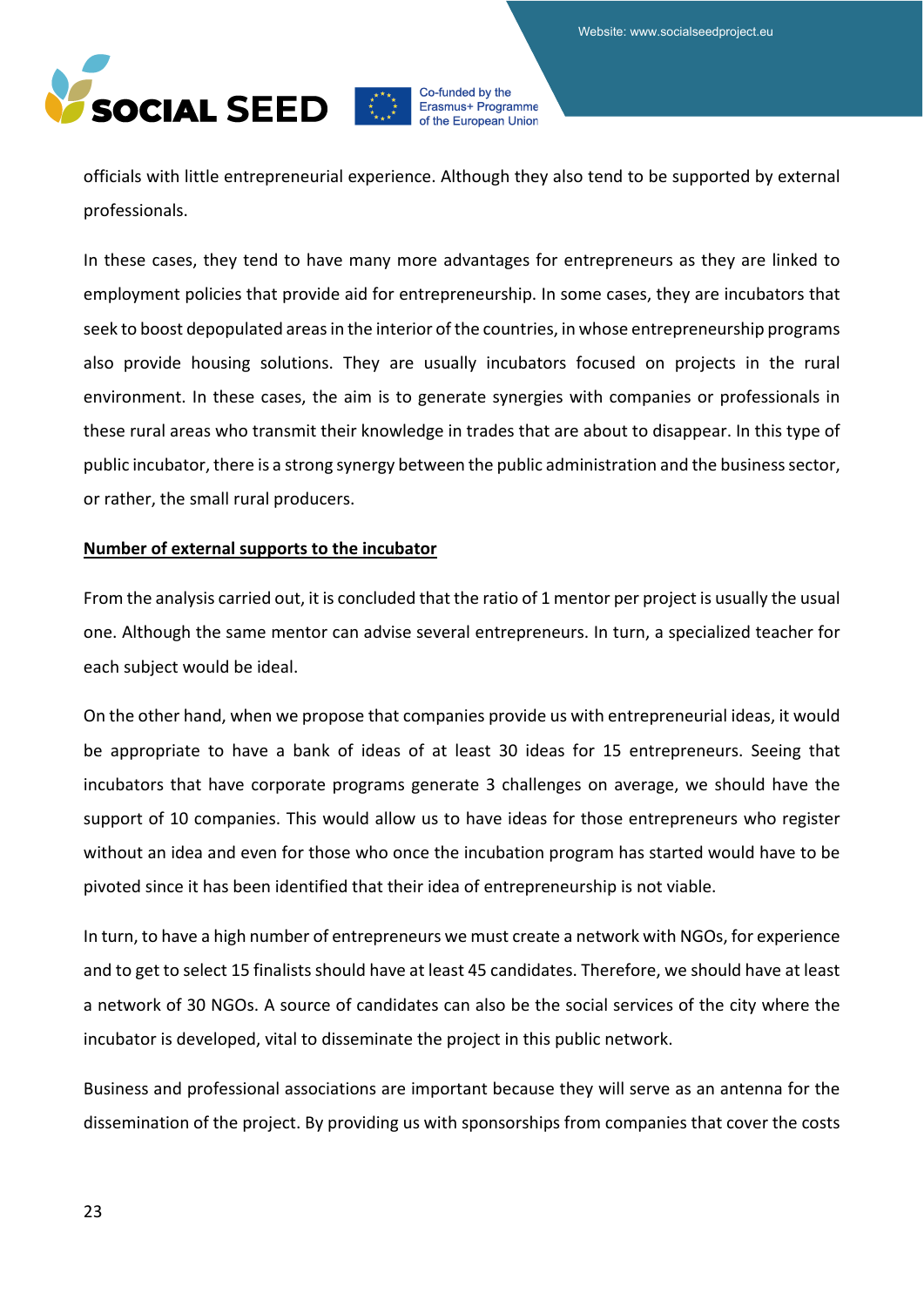

of the incubator (travel assistance, entrepreneurship expenses, a laptop, etc.), professionals who participate as mentors 7 teachers, and identification of entrepreneurship opportunities.

### <span id="page-23-0"></span>Type of coordination (technological tools, frequency, reports)

After analyzing different models, most models advocate a mix of offline and online incubation. As we have already said, incubators that work with people at risk of incubation prioritize in-person training and mentoring to create a powerful human link, but increasingly online training tools are being implemented, which allow the theoretical in-person training to be reduced as much as possible and to be carried out by the entrepreneur at home, offering a complete dossier of online training pills. For this purpose, some of the incubators have created their training content, with the teachers recording the classes and then posting them on their websites, although in many cases they work with content already created and available on platforms such as Youtube, coursera.org or edx.org. We also work with training and mentoring through streaming, which avoids displacements and the possibility of participating mentors from any geographical point.

For the coordination of the mentors and teachers, in most cases, there are periodic meetings to discuss the evolution of the different projects, as well as to improve the methodologies that are being applied. A monthly meeting is usually normal. For the coordination of the incubation team, different project management and communication tools are usually used, such as Slack, Trello, etc., of videoconferences such as Teams, Zoom, skype, etc., as well as Google Drive, Dropbox, etc. for file sharing. In some cases, a series of weekly reports are usually generated on the evolution of the projects, which will be aligned with the milestones and progress that each of the projects must achieve each week. These reports will allow in a very agile and visual way to know the situation of each project.

#### <span id="page-23-1"></span>Relationships between entrepreneurs and mentors

In general, an attempt is made to create a sense of teamwork in the different incubators, regardless of whether it is a private incubator, or one led by a social organization. Although it is true that in the latter, this facet is worked on much more, normally also because of its focus on the person rather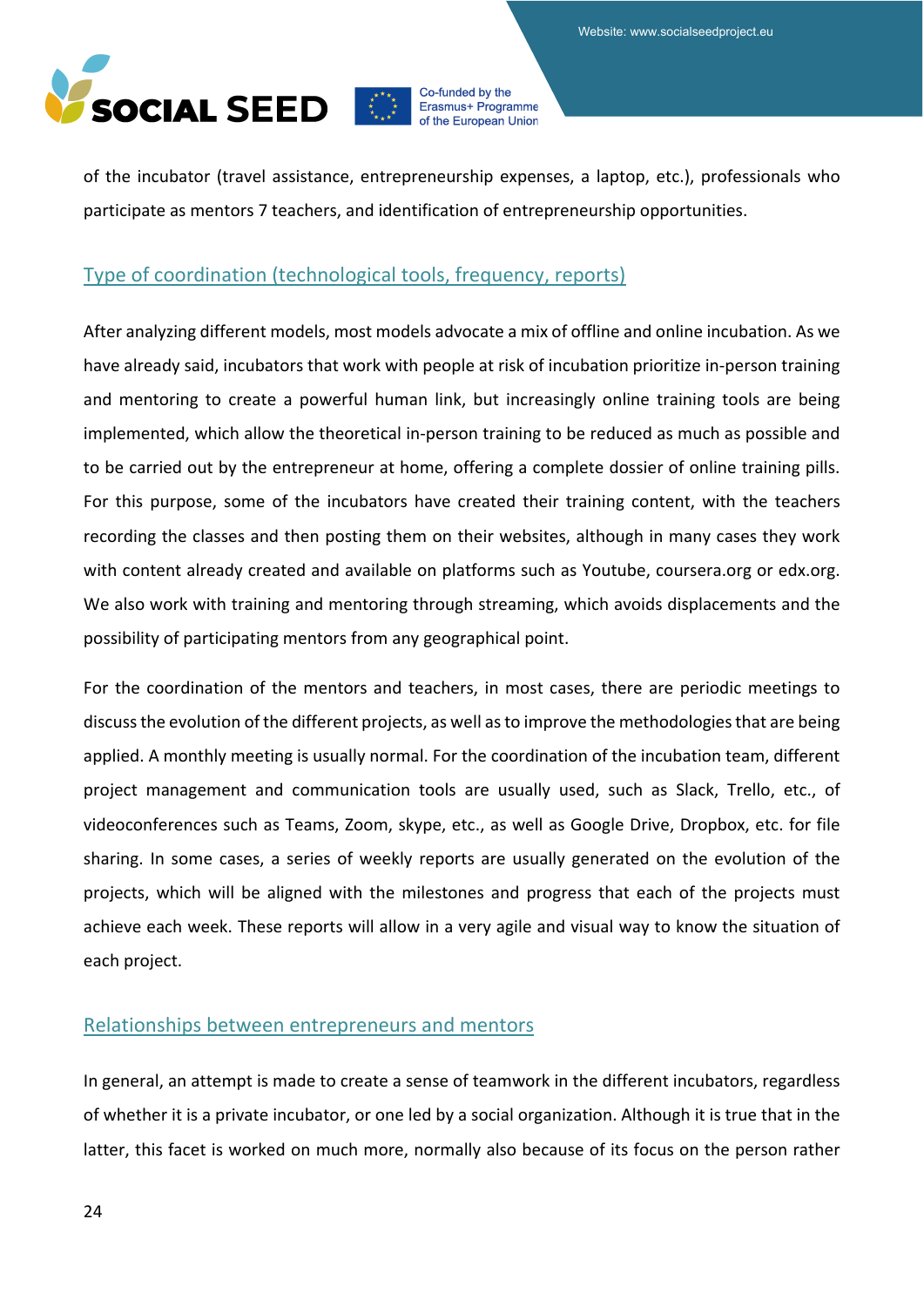

than on competition. It is in this type of social incubator that we have found best practices that could be transferred to Social Seed.

In general, in addition to the normal activities of the incubation program, multiple activities are carried out among the older entrepreneurs, the newcomers, the teachers and mentors, and the civil society. Some examples of these activities:

- 1. Co-design of the business model. Once a week all the mentors meet and one of the entrepreneurs presents them with the design of their business model, in such a way that a more exhaustive analysis of the business model is achieved and much more complete and enriched by taking into account so many different perspectives.
- 2. Matriuska collaborative: Action plan and group start-up. Once the entrepreneurs have passed the first weeks of training and they are already having hypothesis validation tasks, on Monday all the entrepreneurs meet and each one of them explains in five minutes what actions he is going to carry out during the following week, and comments if he has carried out the actions he proposed for the previous week. The world of entrepreneurship can be a lonely world in which it is common to get stuck or blocked. That is why this action stands as a form of accompaniment between people who start a similar project while serving to accelerate the process of business execution. As one of the entrepreneurs said: "This is something very practical, a wheel, like a catch-up, but in a group. Sometimes it is easier to engage with others than with yourself.
- 3. Timebank. Entrepreneurs are obliged to repay the "time loan" given to them by training and incubating them. They are therefore obliged to repay it by supporting the following editions of entrepreneurs. The veteran entrepreneurs will have to carry out tasks of accompaniment, training, etc. which will serve to repay their time loan.
- 4. Big Brother. Each entrepreneurial project will have the support of a Big Brother among the projects that have successfully passed the Program. A feeling of empathy is quickly generated between the two, as they are in very similar situations.
- 5. Coffee Co. On the first Thursday of each month, breakfast is held that is open to people outside the incubator. People from the world of entrepreneurship, business, sports, politics,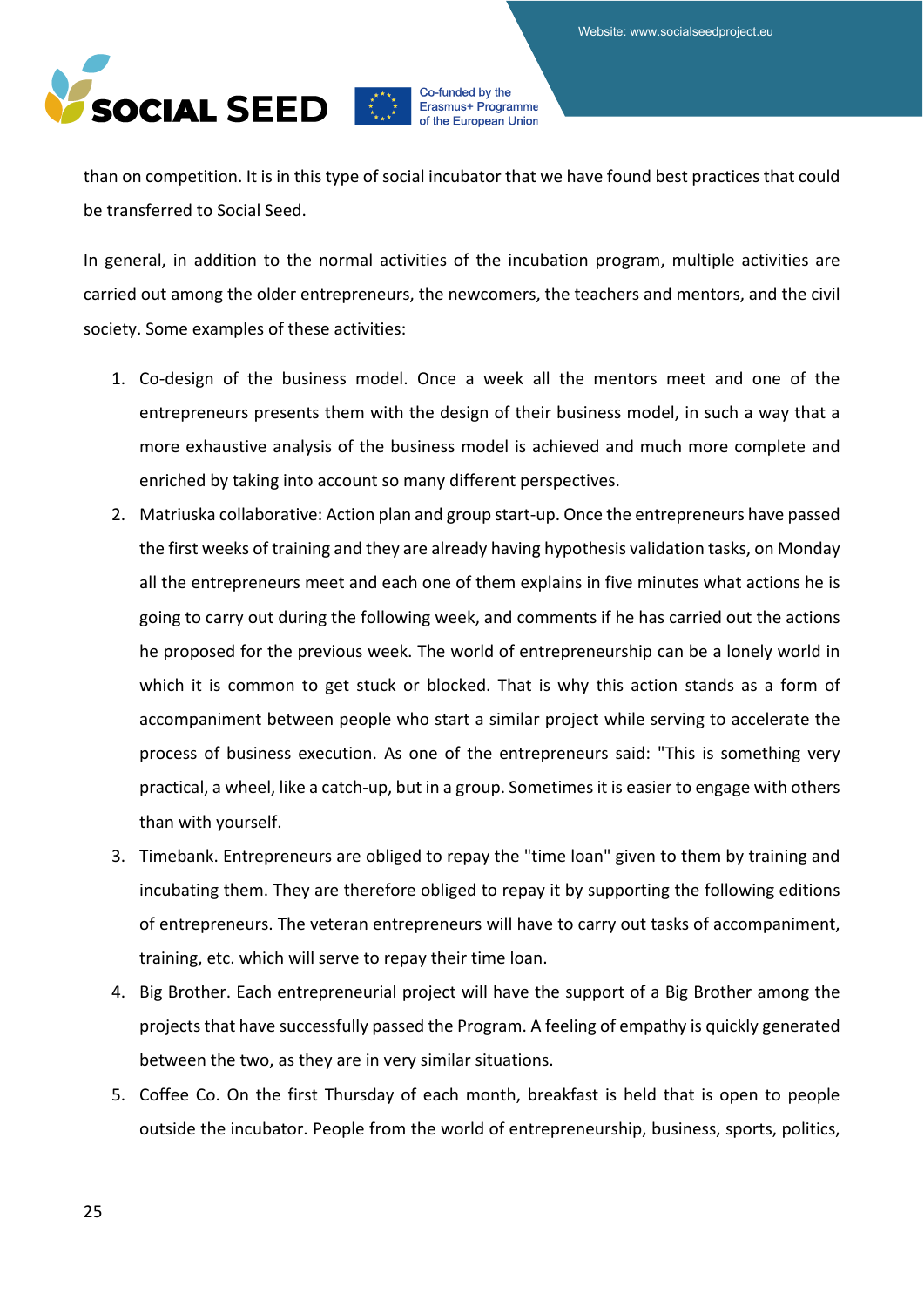

or any other field are invited to an informal meeting around a café, where they share their history and experiences, their successes, and failures. The idea is to get out of the immediate environment to learn and get to know the itineraries and routes of other entrepreneurs.

6. Coaching. Every three months they are organized, and the idea is to have more veteran entrepreneurs to advise in the area they dominate, in rounds of 30-40 minutes, to new entrepreneurs. There are usually 10 simultaneous consultations, so that each participant receives, during the duration of the Coaching (about two hours), 3 or 4 consultations on different topics of interest. It always ends with a networking session to share opinions and impressions.

#### **Good practice indicators**

Almost all incubators tend to use the same indicators to analyze their impact on the incubated companies and their environment. We list the most used ones:

- Driven companies
- Job creation
- Geographical origin of the entrepreneurs concerned
- Driven business sectors
- Phase, degree of progress and maturity of the incubated companies
- Aid most requested by entrepreneurs
- Most popular experts by area of expertise
- Financing most requested by entrepreneurs
- Age of entrepreneurs served
- Socio-economic impact of the mentoring program
- Economic output
- Number of press appearances
- Number of companies, NGOs and administrations involved
- Number of professionals involved

#### **Conclusion**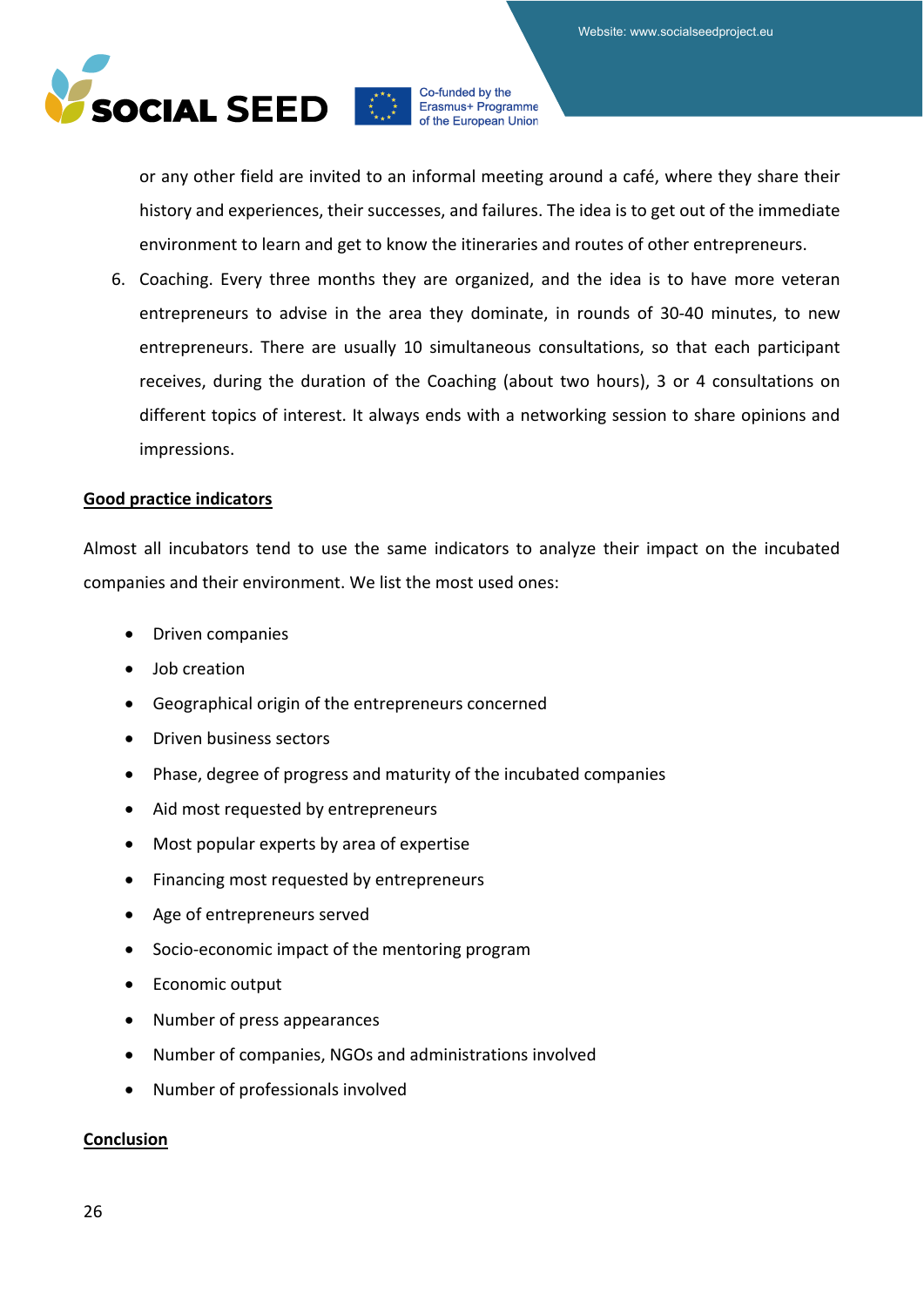

People at risk of exclusion generally face very complicated situations, both in terms of health and lack of economic and training resources, etc. And entrepreneurship is very complicated for anyone, not to mention for people with these difficulties much more. That is why we must make every effort to create a sense of family in the team, but without losing sight of the fact that the main objective is to build economic livelihoods for these people. This means that we must be able to design support networks between professionals, mentors, entrepreneurs, entrepreneurs that allow them to empower themselves as human beings, but at the same time, we must be very strict and efficient with the professional work of incubation. Since if we neglect the business aspect, we will be in a similar stage to that provided by NGOs with their entrepreneurship programs.

Therefore, we must focus on how to develop that network of mutual support between the business and social worlds, how to create activities around the incubator that will make many professionals and companies want to join and support the project. Because only with the help of the business world will we be able to improve our capacity to create companies.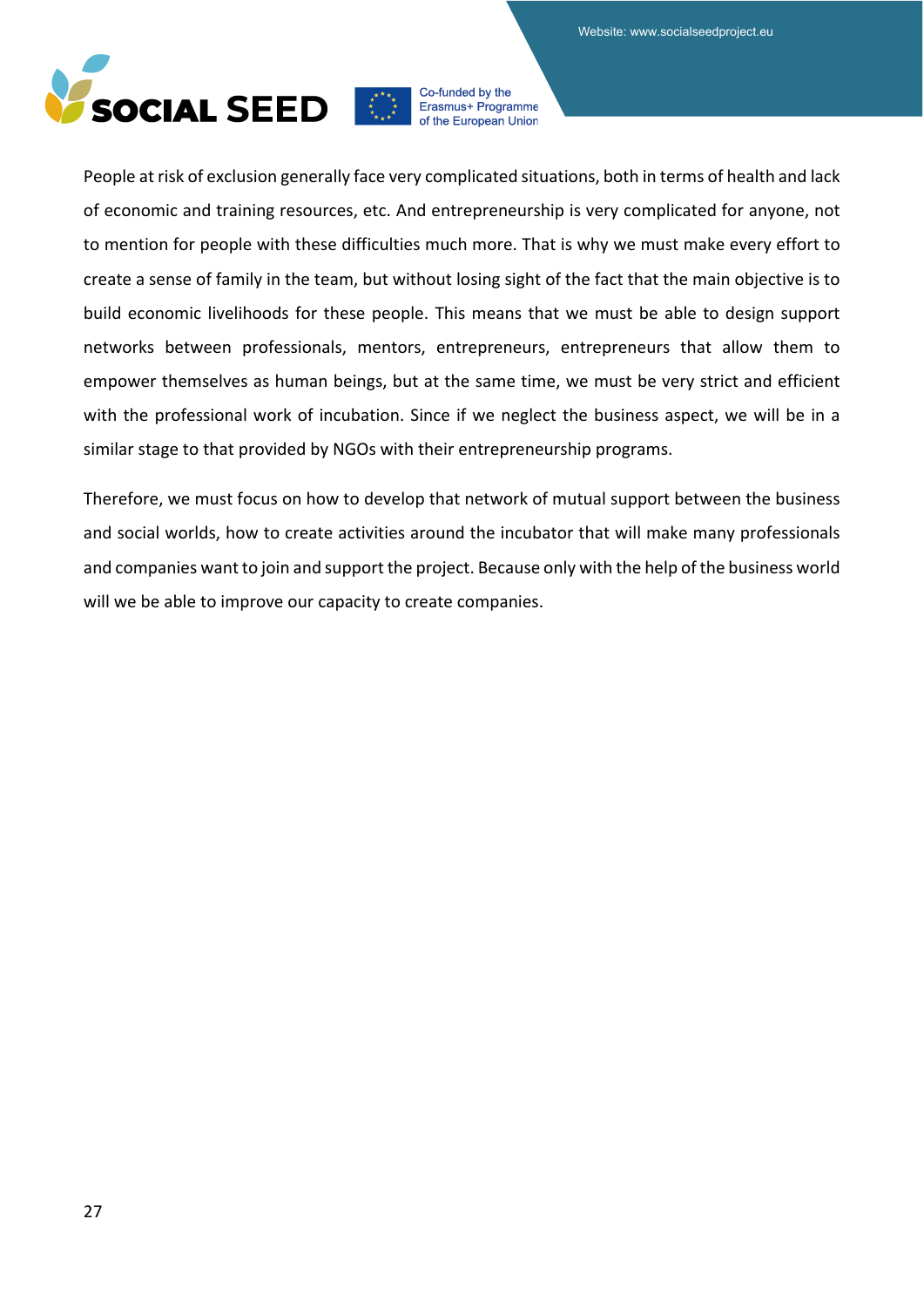

# <span id="page-27-0"></span>**ACTIVITY 1.3 – Training and educational tools selection**

When investigating the entrepreneurial potential of European society, it becomes clear that incubators play a crucial role and that their contribution to the process should not be neglected. The political environment of a country shapes, to a great extent, the conditions under which those incubators operate. There is a significant difference in the level of development of support mechanisms among the four project partner countries, especially when we compare those who entered the EU before and after 2004. In Italy, Germany and Spain, there is a far more forwardlooking understanding of the social economy in general, and the social incubation processes are more comprehensive and advanced. On the other hand, Polish entrepreneurship has a slightly, different characteristics. It is the result of the transformation from socialism to liberal democracy. Selected entrepreneurship indicators for Poland do differ from those for other European countries, for example among the motives for entrepreneurship a right career path is mentioned significantly more often in Poland (86% in Poland and 61% in Europe - report of the Global Entrepreneurship Monitor Poland 2019). Another difference in the entrepreneurial culture is the much higher share of people who set up a company due to the lack of other job opportunities (in Poland 8%, and in Europe 18% according to the GEM research cited above). These sociological features contribute to the fact that in Polish initiatives and activities of incubators, the dominant emphasis has been put on the technologically innovative direction of development.

# <span id="page-27-1"></span>Educational activity of social incubators

Detailed interviews were carried out in order to indicate both similarities and differences in educational practices of social incubators in partner countries of the Project. It should be noticed that when arranged according to their organizational structure, the incubators are established differently by:

- 1. Foundations
- 2. Associations
- 3. Commercial companies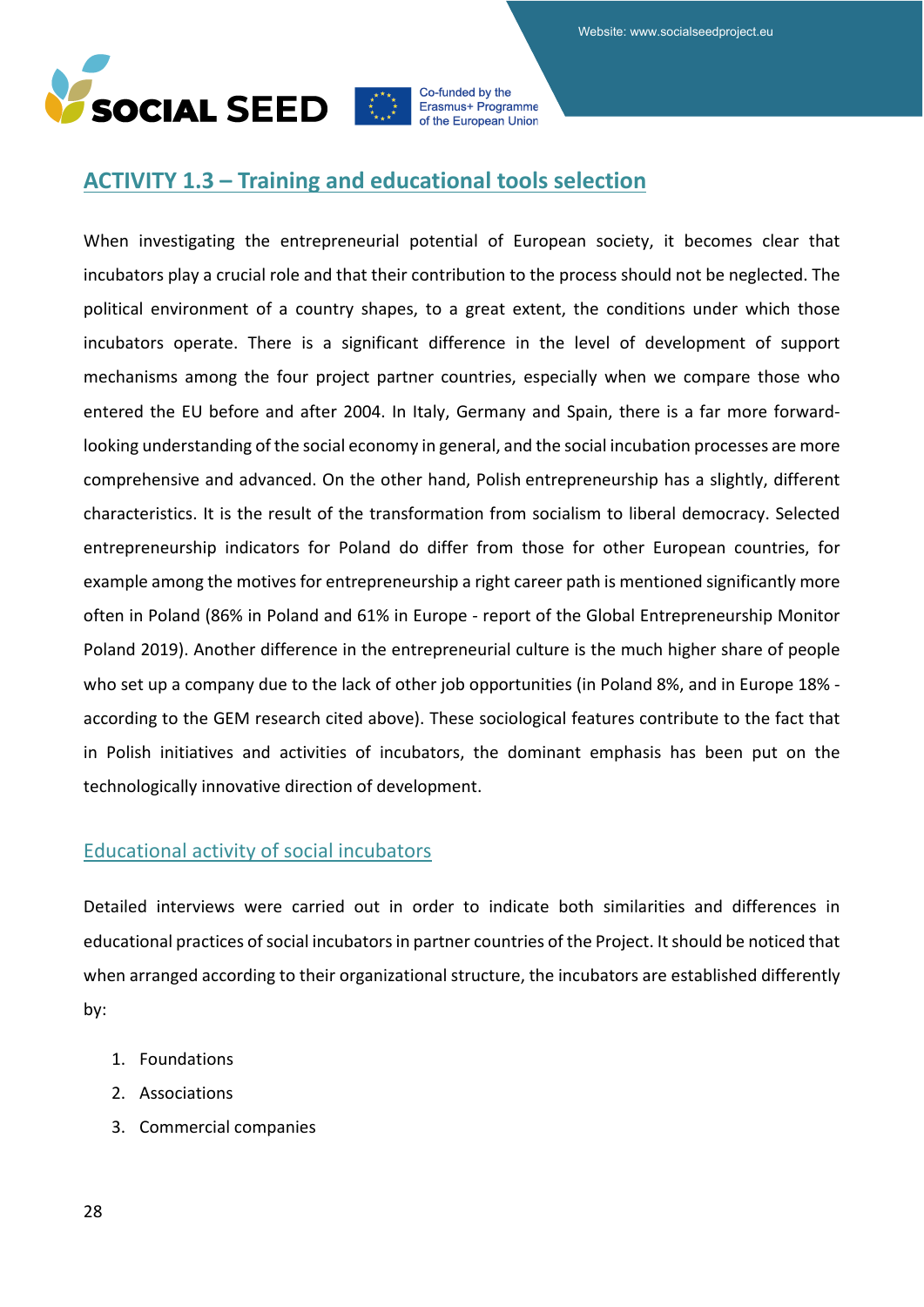

#### 4. Budgetary units of public administration

The way in which an incubator was formed influences strongly its approach towards education and trainings. The type of training methodology that is adapted in incubators depends also to a great extent on the individual characteristic of an incubator. As some of them specialize in certain fields, and therefore often offer not only theoretical (business design) but also practical training. In terms of theoretical knowledge, the following aspects are usually discussed:

- marketing
- sales
- elements of human resources and a general concept of company management
- finance
- social economy local specific of social business types
- legal aspects of entrepreneurship

Social incubators reach for a variety of educational tools to achieve their aim and to help people that are socially challenged reenter the labor market. The above listed content is conveyed using all kinds of approaches ranging from face to face lessons, online meetings, tutoring, mentoring or networking events organized by the incubators. Education process and training addressed to people that either are socially excluded or are at risk of being, is more challenging and requires a unique approach. Special emphasis should be laid on the workshops with a strong practical orientation like business canvas, crowdfunding, negotiation and design thinking.

The modules given must be, on the one hand, formative, providing a general base, a complete knowledge of each area related to business creation. But more important than this it is to generate a practical work process on the business model, through the methodologies lean startup and design thinking. That is, there must be a defined process of the steps to be performed in each mentoring session:

- 1. Define the objectives;
- 2. Complete the business canvas model;
- 3. Identify the customer segments;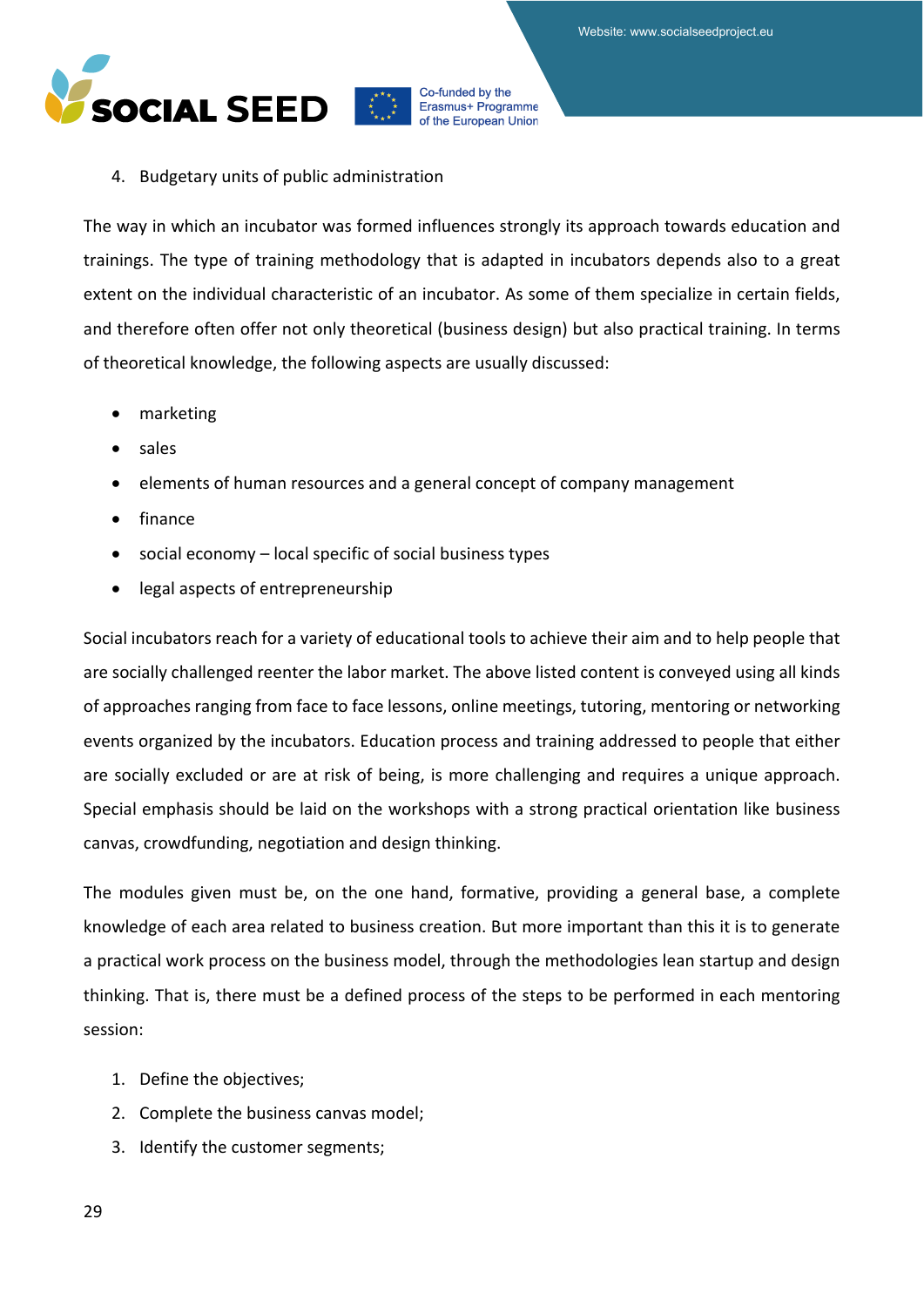



- 4. Draw the customer profile;
- 5. Design experiments;
- 6. Validate hypotheses;
- 7. Redesign the business model;
- 8. Create a minimum viable product;
- 9. Validate market;
- 10. Final design of the business model.

From these sessions, the tasks that the entrepreneur must carry out on his own during the rest of the week should be done until the next mentoring session.

The training module programme, the course intensity and its length differ in 4 analysed countries. Based on our interviews, almost half of our incubators had programmes that lasted 6-12 months. Most of these more extended programmes (12month) supported social enterprises with seed money funding/grants/microloans. The intensity of mentor support for our incubators ranges from 4 to 20 hours a month and often exceeds the course timeline. This is also because the mentoring services require trust, and trust-building is a lengthy process. Thus, mentoring support was often most notable after the programme ended when the bond between the beneficiary and the mentors was built. Within the range mentioned, the proposed maximum of 20 hours of mentoring per month, would mean about 5 hours per week, which is in many cases a lot. As well as 4 hours are too few because one hour per week gives almost no time to review and work on the business model. This is even more true if we take into account that these are people at risk of exclusion, who in most cases, are not highly trained, and even less so in terms of business creation. Therefore, we estimate that the ideal is 8 h/month, 2h/week. Italian partner underlines the need for "human-centered approach combined with systemic design and design thinking methodologies". In their experience, Systemic Design is a methodology which enables the analysis and the design of all relations among real and potential actors of a given system. Whereas the Design Thinking is a creative and iterative methodology which starts from the observation of the user's behaviour and is applied to design solutions for any context of life.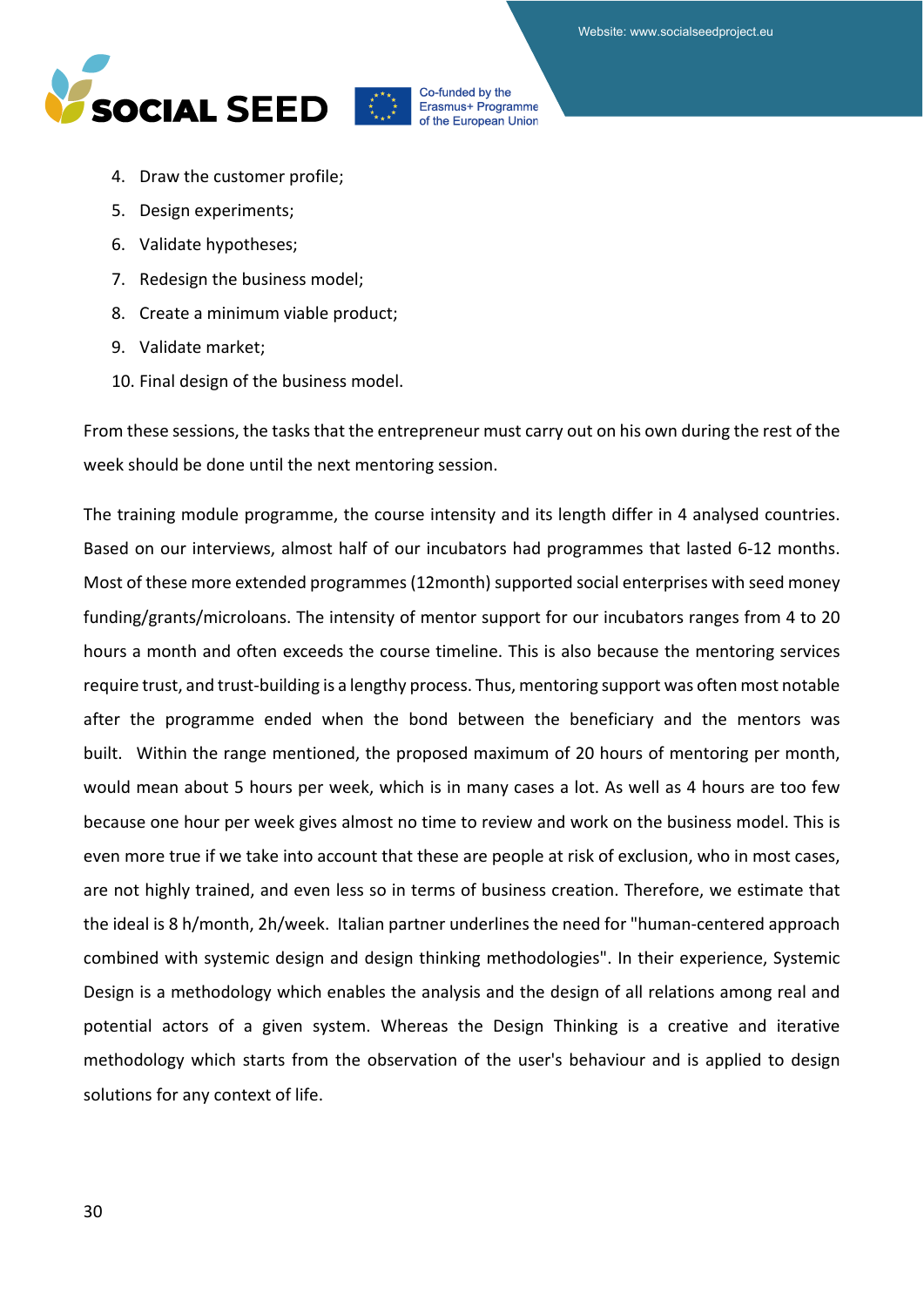

In the Polish UP Foundation it was emphasized that "people cannot be left alone with their struggles and problems. Once you build trust and friendly environment, they will come to you not only with the incubator-related problems but with struggles from their daily life too. You cannot leave them be, they need support and should know that they will always receive it".

### <span id="page-30-0"></span>Training approach

The training module should be designed to provide a step-by-step insight into a social business. It is recommended to split the whole course into 6-10 separate modules, each module covering one topic i.e. design thinking, legal aspects, crowdfunding etc. Each section shall contain:

- an introduction
- key issues explained in the module
- a link to training video materials
- extra training materials in the form of (local) best practice examples, articles or presentations;
- a checklist
- links to materials for a more in-depth reading

Participants should be able to browse all sections in a series (10/12 modules) or come back and repeat each section as individual/separate material. It is equally important that every module has practical exercise attached to it or is backed up with practical training.

The German partners emphasised the necessity to remove the strain on language through the use of images, simple language and multilingual materials. Materials used cannot be too complicated, as they will also be used by those with lower-educational skills and/or language barrier (i.e. immigrants). Thus it is advised to involve, if possible, professionally trained interpreters and language service providers and offer the language-sensitive consulting. When suggesting additional material online, the social incubator should seek for user-friendly websites or, even better, apps with images, documents, vocabulary and videos.

In vast majority of cases, the incubator itself is responsible for preparing the training content. It is often done so with the help of experts and sometimes even with the future to be investors –a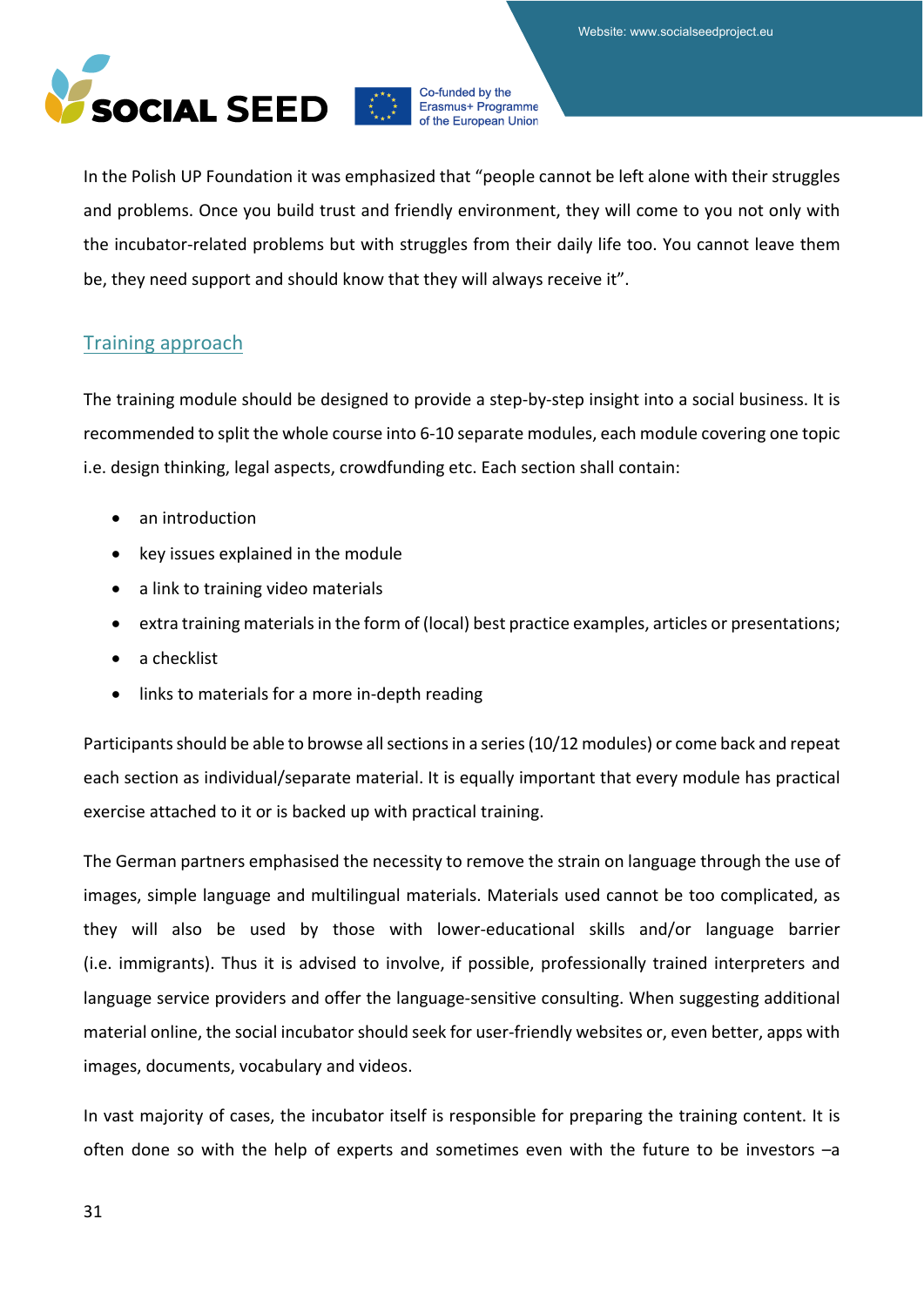

complex approach that provides the practical insight so much expected by the business. There are no discrepancies between the partner countries of the project, as far as who prepares the training material for sessions/workshops/meetings. In all cases it is prepared by the incubators internally, some of them later on make it available online, but no externally available materials are used.

While working on social entrepreneurship, workshops are exceptionally valuable. They allow transmitting knowledge, skills and abilities through working together, often in experimental, "out of the box" techniques. One of the most common methods referred to by our experienced partners from Italy and Spain is design thinking. Design Thinking provides a solution-based approach to solving problems. The methodology begins with an effort to deeply understand and observe and the person or people for whom we are designing a solution. Design thinkers concentrate on interviewing, building empathy and engaging with the end-users of their idea. The aim is to create various innovative solutions in brainstorming sessions and adopting a hands-on approach in experimentation and testing.

Polish experts also underlined using the service design methods, which are still new concepts in their work but are used often in other EU countries more experienced in social innovation.

Service design has grown as a human-centred, collaborative, holistic approach focused on improving existing services or creating new ones[1.](#page-31-0) Service design, similar to design thinking, can bring new answers and experiences by trying to relate and understand the end-user or customer. But according to Service Design Network, it is also "the activity of planning and organising people, infrastructure, communication and material components of a service to improve its quality and the interaction between the service provider and customers".

To conclude, Design Thinking is a methodology that is used to innovate and solve business problems. Service Design is about applying design thinking and design methodologies into material products[2](#page-31-1).

<span id="page-31-0"></span><sup>&</sup>lt;sup>1</sup> [Blomkvist et al., 2011](https://www.emerald.com/insight/content/doi/10.1108/JOSM-07-2017-0178/full/html#ref015); [Mahr et al., 2013](https://www.emerald.com/insight/content/doi/10.1108/JOSM-07-2017-0178/full/html#ref079); [Ostrom et al., 2015](https://www.emerald.com/insight/content/doi/10.1108/JOSM-07-2017-0178/full/html#ref090); [Teixeira et al., 2017](https://www.emerald.com/insight/content/doi/10.1108/JOSM-07-2017-0178/full/html#ref116); [Yu and Sangiorgi, 2018](https://www.emerald.com/insight/content/doi/10.1108/JOSM-07-2017-0178/full/html#ref132)

<span id="page-31-1"></span><sup>2</sup> <https://medium.com/@diogorebelo/difference-between-design-thinking-and-service-design-35e33044d413>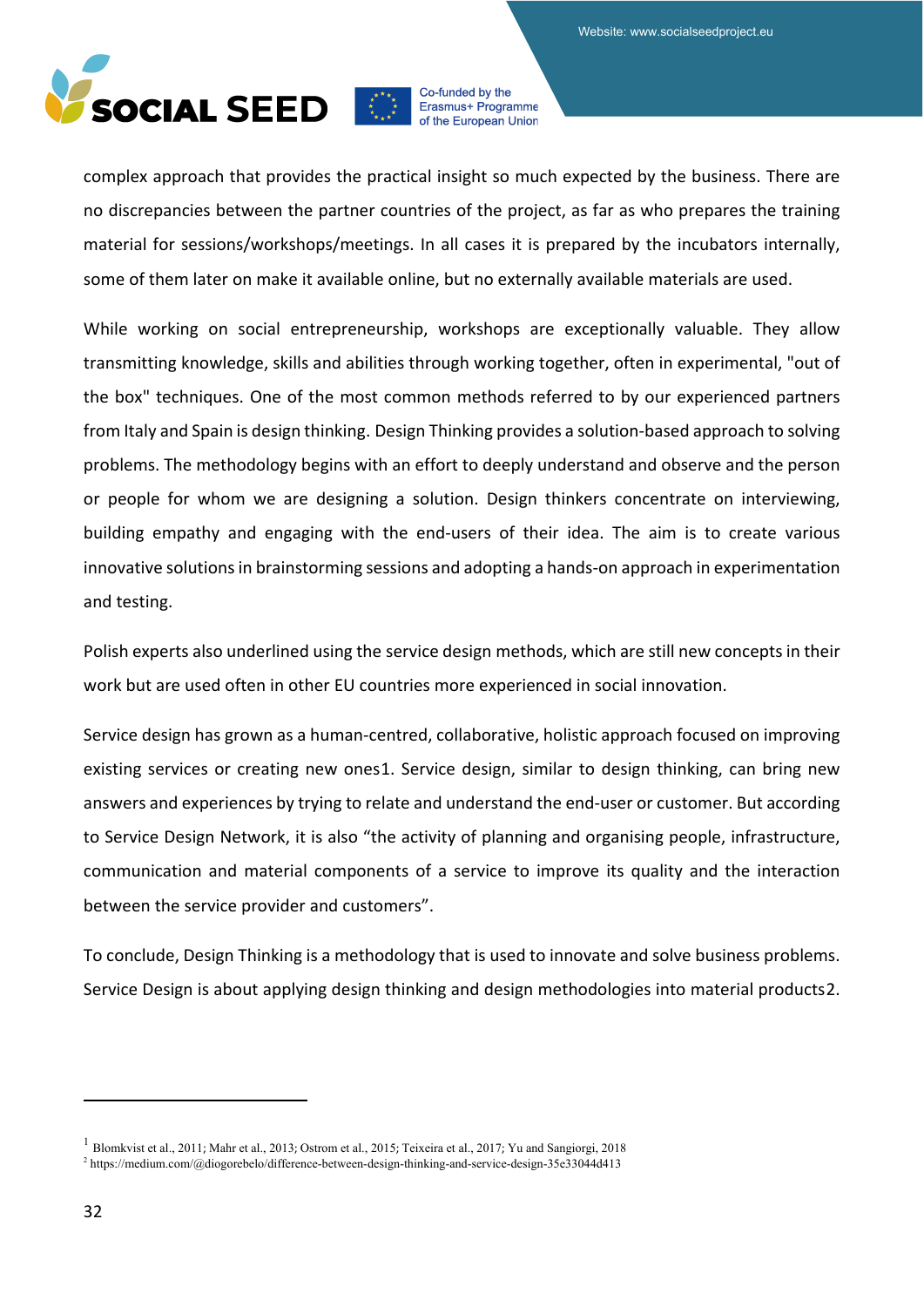

Based on our interviewed social incubators, both methods are highly appreciated and should be considered as a foundation for our Social Seed incubation methodology.

It is also useful to implement online platforms that allow sharing material without time and space constraints. The exchange of experiences and good practices with those who have already attended the courses and gained results is also very encouraging.

Another issue of key importance is the fact that commercial and business culture can only be experienced in action. The incubator should provide various opportunities for meeting with local businesspersons and customers, for observing the market, and for gaining insight into business management and customer management. These could take the form of reflection aids, discussion forums, and field excursions/study visits. Also, participation in a practice company (business simulation) or job shadowing and internships in real companies have proven to be very useful and could be implemented as a final part of the training programme. Italian partners even mentioned coliving, as one of the practical training methods used especially when we are working with socially excluded people. It is also a concept currently being developed by Polish Incubator STARTER – Clipster is pre-acceleration programme (launched in 2015) offering a co-living and co-working options. The main aim is that the participants are able to test and develop their business ideas in a creative, openminded team.

Our experts from Poland and Italy often emphasized the importance of networking possibilities. In Poland incubators offer monthly networking sessions (and even annual, bigger events like Development Initiation Forum) where incubated entrepreneurs meet with companies' representatives, NGO sector activists and social economy entities, who share their experience and advise. These meetings are very encouraging to the new entrepreneurs, who gain confidence, but also wide variety of business-related contacts, that they can use in the future. It is advised to include some kind of networking sessions and possibilities to the Social Seed module, as part of the training programme. Some research shows that business survival is only improved by business incubation if the entrepreneur goes beyond the formal workshops and training offered by the incubator or accelerator by also seeking advice and assistance from their networks, partners and/or other public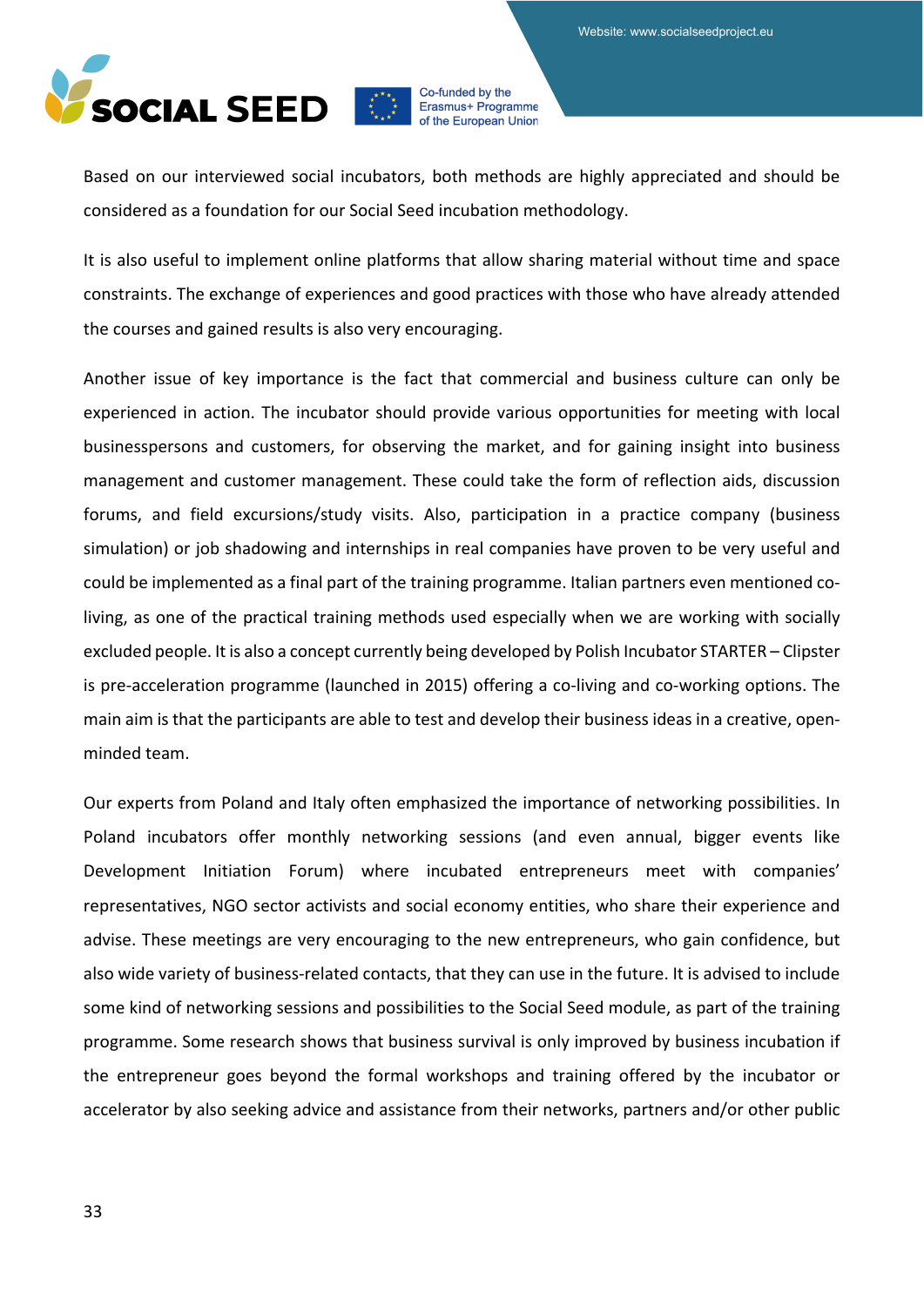

support programmes[3.](#page-33-0) Thus, we recommend forming an incubation programme that offers various networking possibilities and participation in the social business-oriented meetings, fairs and activities.

In full agreement, it should include relationships with companies in the same sector, which will act as sponsors. For example, agreements can be established with businesses in which the entrepreneur can exhibit his products for some time to validate whether the public accepts it. This type of collaborative relationship greatly reinforces the validation of the business model in a real market environment

All the incubators taken into consideration in this analysis use online training tools; however, there is no clear preference as to the specific type. Among those mentioned were webinars, online workspaces and programs such as Microsoft Teams and Google Clasroom. Some incubators also use Moodle e-learning platform for their work. Those tools are used mainly to share educational materials and to consult with participants, as well as to ensure flexibility and involve as many people as possible. It is also clear that online training is not considered to be the most important, what counts in social incubators is the direct human-centred contact. We believe that some online training and mentoring can and should be incorporated, but with people at risk of exclusion the personal factor is very important, much more so than in entrepreneurs with all their resources. Therefore, although offline training and mentoring is less scalable and therefore you can have a smaller audience, in this segment of people it is vital.

One of the problems that have been identified regarding educational tools is teacher-centred instruction. The tools need to be set according to the needs and profile of incubated entrepreneurs to stimulate their active role in the process. Frontal and theoretical lessons are less and less useful for business development because they are not providing abilities to manage issues arising from being an entrepreneur. Also, they are seen as inadequate and difficult for socially excluded people, who often face learning disabilities. More time should be spent on practical aspects, such as creating

<span id="page-33-0"></span><sup>&</sup>lt;sup>3</sup> Mas-Verdú, F., D. Ribeiro-Soriano and N. Roig-Tierno (2015), "Firm survival: The role of incubators and business characteristics", Journal of Business Research, Vol. 68, pp. 793-796.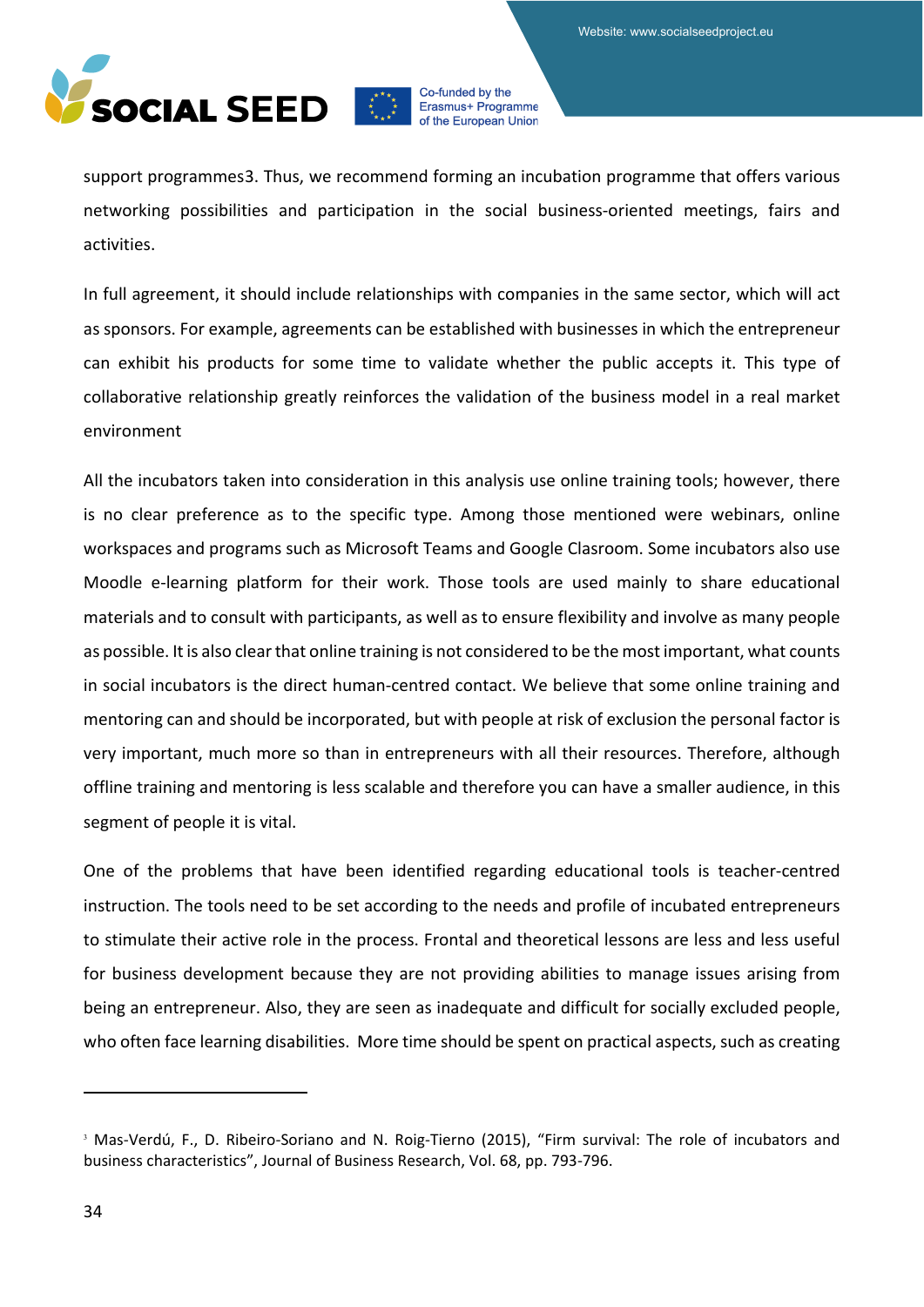

and developing a company. According to the Asociación con Valores 65% of the incubation should be dedicated to practical work of business model development and 35% to theoretical training (carefully adapted to the level of entrepreneurs).

### <span id="page-34-0"></span>Who is the training entrusted to?

Usually, social incubators entrust the training and mentoring tasks to their staff. Very often, they contract external experts in the field of entrepreneurship for practical education. Experts and mentors are selected using the following criteria: experience, expertise, knowledge and ability to network so that they best correspond to the needs of those being incubated. Based on our interviewed incubators' experience, staff working in these entities should form a diverse and multilingual team. They must be sensitive to gender aspects, the recognition of trauma, precarious life situations, as well as experiences of discrimination and frustrations. At the same time, a mentoring service should maintain openness for dialogue with other groups, if not at the same location then via partnerships with other organisations. Ideally, an organisation will be able to provide mobile consulting services in addition to those offered in a private and public space. Sometimes a business or public administration representatives are invited to cooperate; it is also advisable to use the experience of people who have been through incubation's process themselves (or to recruit professional trainers from the communities that the incubator supports). Peer learning and experience sharing are considered as core element of the incubation programme. Most valuable approach is to pair each socially excluded entrepreneur with a successful entrepreneur in the local community. This interaction could help them better integrate into the local business community and society.

It's important to remember that the whole social incubator support offer should be tailored to the specific challenges faced by socially excluded people. For example, long-term unemployed people or immigrants may have likely had limited (or none) experience with the institutional and administrative environment. They should receive assistance when dealing with officials, i.e. while establishing the company, applying for grants from the municipality etc. There is a threat, that their business failure could have significant financial and psychological consequences for these people. Again, matching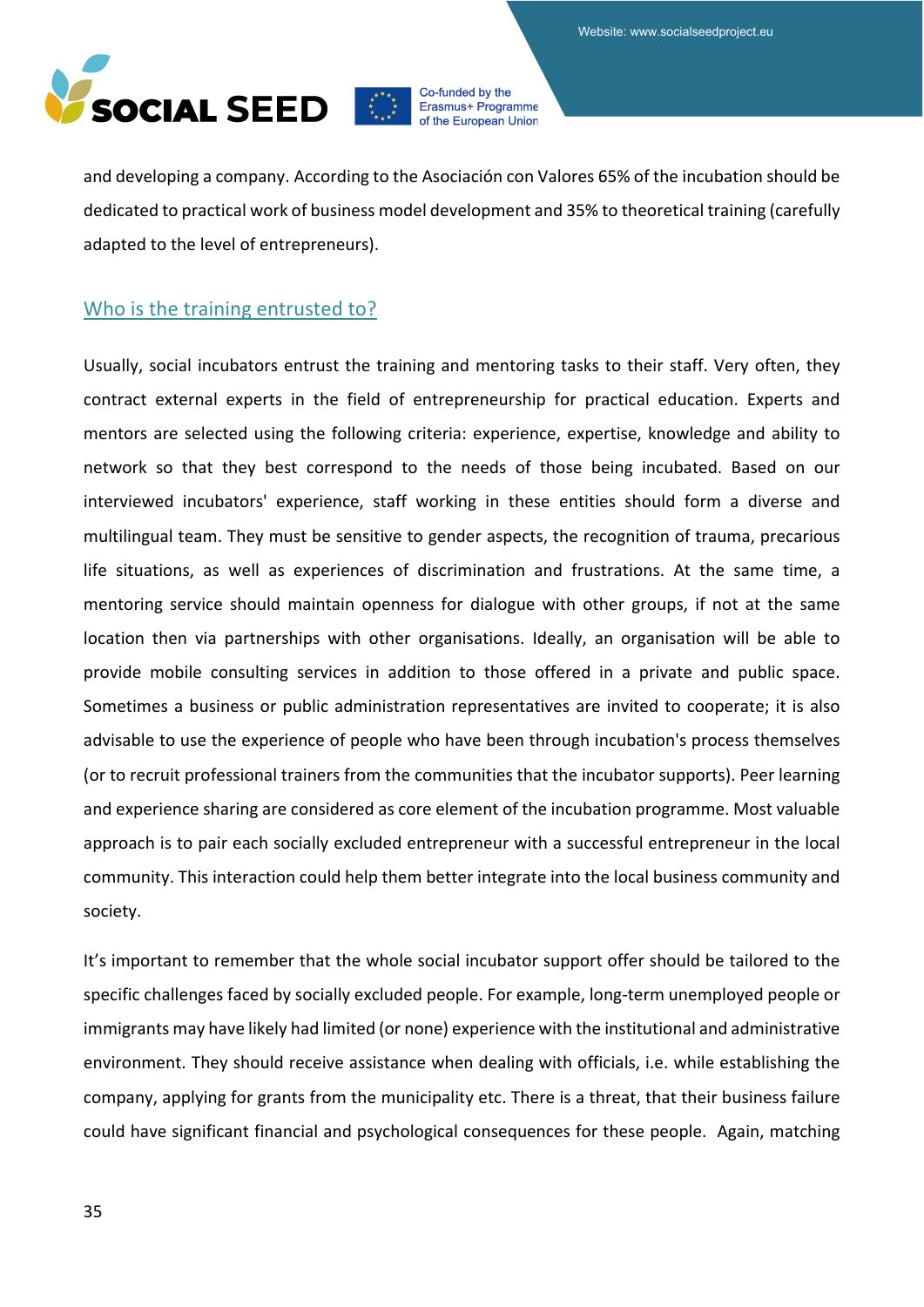

socially excluded entrepreneur with a successful entrepreneur, forming a sort of teams with regular business professionals, NGO activist or professional trainers may have the most significant impact and become the most prominent opportunity posed by the social incubator.

It was also underlined that socially excluded people often lack self-esteem and self-confidence. They are not used to receiving training, mentoring and support, nor they feel comfortable in larger training groups. Thus, we recommend establishing the incubation groups no bigger than 15 people, so everyone can get to know one another, build trust and bond. We also highlight the importance of one-on-one coaching sessions, where everyone can open up without the fear of failure.

#### **General recommendations for the Social SEED training content**

- human-centered approach of the module
- inclusion of Design Thinking and Service Design methodologies
- splitting the training programme into 6-10 different modules
- each module is to be held for a one full day
- participants receive a trainee handbook, slides and several exercises (real-life cases/ scenarios) to work on
- the course should be highly interactive with a group of max 15 participants
- it is crucial to ensure maximum commitment and the dialogue between the trainees and the trainers and among the participants themselves
- the services must be provided at a location with useful public transport links and in proper rooms (also considering people with limitations)
- The incubator should provide the participants with the use of working spaces and working materials (e.g. computers, printers, etc.) and shared rooms for events, as socially excluded people often lack adequate working or living conditions and the necessary working supplies
- Follow-on support for beneficiaries after the programme ends could be continued in the form of mentorship, free access to office facilities and information and networking support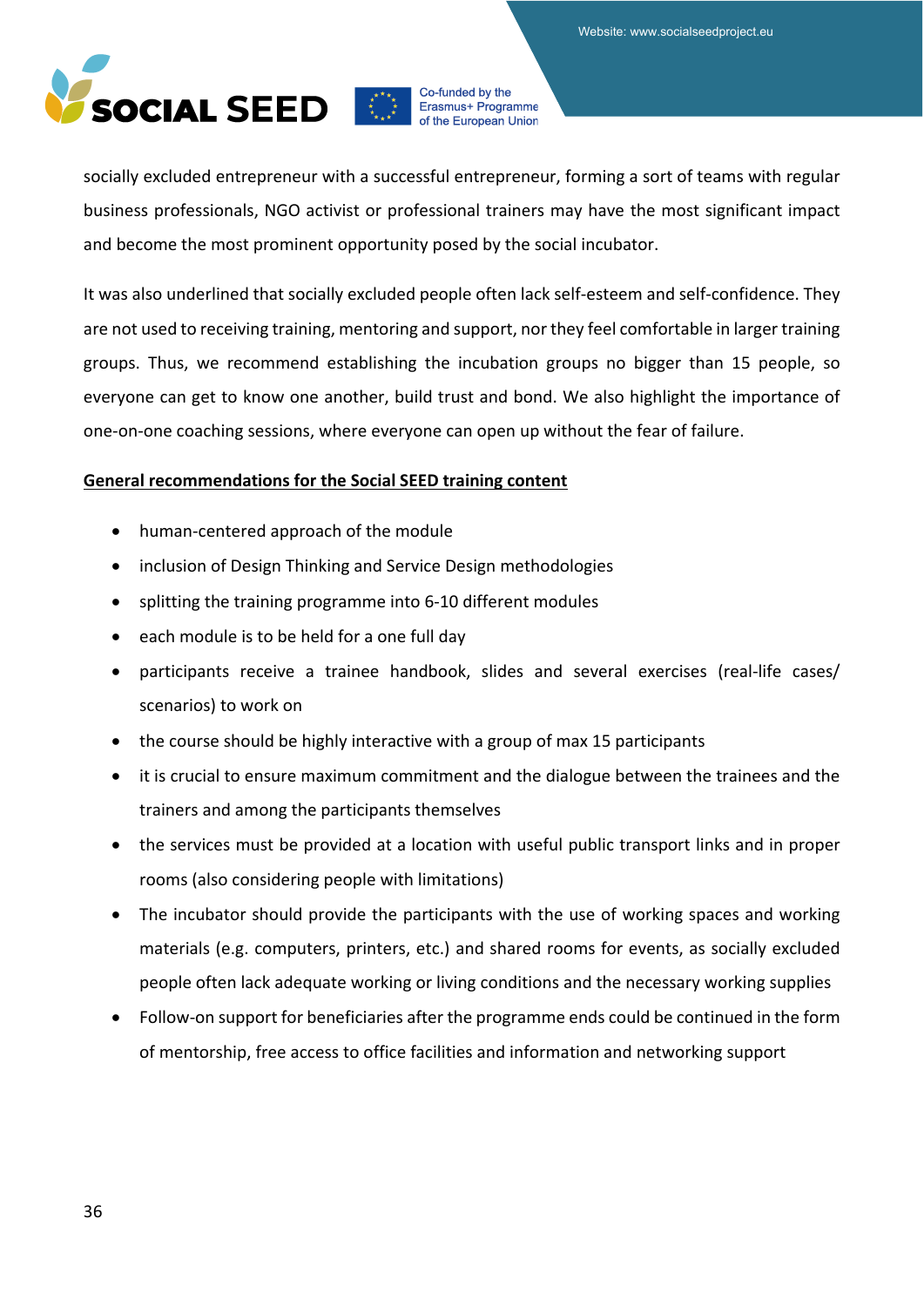

# **ACTIVITY 1.4 – Adaptation of the incubator to public policies**

The analysis for the registration of municipal (public) incubators aims to provide an insight and overview of the support measures of municipalities to promote self-employment (founding) of "disadvantaged groups of people". The focus is especially on municipal (public) incubators and their instruments / concepts to support entrepreneurial thinking and behaviour in the region. The following questions should (be able to) be answered:

- What importance do disadvantaged groups of people have for the start-up scene and beyond?
- Who are public incubators addressed to? Are they target group and/or branches oriented?
- Are there any public incubators that are oriented towards disadvantaged groups of people?
- Are there any public incubators that have an inclusive approach?

By answering these questions, we hope to gain insight into whether a public incubator can basically be oriented towards our target group(s) and if there are good examples that could serve as a kind of role model (or blueprint for other municipalities).

## **Context**

Many municipalities, by which cities and rural districts are understood, have for decades been running their own economic development - sometimes more, sometimes less - and have set up their own departments or divisions in their administrations to promote the economy in their region - for which they are responsible. In addition to a location policy, which is intended to make the region attractive for the settlement of (industrial) companies, research institutions or commercial enterprises - and thus in direct competition with neighbouring municipalities and cities - particularly through attractive taxes and/or through (low-priced) commercial settlements, the municipalities are increasingly supporting the establishment of companies in their region and for their region.

This kind of support can take many forms and has taken on a wide spectrum in recent years due to numerous new models / instruments: Accelerator, Coworking-space, Fin-Tech, Incubators, Industrial Park, Start-up centre etc. (Definition in the Annex 1). In addition, these various instruments are often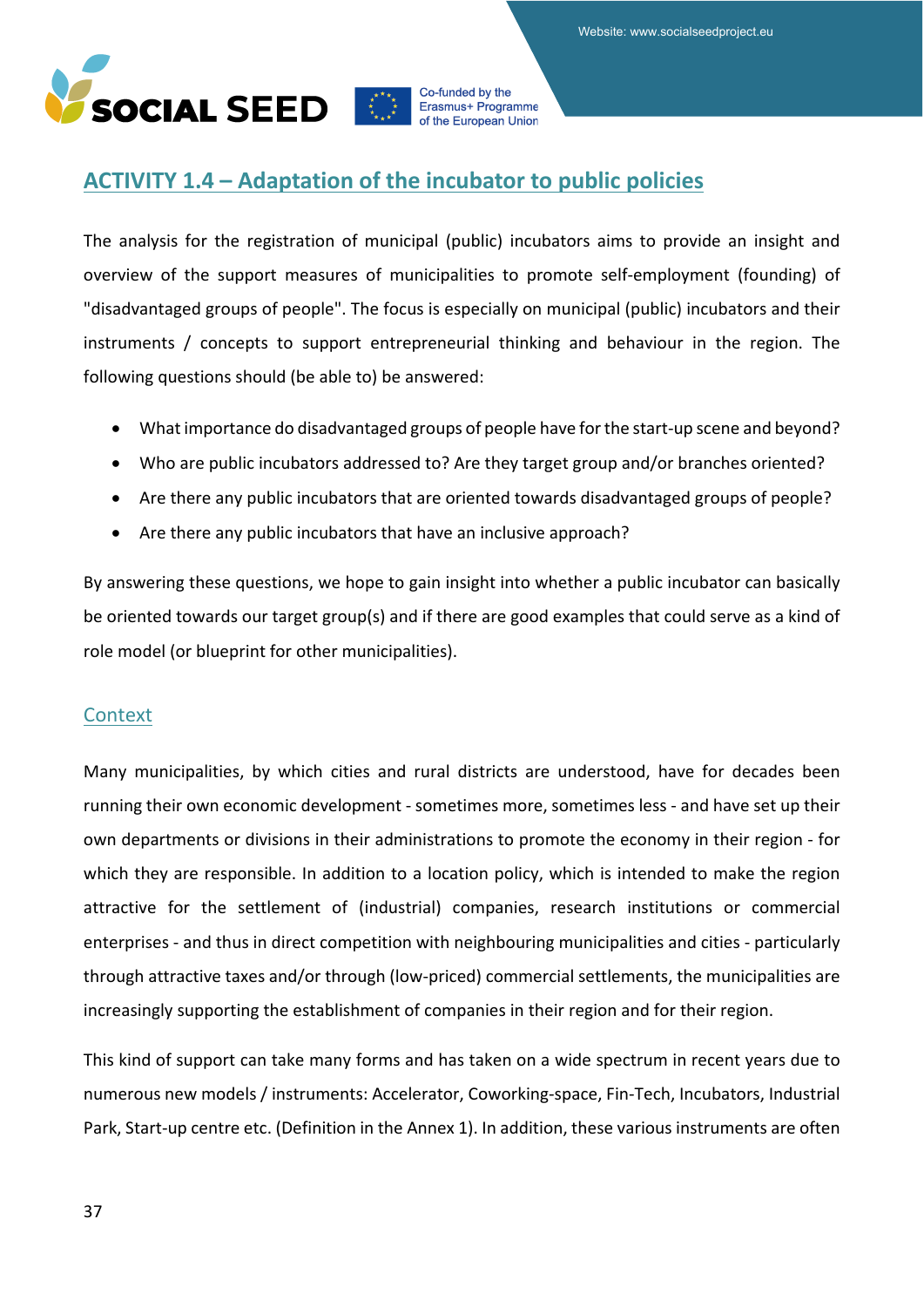

oriented towards specific target groups and are not accessible to all groups of people or branches. This means that there may be a municipal start-up centre run by the municipality, but this start-up centre is only set up for a specific target group - e.g. start-ups - and/or for a specific branch - e.g. digital media.

However, the municipalities are not the only players who support the founding process. Other stakeholders include: the chambers, the companies themselves with their own programmes and projects, research institutions, foundations, private initiatives, non-profit associations and, last but not least, projects initiated by support programmes of the European Union, the member states or the regions (this list is not exhaustive and may vary from country to country and region to region). For this reason, there may (also) be legitimate reasons why a municipality does not apply certain models / instruments or does not orient itself towards specific target groups, but considers itself to be a stimulus provider and focuses on particular target groups and branches.

This diversity of stakeholders and of models / instruments can, however, lead to a lack of transparency, which in turn allows duplication or a concentration on certain target groups and branches that have been identified by the various stakeholders as particularly close to start-ups and highly promising. In recent years, incubators (and accelerators) for start-ups, fin-techs or digital innovations have been booming, not only for economic reasons, but also because they attract good public awareness.

The target groups "women, unemployed persons, young people, disabled persons, migrants or refugees" are included under the term "disadvantaged groups" and are mostly (by majority) considered not being financially attractive or not suitable for self-employment. As a result, municipal and private support systems are only marginally oriented towards them. Insertion: one exception (in many countries) are women. Women's self-employment has been supported for years with a wide variety of programmes to improve the social and contextual conditions that are a disadvantage for self-employment. By contrast, the other disadvantaged target groups - unemployed persons, young people, disabled people, migrants or refugees - are more dependent on European and national projects, which are often temporary and rarely sustainable.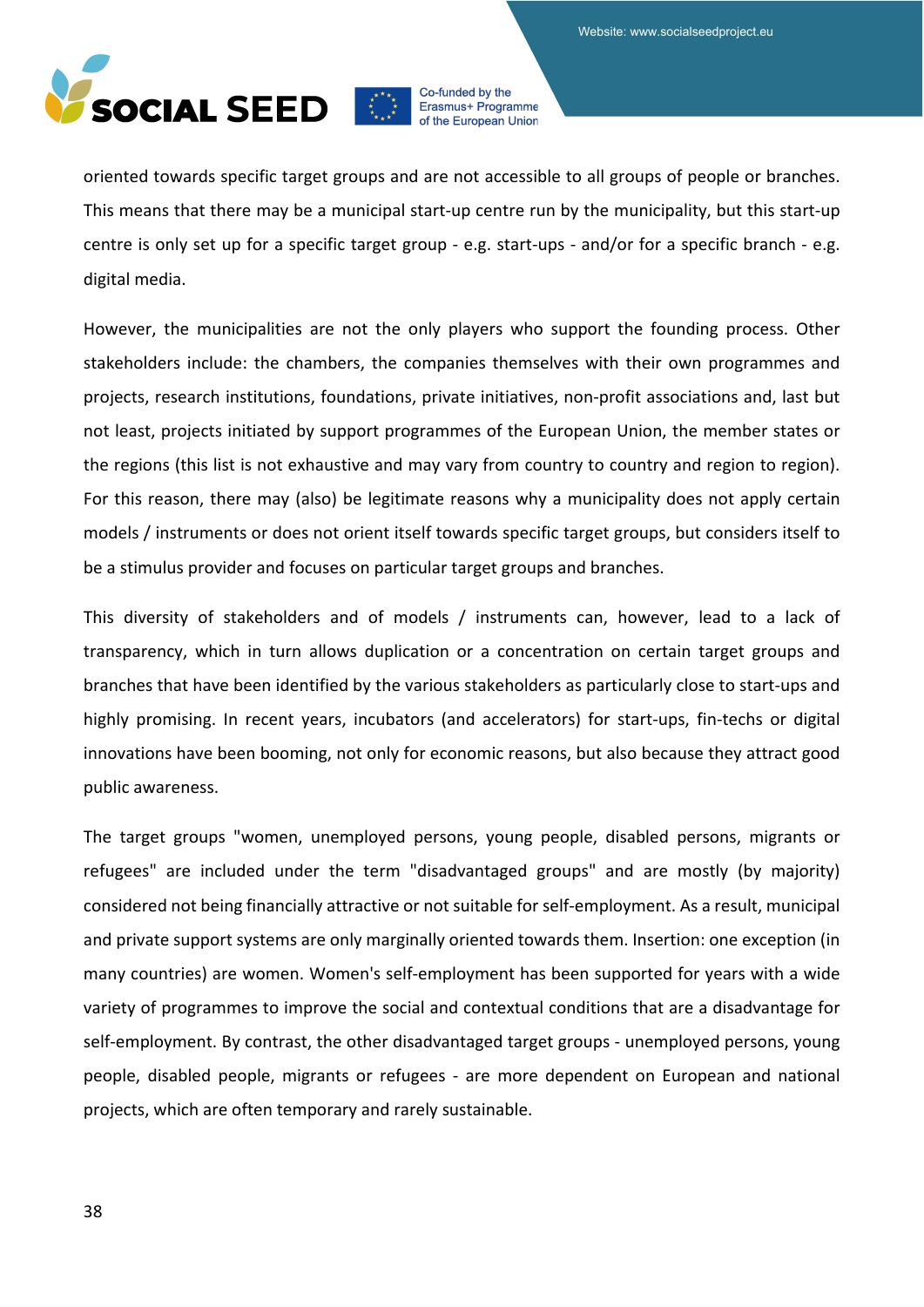

Local authorities could make a major contribution by supporting these "special" target groups and by adopting an inclusive approach. In this way, they would take into account the diversity in their region and make it attractive for other groups of people.

## Approach

Methodologically, the analysis was carried out in the form of desk research. On the basis of an Internet search, the scientific literature on the subject of "incubators" and "start-up support for disadvantaged groups of people" was identified and evaluated. Parallel to this, an internet research was carried out on selected countries (Germany, Estonia, Finland, France, Greece, Ireland, Italy, Croatia, Netherlands, Austria, Poland, Portugal, Sweden, Switzerland, Slovakia, Spain). The Internet research investigated the question of whether (i) public incubators exist and, if so, whether (ii) public incubators are aimed at "disadvantaged groups of people". In addition, partners were asked for assistance in appointing public incubators.

The Internet research on public incubators only takes a closer look at the websites of public incubators that have English language pages. Websites that are available exclusively in the national language were not considered, as this would exclude international persons - in other words, migrants or refugees who do not yet have a sufficient understanding of the national language and who belong to the disadvantaged target groups. Multilingual websites - especially English language ones - are at least one indicator for addressing international founders.

#### **Conclusion**

The Internet research on the scientific literature showed that numerous publications on the topic of "incubators" have been published in recent years - both in a national and European context. In the literature, models for incubators are/have been investigated and developed, national and international "good practices" have been analysed, the importance of our target groups for the economy has been emphasised and thus the importance of support programmes (and incubators) for their support has been pointed out. Therefore, only a (small) sample could be considered in the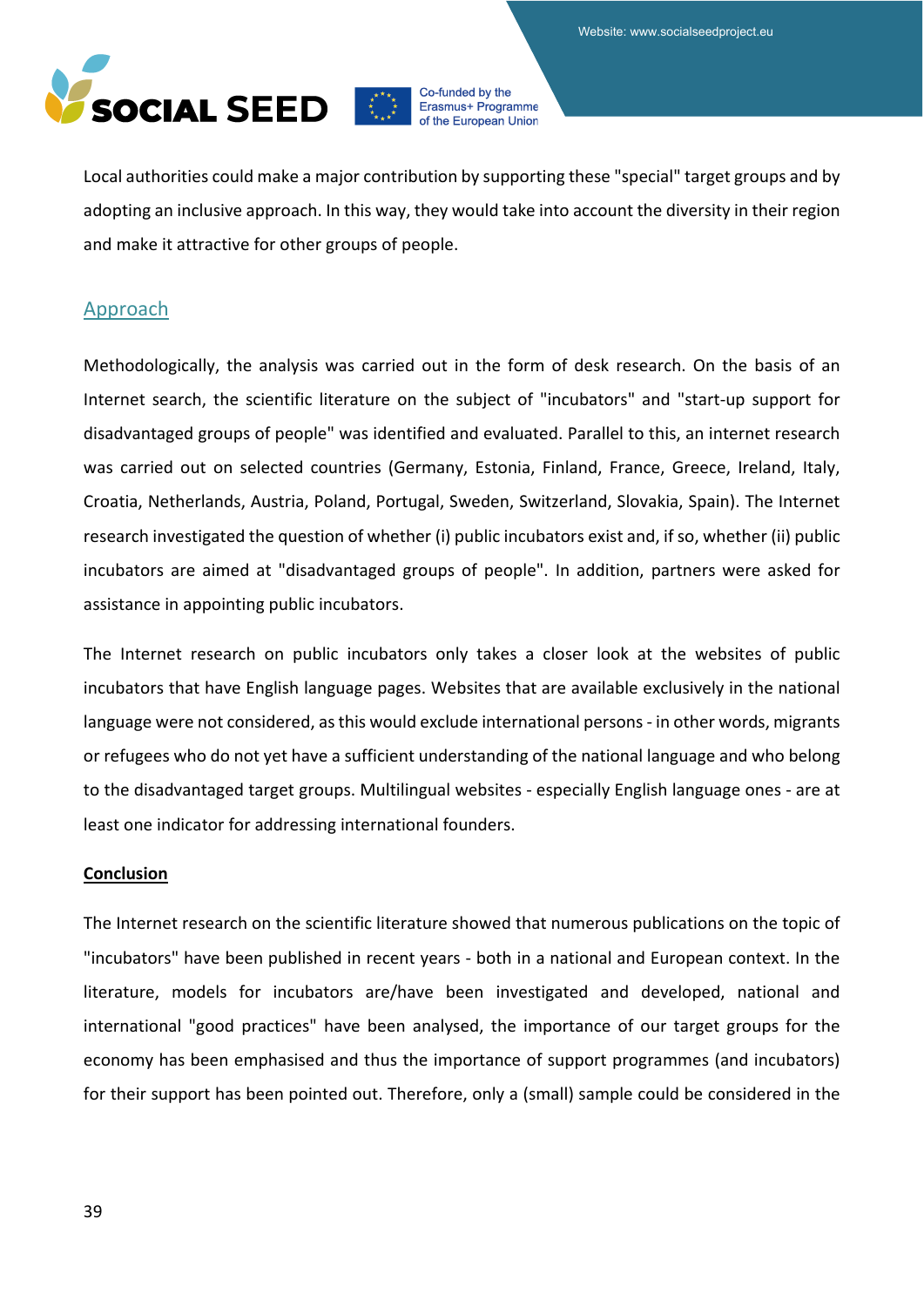

context of this project, focusing on international studies and national (German) examples. All studies / dossiers come to the following results:

- 1. the importance of a diversity of business start-ups especially the start-ups of disadvantaged groups - should not be underestimated in terms of economic potential and social and socioeconomic integration. On the contrary: it should be given high priority and this (also) for economic considerations. Therefore, start-ups by disadvantaged groups of people should be encouraged.
- 2. Incubators, accelerators, business incubators and similar initiatives provide sustainable support for start-ups by testing and stabilising the start-up idea for implementation in the start-up phase and contributing to consolidation in the initial phase (after the start-up).
- 3. Municipalities (public administration) are responsible for a wide variety of institutional services - whereby it is up to the municipalities to decide which services (incubator, accelerator, etc.), in which size and for which target group and / or sector are made available and financed by them. But: everything is possible.
- 4. Specific incubators, accelerators, business incubators or similar initiatives tailored made to our target groups - are extremely rare and in most countries not offered by municipalities at all, but rather inclusive services involving our target group. But even these services are extremely rare and can be counted on one hand.
- 5. In spite of all the scientific knowledge about the importance of a diversified economy and the role of start-ups of disadvantaged groups of people for the economy and society as well as the possibilities of the municipalities to provide the institutional framework in the form of incubators, accelerators, start-up centres or similar initiatives, these institutional framework conditions are not provided for our target group.

**Remark**: Due to the time limit for this study, the author mainly analysed support systems for "migrants" and "refugees" in the research and evaluation of scientific literature, whereas in the internet research for incubators the target groups were extended.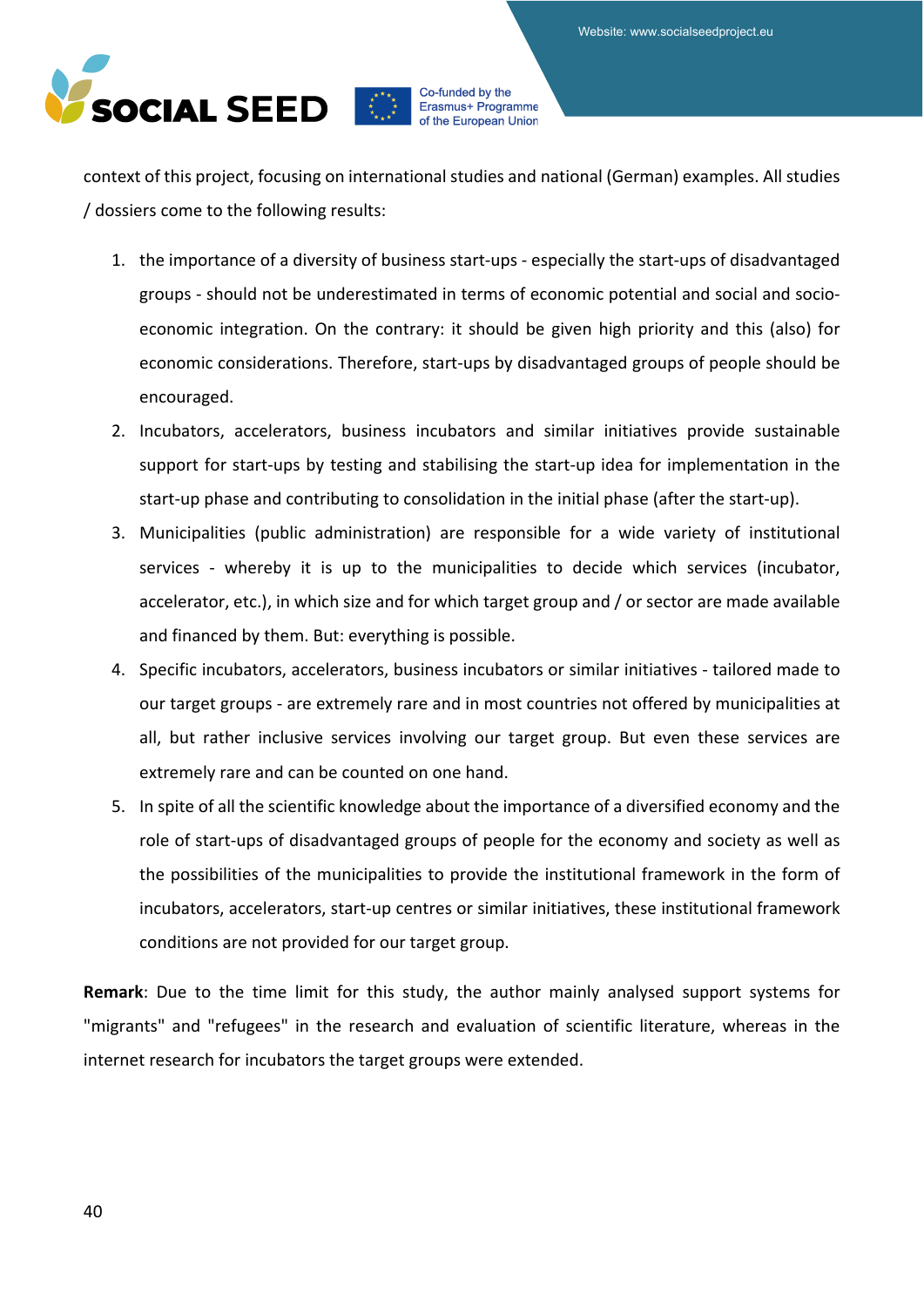Website: www.socialseedproject.eu





Erasmus+ Programme of the European Union

## **Scientific publications**

Council of Europe: Enhancing the Economic Potential of Diversity - Management Standards for local governments (2015): Already at the beginning of this decade, the Council of Europe were aware of the importance of migrant economy for the social, civic and economic integration of immigrants into the new society. For this reason, Management Standards for local governments have been developed to promote migrant businesses and their economic integration. This included (i) promoting policies that link migrant entrepreneurship with their social integration, (ii) support for migrant businesses in developing their entrepreneurial skills and (iii) the integration of migrant entrepreneurs into mainstream networks.

European Union: Promoting and Supporting Migrant Entrepreneurship (2016): The European Union study, which was published in August 2016, analysed support structures for founders with a migration background. For the analysis it was examined whether the following "Dimension for Assessment" was fulfilled by the initiative / institution: (i) visibility for the target group, (ii) networking, (iii) legal and regulatory advice, (iv) individual business support, (v) group business training, (vi) mentoring, (vii) access to finance, (viii) facilities provision, (ix) language/cultural sensitivity and (x) impact. A total of 193 support structures were analysed and 22 of these were identified as "best practice". The study pointed out the importance of a comprehensive, individual and personalised service that offers the dimensions listed. At the same time, the study showed that these services are rarely available and in most cases are only temporary offers, so that a sustainable impact is not possible. Among the "best practice" were two municipal (public) support structures and these were also found in the Internet research.

Intercultural Cities: Guidelines for Becoming a Diversity Connector for Start-ups (2017). In the years 2016 / 2017 a project was carried out to support public incubators which intended to set up diverse incubators. The background was the following: i) migrant companies are an enrichment for the local economy but ii) the incubators studied also supported migrant companies and responded to the needs of the target group, but were aimed either at mainstream entrepreneurs or immigrant entrepreneurs. The project developed a guide to transform public incubators into Diversity Connectors.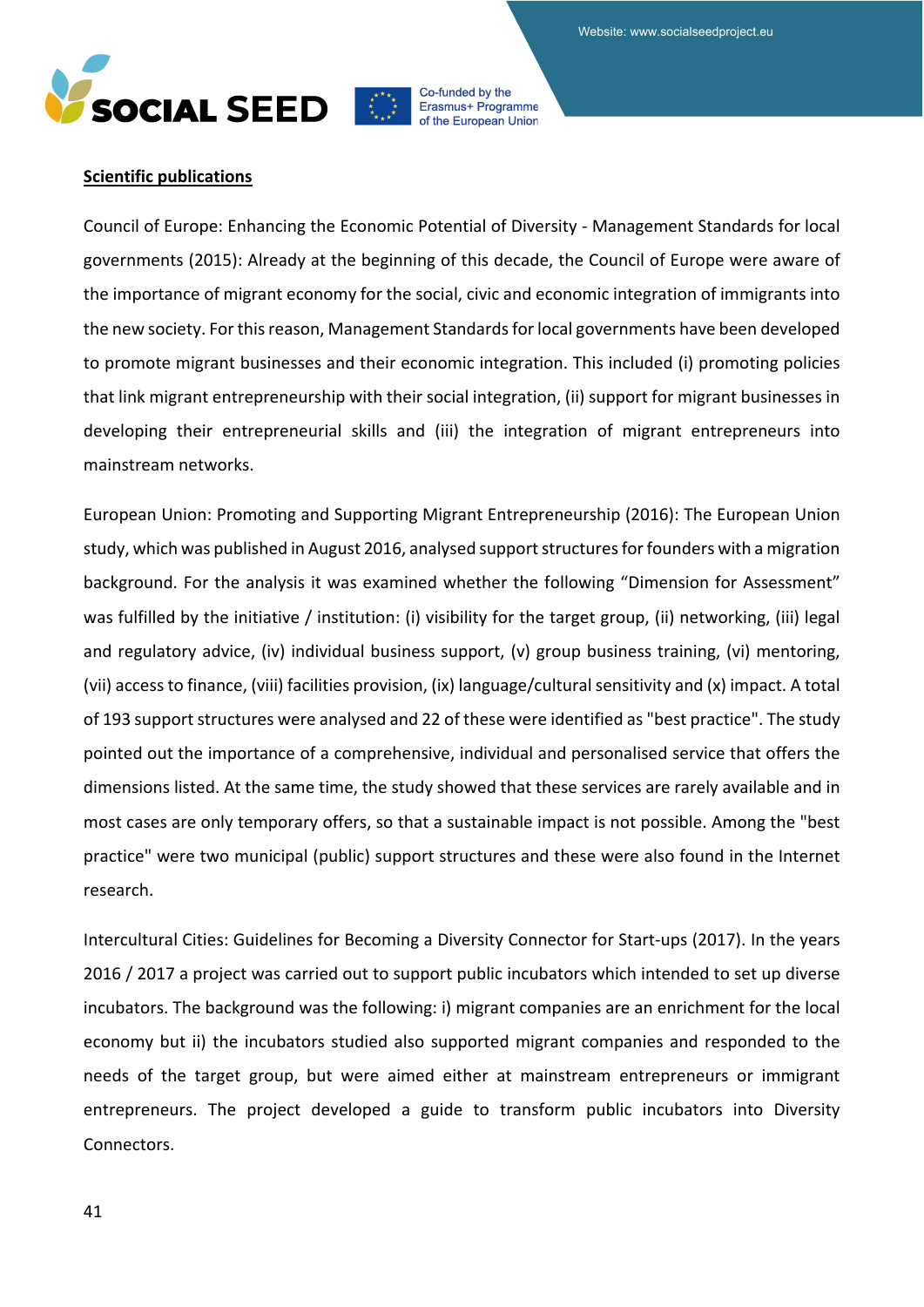

European Migration Network: Migratory pathways for start-ups and innovative entrepreneurs in the EU (2019). The study was carried out in 2019 and examined the instruments and programmes to support start-ups from third countries in all countries of the European Union. One of the most important "pull factors" was the "presence of hubs and locations with well-developed ecosystems where start-ups can develop and grow. Socio-economic factors at play include cost of living, salary levels, housing and quality of life." These are conditions that public incubators can sustainably promote.

OECD: Policy Brief on Refugee Entrepreneurship (2019): In this policy brief, the authors stress the importance of the entrepreneurial activities of refugees. It is shown that individual and needsoriented support models, which are based on the potential of the target group, are the most successful. In addition to national programmes, municipal activities were highlighted which create and facilitate the conditions for refugees to become self-employed.

OECD/European Union: The Missing Entrepreneurs 2019 - Policies for Inclusive Entrepreneurship (2019): In the fifth report on entrepreneurship, the authors stress the importance of inclusive entrepreneurship. However, for the potential of entrepreneurship to be fully realised for growth, innovation and inclusion, entrepreneurship must be inclusive. In this context, the report highlights in particular "women, older, younger, unemployed persons and migrants", whose potential should be promoted.

OECD/European Union: Policy Brief on Incubators and Accelerators that Support Inclusive Entrepreneurship (2019): In this policy brief, the authors stress the positive influence of incubators on the economic development and performance of start-ups and enterprises. The dossier analyses the conditions for supporting inclusive entrepreneurship and the success factors. However, there are few (only a handful) incubators that are oriented towards disadvantaged groups of people. Therefore, the dossier makes recommendations to policy makers on how they can support incubators for this target group, e.g. through funding, special programmes or improving access to existing programmes.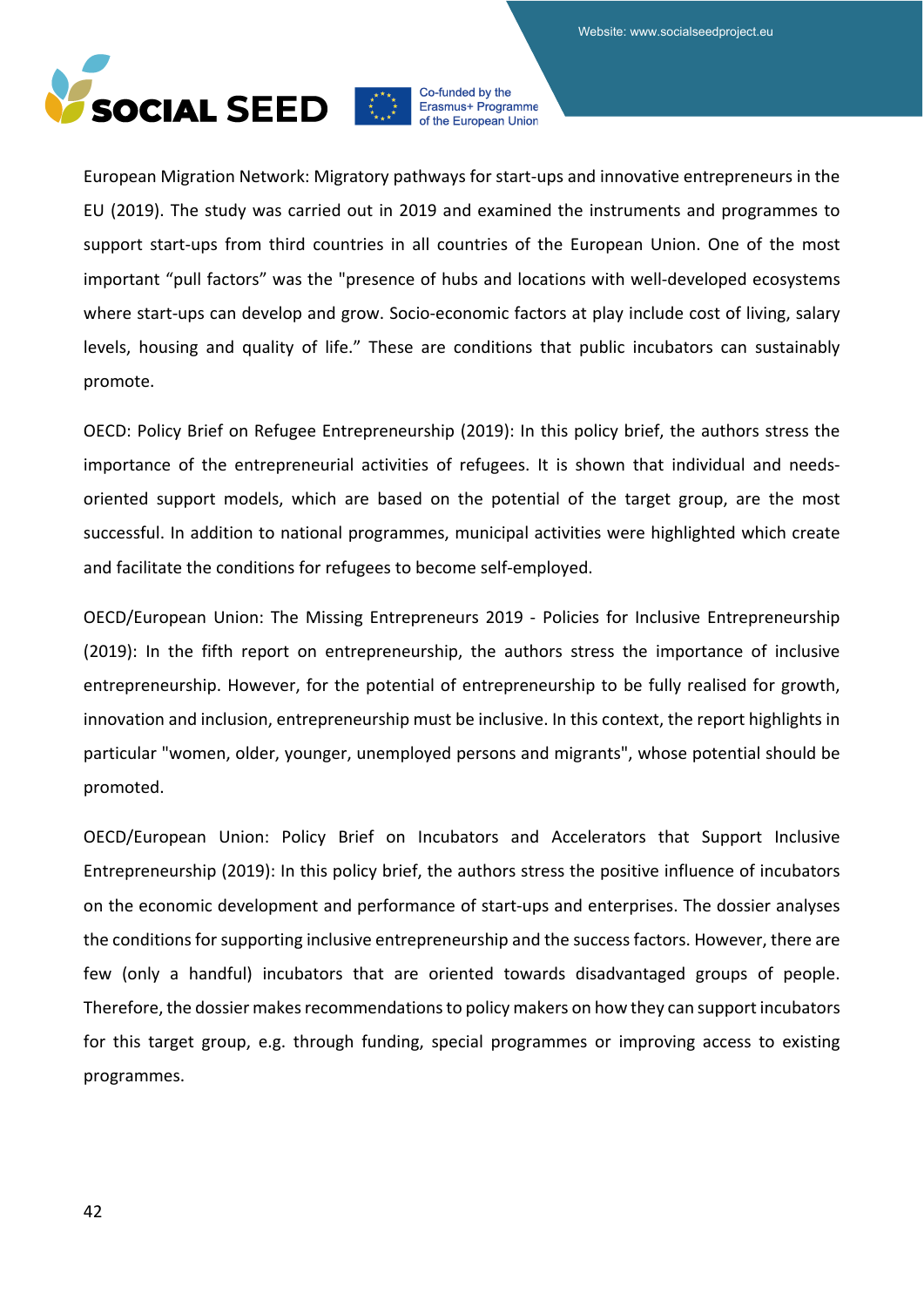

Two of these studies will be discussed in more detail in this section as they provide guidelines and recommendations for public administrations on the implementation of diverse / inclusive support systems (and this involves incubators):

Intercultural Cities (2017): The guideline provides recommendations for incubators to transform themselves into Diversity Connectors in four steps:

- 1. As a first step, a survey should be carried out and contacts made with migrant organisations, associations and companies. At the same time, the challenges faced by migrant founders are to be identified on the basis of a case study and the conditions for their solution are to be shown.
- 2. Afterwards, the incubator will draw up a realistic work programme for its further development, determine the necessary resources (personnel, time, financial) and make sure these resources are available. A special focus is placed on the provision of financial instruments for migrant entrepreneurs, as financing for this target group is a particular challenge.
- 3. In the next step, the incubator is consolidating its offer (services) for various groups of people in a common spatial setting. In this phase, the incubator cooperates closely with companies, public administration and other stakeholders in order to obtain financing and to offer its services. Particularly important is the cooperation with migrant companies and the work with migrant entrepreneurs.
- 4. By establishing itself as a Diversity Connector, the incubator takes part in public discussion, enters into stable partnerships with companies and supports other incubators in taking the necessary steps for a Diversity Connector.

OECD/European Union (2019): Policy Brief. The policy brief recommends conceptual issues for the implementation of an inclusive incubator:

1. A pre-incubation programme should identify the founders with "good" and "sustainable" business ideas, which can then be taken up into the incubator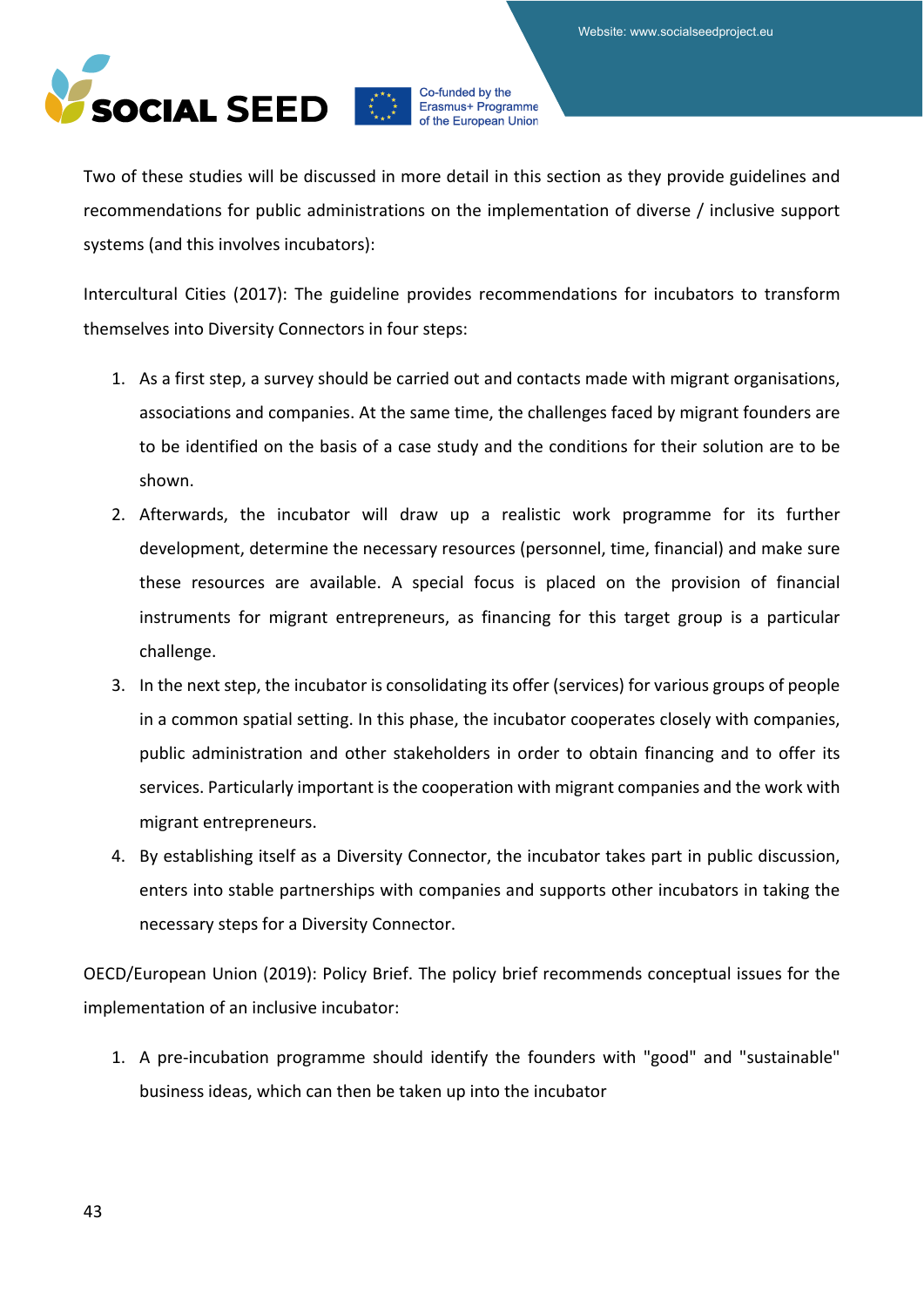

- 2. A key focus of the work for the entrepreneurs should be networking with companies and stakeholders in the region, so that the entrepreneurs can build up their own network. The members of the network can be requested in parallel as coaches and mentors.
- 3. The services must take into account the needs of the founders. Therefore, the services have to be coordinated with institutions and consultants who already have experience with this target group. At the same time, the services should be provided for all groups in order to save costs (e.g. joint accounting, joint secretariat).
- 4. The financing of an inclusive incubator can be achieved by integrating disadvantaged target groups into existing incubators on a pro rata basis - e.g. through a minimum share of 20% of the available places. In this way, the disadvantaged target groups are integrated and not separated by special incubator programmes.
- 5. Finally, all efforts must be evaluated on the basis of previously defined indicators in order to be able to assess the incubator's impact and effectiveness and to promote its further development.

Internet research: Internet research has resulted in an innumerable number of incubators, accelerators, start-up centres, co-working spaces, labs, etc. with a partly broad, partly limited range of services. The offers include among others: Seminars, workshops, webinars, individual consulting, support, coaching, mentoring, networking, crowdfunding, financing (not exhaustive). Some of them offer premises for preparation and planning of the company, which can be used individually and in groups / teams - partly free of charge, partly with own contribution -, and also facilities (e.g. business space) for the future company or (only) common administrative units. Other scholarships for the participants and, in addition, the assumption of living costs. In addition, there are various concepts / models that are expressed in different processes or expressed in the time spent by the participants. Often they are oriented towards industries (digital, media), technologies (high-tech / bio-tech) or financing (fin-tech). In other words: there is nothing that does not exist.

If the focus is directed towards municipal (public) incubators, accelerators etc., these are only a small proportion of the existing services. For the largest part, companies, foundations, public (European, state and regional) programmes and projects, universities etc. are financing and/or implementing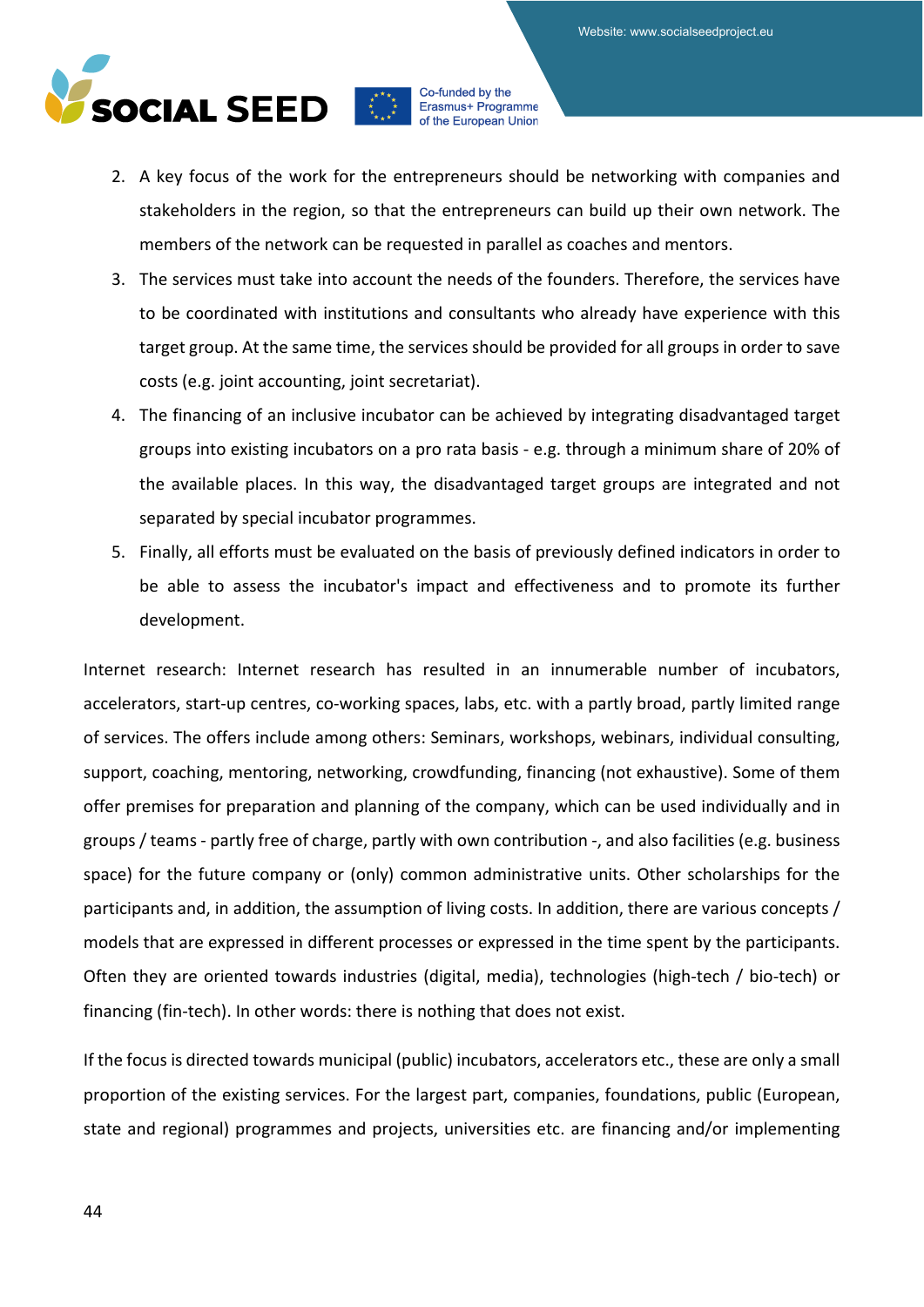

these institutions. The list in the annex 2 shows the cities considered on the Internet. Here the cities are listed which offer incubators, accelerators etc., but only those with a link are financed (at least co-financed) by a municipality (public administration). But even if the municipalities are quite a small player: municipalities offer incubators, accelerators etc. for different target groups and different branches.

If the focus is narrowed to municipal (public) incubators, accelerators etc. for disadvantaged groups of people - specific or inclusive - the needle in the haystack must be searched for and found. Municipalities (public administration) usually do not address disadvantaged groups of people although disadvantaged groups of people can (theoretically) use the existing facilities, but there are hurdles that do not allow them to participate in practice.

Result: Municipalities are one actor among many others offering incubators, accelerators etc. and thus take an active part in supporting the start-up environment. However, there are no municipal incubators, accelerators etc. that are targeted at disadvantaged groups of people or that have an inclusive approach and take our target group into account. The possibilities are available, but are not used.

This disillusioning conclusion cannot be improved by two / three municipalities in Europe that have taken a different route and serve as blueprints (good examples) of available opportunities to include our target groups in municipal (public) incubators, accelerators, etc.

*Wirtschaftsagentur Wien* [\(https://viennabusinessagency.at/\)](https://viennabusinessagency.at/): The Vienna Business Agency (VBA) was founded in 1982 as the Vienna Economic Development Fund by the City of Vienna, the Vienna Chamber of Commerce, the UniCredit Bank Austria AG as well as the Erste Bank der Österreichischen Sparkassen AG. The VBA offers to anyone wanting to found a company, startup, sole trader, domestic and international small and medium-sized enterprise or corporation all information and advice the person need. This includes: funding, business premises, offies, advice, workshops, coaching, mentoring, networking and more.

The VBA has established a multilingual service to support migrant entrepreneurs: currently the VBA provides advice in 17 languages, including Arabic and Farsi. In addition, workshops are offered in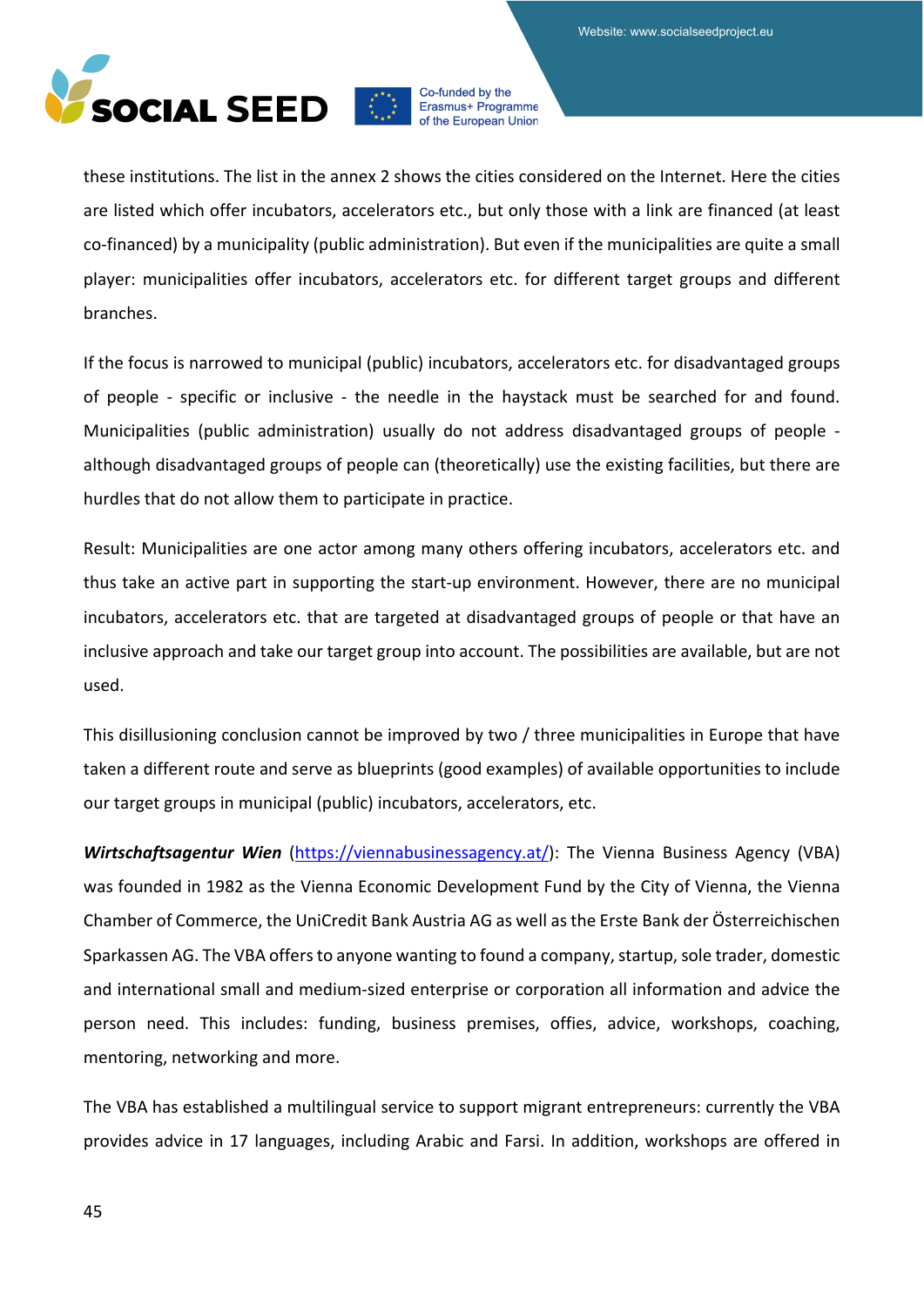

several languages and this is done in close cooperation with the Vienna Adult Education Association. The Vienna Adult Education Centres are active throughout the Viennese districts and thus reach a high number of migrant founders. Note: in the annual number of new businesses founded in Vienna, migrant start-ups account for more than 50 percent. It also became clear that people from other countries show a high start-up dynamic. The support includes information about the requirements for self-employment and the necessary steps. Advice and knowledge transfer for the preparation of a business plan and the implementation of the business plan (including individual talks and advice, coaching, mentoring etc.). In addition, the VBA makes use of the internal urban structures: trade office, chambers of commerce and others. Parallel to this, there are numerous incubators, start-up centres and accelerators which are open to all groups of people. VBA supports the disadvantaged group of people in accessing these services.

*Startup Lisboa* [\(https://www.startuplisboa.com/\)](https://www.startuplisboa.com/): Startup Lisboa was founded in 2011 by the City of Lisbon, Bank Montepio and IAPMEI (Portuguese Agency for Competitiveness and Innovation), after the idea had received the most votes in the City Council's participatory budget the year before. Startup Lisboa is a private non-profit organisation (association) that, among other things, supports the creation of companies and entrepreneurs and promotes job creation.

Startup Lisboa offers two types of incubators: physical and virtual. Both models include information, advice, coaching, mentoring, financial instruments, networks, premises, etc. However, Startup Lisboa is aimed at start-ups, but these can be established in a wide range of branches and do not have to specialise exclusively in technical products. Disadvantaged groups - such as women or foreigners (migrants) can apply for Startup Lisboa, even if there are no specific programmes for these groups.

*startup-mannheim.de* [\(https://startup-mannheim.de/\)](https://startup-mannheim.de/): startup-mannheim.de is the umbrella brand of Mannheim's start-up support and is aimed at business start-ups and investors from Germany and all over the world. startup-mannheim.de is a subsidiary of the City of Mannheim and has the goal of attracting and promoting innovative, digital and disruptive start-ups in Mannheim. A total of eight start-up centres with a total area of 28,000 square metres, almost 300 entrepreneurs and a diverse range of industries - from music, creative industries and fashion to information technology, medical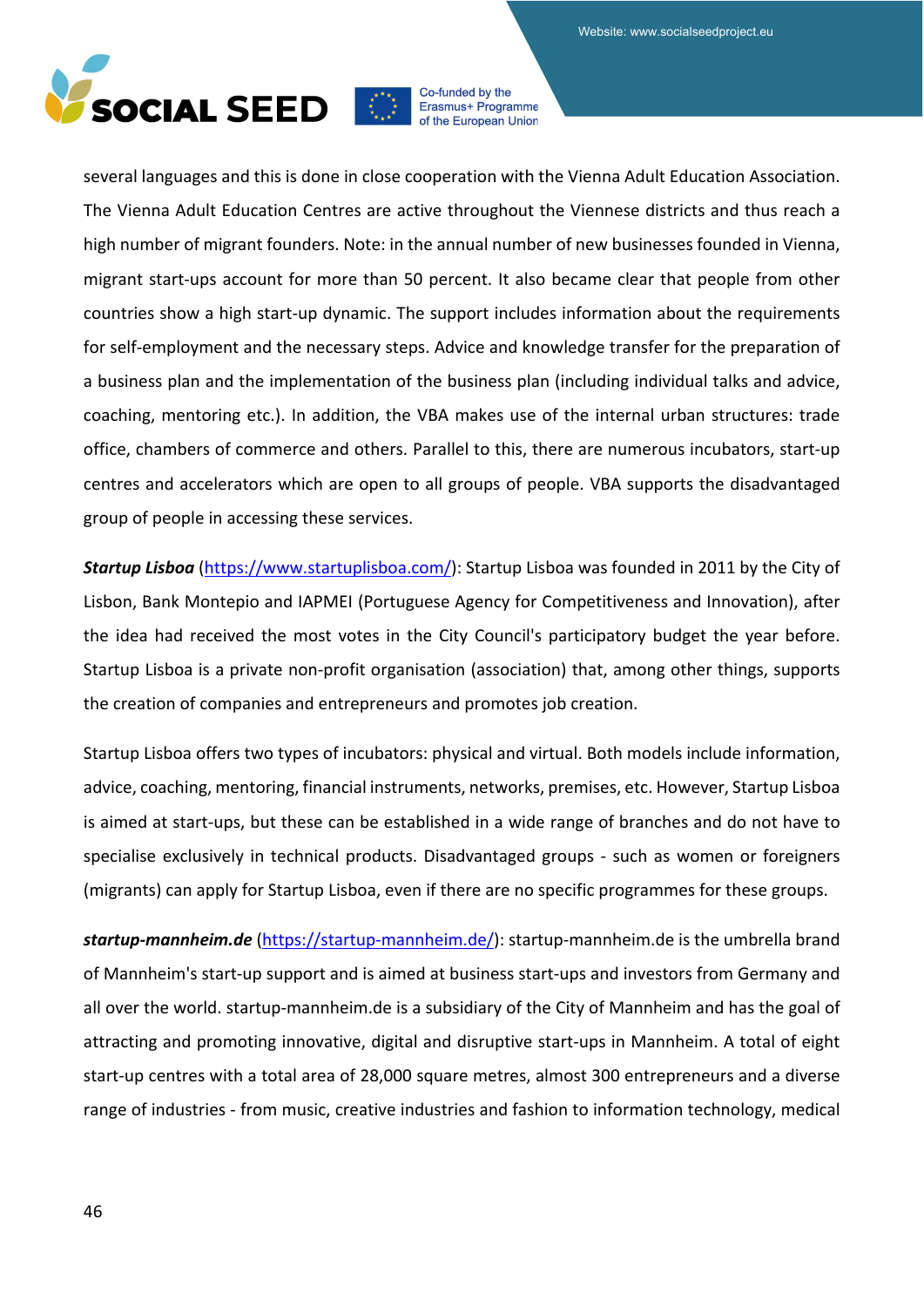

engineering and technology - are also supported. At the same time, startup-mannheim.de has a women's incubator and specifically addresses foreign founders.

International founders can get a 3-month free-of-charge stay at the Startup Villa. In addition to a complete equipment, international founders are supported in the preparation of administrative procedures, formalities and German language courses.

Women should be encouraged by the gig7 business incubator to realize their own business ideas. Especially for women, various event formats and support are offered with the aim of setting up their own start-up and business.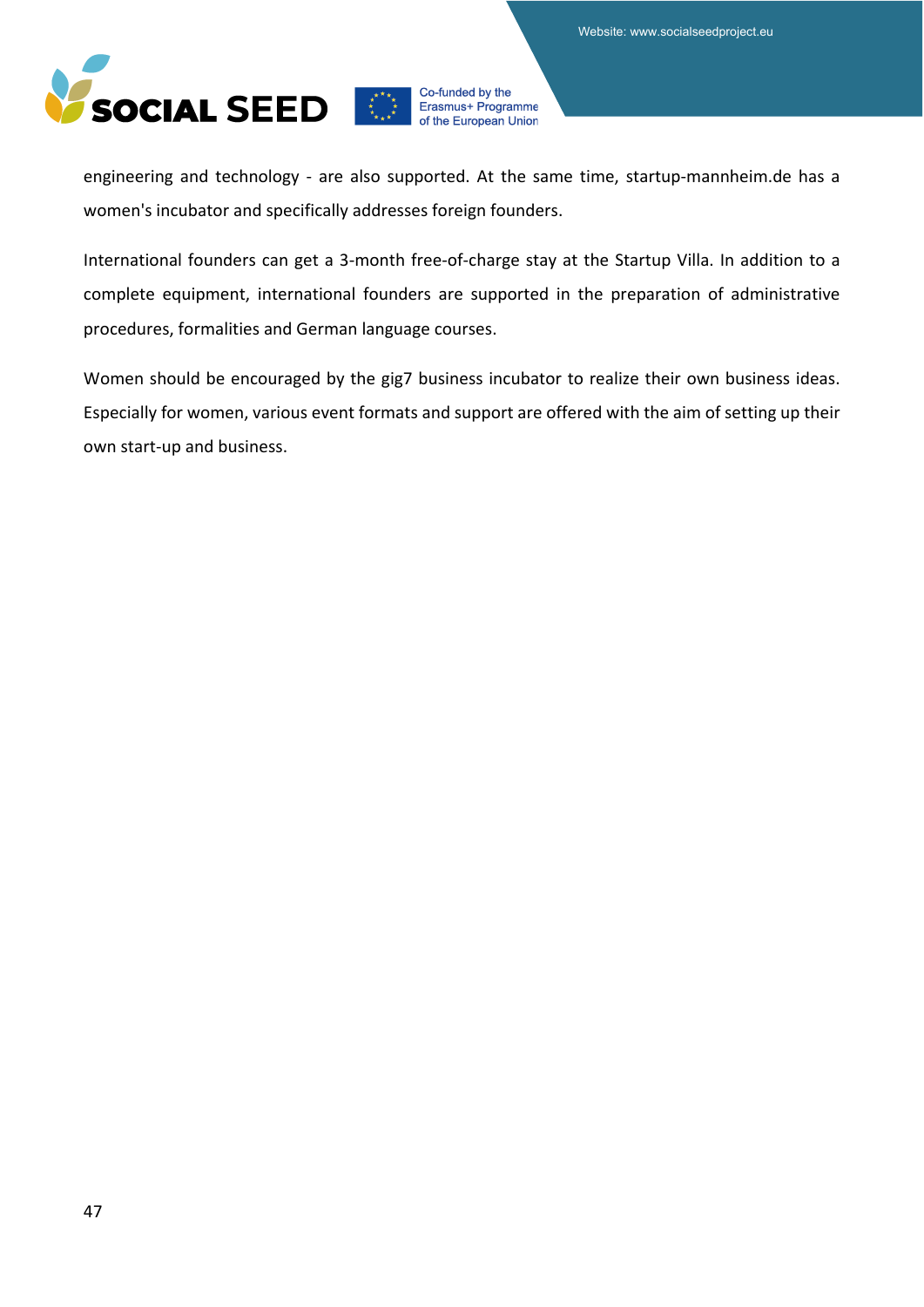

## **ACTIVITY 1.5 – Analysis of capacities and limitations**

In order to define a methodological guide to design a social incubator with groups at risk of exclusion supported by companies, was carried out a study of the situation of people at risk of social exclusion, underlining therefore what limitations they could have to face during an incubation process such as the one Social Seed project proposes. The following information have been obtained through scientific literature review and through at least 8 consultations and interviews per partner country with NGOs or professionals (also internal staff, if available) working with these groups. The aim of this study is to detect the limitations that these collectives face at the time of undertaking and capacities that could be stimulated to empower these groups to achieving good results on their business projects.

## Personal and social aspects

## **Added value and impediments of being part of frail categories**

According to the literature being a woman/unemployed/disabled/immigrant could be both an added value or a source of impediments to the business[4.](#page-47-0) Both in Poland and Germany being part of this frail categories is seen as an added value, due to the different perspective and out of the box approaches to the business planned; despite that, German professionals underlined how these individuals have greater challenges on the way to become self-employed than other founders. Spanish experts agree that the condition of these categories could represent an added value to the business, since often in their lives they have been led to develop very strong mental attitudes and a sense of power in dealing and overcoming problems. Otherwise, being people at risk of exclusion is visible also as an obstacle for mainly two reasons: firstly, because of their lack of economic resources, which makes difficult to undertake a business idea and secondly, because of the lack of emotional stability that allows them to face strongly situations of stress. Italian experts underlined that the

<span id="page-47-0"></span><sup>4</sup> **[https://www.cantieregiovani.org/UpskillingEurope/T05\\_Completo\\_IT.pdf](https://www.cantieregiovani.org/UpskillingEurope/T05_Completo_IT.pdf)**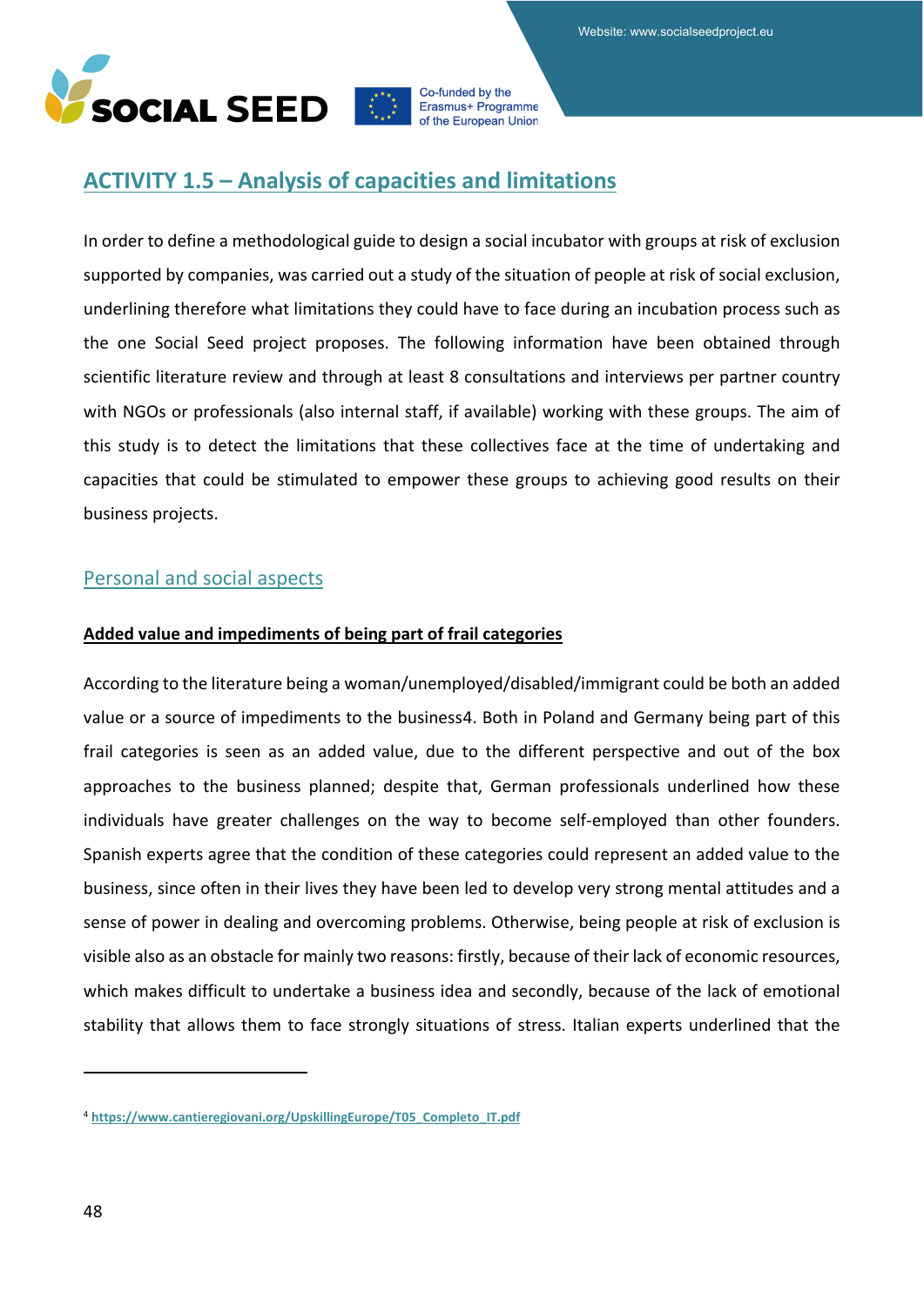

added values of these vulnerable subjects lie in the emotional intelligence that derives from their life experience and at the same time a strong desire and motivation for social redemption. The situation of disadvantage can represent a strength for the skills to face obstacles, acquired during the most difficult stages of own life. On the other hand, difficulties can create a substrate of distrust towards themselves and the surrounding context, that can undermine the success of the business project. Despite the very high motivation, these people usually have a very frail social network and consequently a strong difficulty in developing their own. This group of people often have a fairly low level of certified skills and education that represents a strong obstacle in starting a business, because knowing the individual skills and knowledge is very important. According to Spanish and Italian professionals, the key in an incubation process is to overcome the weakness and disadvantage through the identification and enhancement of personal abilities and skills.

#### **Difficulties during the funding process of starting business**

In all project partner countries, it was possible to observe a difficulty for groups at risk of exclusion in obtaining funds to finance their business idea. According to Italian and Spanish experts the major difficulties are related to the access to funding, even due to the lack of a supportive network and of a financial literacy, which leads to a psychological distance from institutions. These people are nonbankable, they could not access traditional loans as they do not have the necessary capital requirements in the financial sector. According to German professionals, microloans are also hardly available due to the administrative workload or to the lack of microcredit as a funding instrument. Specifically, refugees, unemployed and women (which have usually fewer financial resources than men) cannot provide securities and often have no long-term residence permit, so that banks do not provide them with loans. Unlike other countries instead, in Poland no inequality between man and women has been observed. Italian and Spanish experts however do not recommend to apply for loans to be returned, as these people often have a long history of debt unsettled. Rather than adding more debt, these obstacles could be compensated by a human and fiduciary education process, trying to compensate the lack of funding with more intellectual work of the mentors.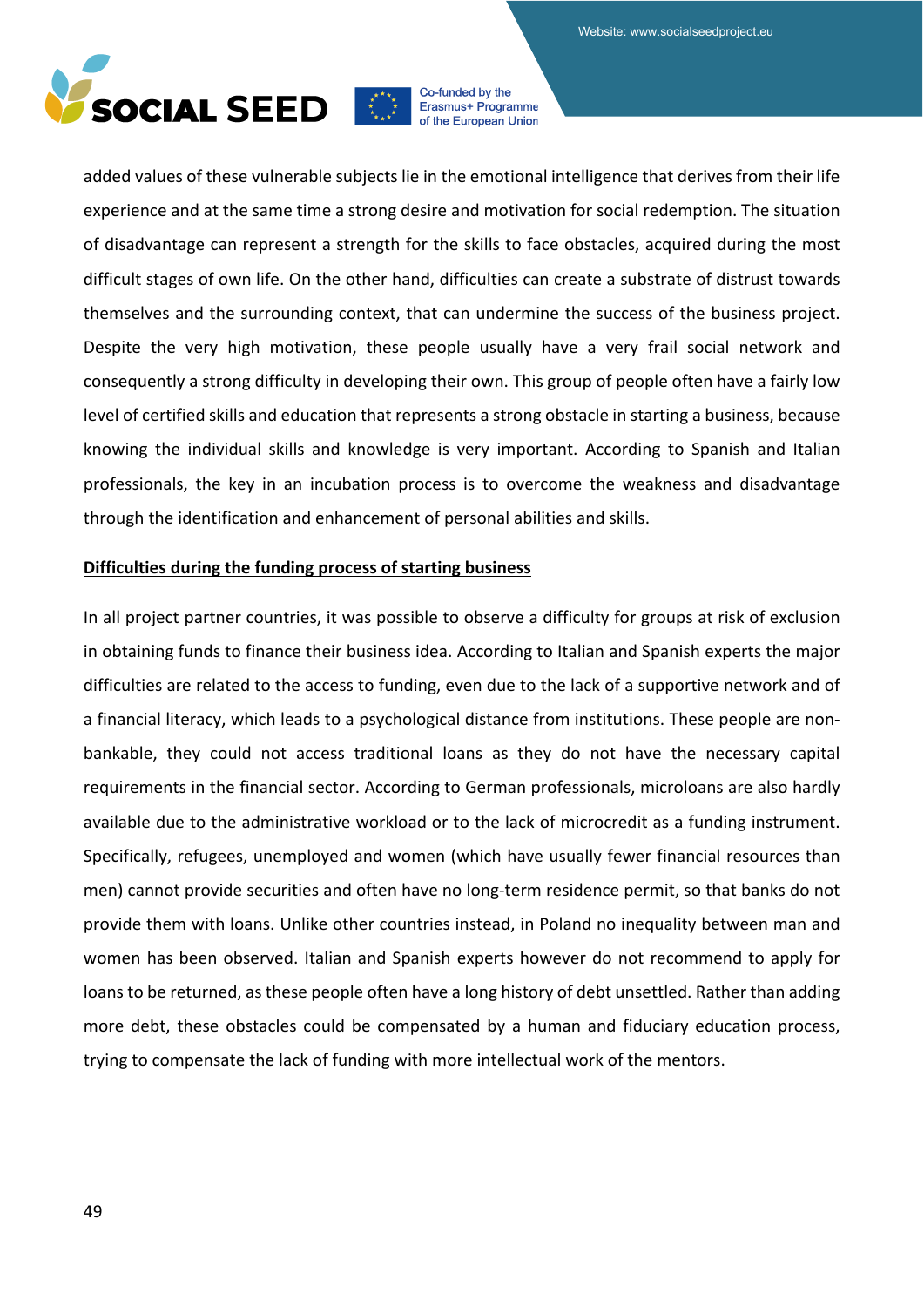

#### **Income and/or treatment disparity**

The literature of the sector clarifies how a difference in treatment and income is observed in the categories of people considered at risk of exclusion[5.](#page-49-0) In Italy the disparities are very frequent, as vulnerable people are often victims of incorrect work contracts (e.g. undeclared work) and of fraud dynamics. Access to the credit system is often based on social status and personal guarantees. As an example, women are generally exploited and undervalued, receiving unequal economic treatments compared to men. Also immigrants suffer for a different treatment compared to Italian citizens, mainly when they do not have an economic history in the host country (e.g. the phenomenon called "caporalato"[6](#page-49-1) in agriculture); added to this they experience difficulties related to the documentation (residence permit, documentation required in/from the countries of origin, etc.) and racial prejudice. Despite the prejudices on people at risk of exclusion (especially for refugees) as not completely reliable for self-employment is shared also in Germany, data demonstrate that self-employment is usually an effective path for them. Indeed, although the income is often lower than for nondisadvantaged founders, the income of the self-employed is higher in comparison to employees of the same target group. Likewise, in Spain, concerning specifically the disparity between men and women, there is inequality in salaries in companies, but not in entrepreneurships. Therefore, selfentrepreneurship seems a positive path in many of the territories analysed. On the other hand, concerning disabled, there is a General Law on Disability which protects this category that obliges companies with more than 50 employees to hire 2% of people with disabilities. In Italy companies with over 15 employees are obliged to hire disabled persons[7](#page-49-2). Similarly, in Poland the employees receive governments funding (PFRON) for hiring disabled persons, so it's spread to hire people with small disabilities to catch this opportunity. On the other side, for mental disabilities the difficulty is increased and the job is generally only offered by social enterprise or particular facility/business entity for disabled people. In Poland are not registered disparities between man/women regarding

<span id="page-49-0"></span><sup>5</sup> Grigorescu Adriana (2015), *Educational barriers for disadvantaged groups in entrepreneurship,* Procedia Economics and Finance 39 (2016) 791-799.<br><sup>6</sup> I.e. gangmaster system (i.e. workers being illegally employed in the agricultural sector at very low wages).

<span id="page-49-1"></span>

<span id="page-49-2"></span><sup>7</sup> Introduced from January 1, 2018 with an integration of Law 12 March 1999, n. 68 "*Rules for the right to work of disabled people*".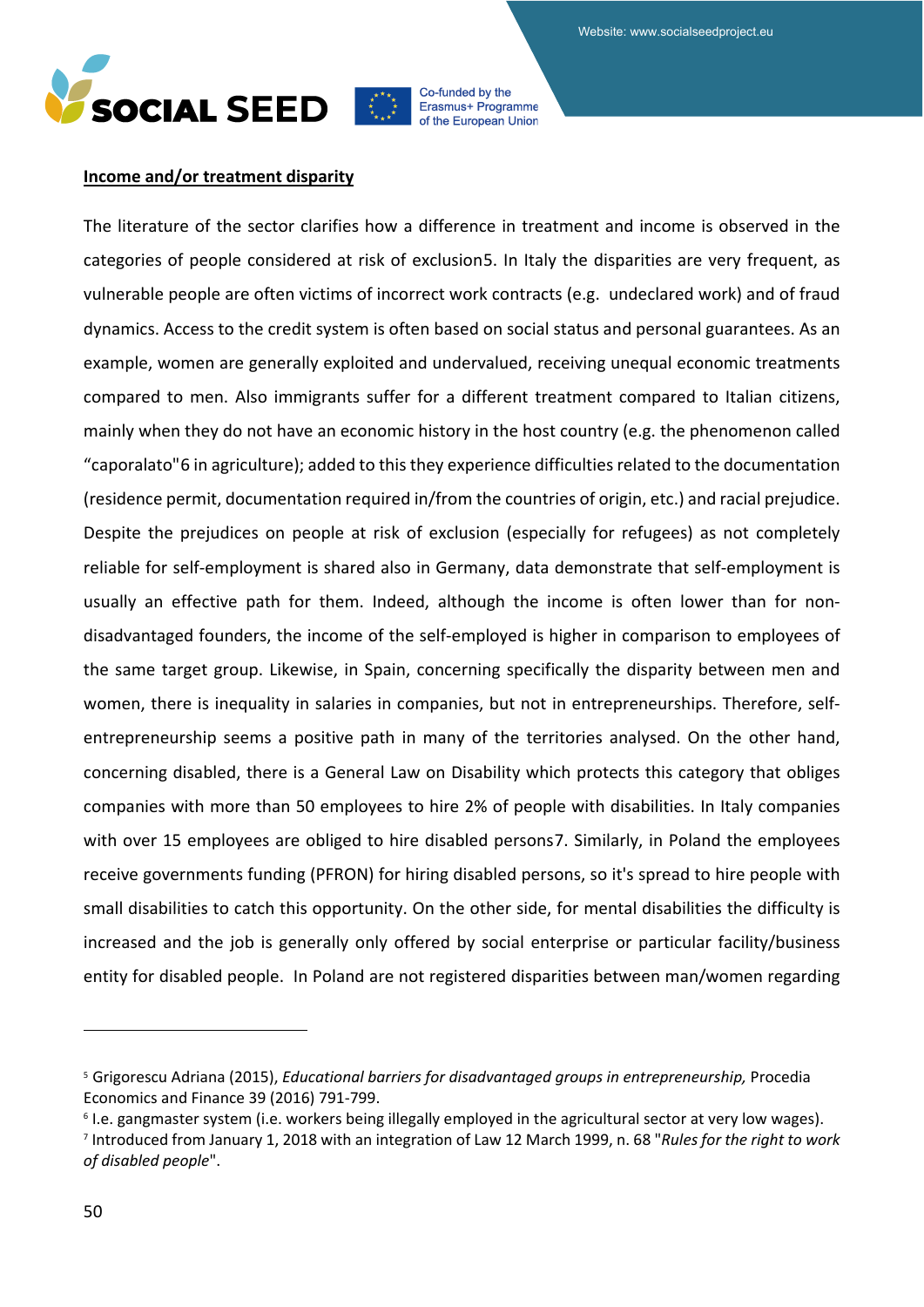

their income on the low-salaries level; the phenomenon is sometimes visible in large companies at the top-management level. Finally, Italian expert as a solution suggest that in case of manifest disregards towards workers' rights, labor unions and non-profit association can play an important reporting role on these phenomena. Operators working in these fields can support these categories with direct actions of consultancy and evaluation of work proposal submitted to them, by basing the relationship on transparency and trust. Secondly this sector can also offer a specific support, and indirect actions that may produce long-term effects on a wider audience (awareness campaigns, ad hoc projects, non-profit operators' training, etc.).

#### **Family and business**

The family plays an important role in the self-entrepreneurship process. In fact, it can represent a support nucleus, but it is necessary to know how to balance family life at work (making it a benefit and not an obstacle). According to Polish experts the work-life balance is far from satisfactory: greater importance is given on having a job rather than maintaining the work-life balance. The main obstacle for the family life of the participants of the incubation is definitely the lack of support in child daycare, which could be easily arranged and would allow parents to concentrate and be more engaged on the incubation process. Similarly, in Italy loads of care are obstacles to the business and the bigger they are, the more complex it is to undertake an entrepreneurial process. Conciliate and manage life and work is difficult, especially for mothers and informal carers. Experts underlined that is important to proceed with an analysis of the kind of business they want to start and of the level of flexibility in its management, compatibly with one's family life time. The incubator must teach planning, organization and time management strategies, therefore to know how to balance and divide the time dedicated to work and dedicated to the family. Moreover, during the entrepreneurship process the support of network and family has an important role and the job-family role strain and the workfamily interferences could affect the project's success. As far in Poland and Spain the family work was reported not to be a problem, because the general motivation of the entrepreneurs is so high and their main objective is deal with these problems, especially if family can help the entrepreneur to try to create his own company and can even be part of it. Has been reported that family could be a problem when there are small children or children with many health problems. German experts said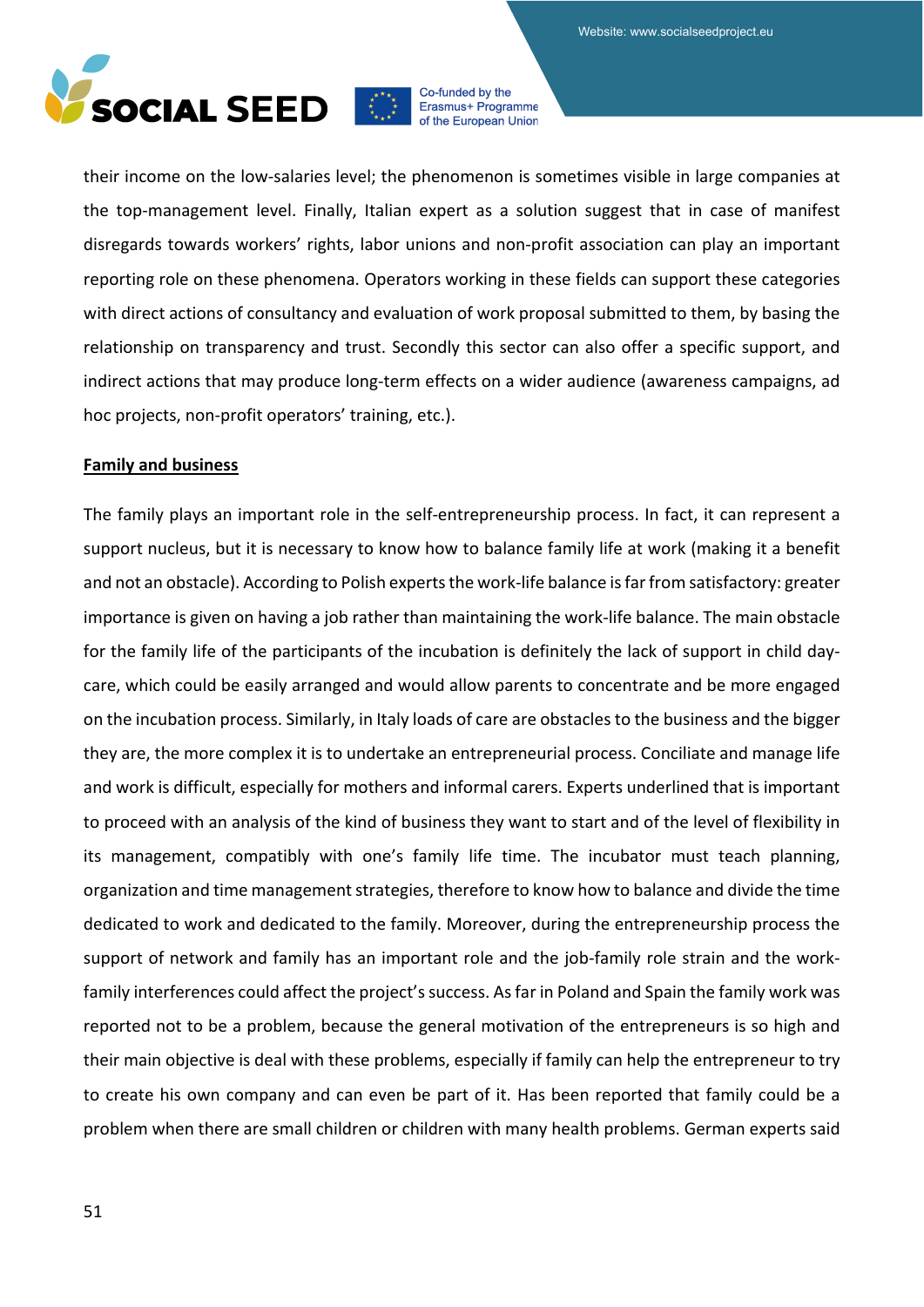

that it depends which role the participants take on in the family and which burden arises from it, so this should be clarified before entering the incubator in order to initiate supporting measures. Instead, in Italy has been reported that sometimes the job-family role could be a problem, especially when families contrast the incubation project, is very important in fact to balance in the management of the new situation, so to develop a positive and effective relation with the job. Actually, other suggestions to balance incubation path and family life could be available social initiatives for the support and of community organisational solutions that can represent sustainable answers to these needs or virtual sessions and flexible schedule for the assigned tasks. Regarding specifically the tools which could be used, could be organized training sessions and practical sessions and both could be done in a virtual mode, to facilitate the process. In addition, it's highlighted the importance of creating a support network, not only for helping in the starting business, but to give moral support. Families must be involved and valued in becoming aware of the incubation process, also through whole family activities.

#### **Women and business**

On the specific theme of relation between women and business, the literature review put in evidence that women are significantly more likely to cite fear of failure or fear of doing it alone as a primary reason for not starting a business and it emerges that not all women lack self-belief, however many female entrepreneurs were more likely to attribute their subsequent success to other people, rather than to their own capabilities[8.](#page-51-0) Polish and Spanish example shows that women are those that are more often interested in undertaking action regarding re-joining the labour market and the incubators usually have more women than men enrolled to courses. However, in Spain women may have greater limitations to undertake, especially when they have children in their care. In Germany the support for women is provide through activities of empowerment, peer-to-peer-learning, networking, mentoring, co-working and seminars / workshops on the topic of "Failure as Change" and "Strengthening the Personality". The duration of the measure / incubator should be adjusted to

<span id="page-51-0"></span><sup>8</sup> Alison Rose (2019). *The Alison Rose Review of Female Entrepreneurship*, [https://cdn14.contentlive.co.uk/3eed35dc92714eb090d9a66d6074ba56:static/pdf/7525\\_rose\\_review\\_18\\_march.pdf?versionId=luc](https://cdn14.contentlive.co.uk/3eed35dc92714eb090d9a66d6074ba56:static/pdf/7525_rose_review_18_march.pdf?versionId=lucN5BF.UGfNX0FqG6eRuDgi9cqNkhhS) [N5BF.UGfNX0FqG6eRuDgi9cqNkhhS](https://cdn14.contentlive.co.uk/3eed35dc92714eb090d9a66d6074ba56:static/pdf/7525_rose_review_18_march.pdf?versionId=lucN5BF.UGfNX0FqG6eRuDgi9cqNkhhS)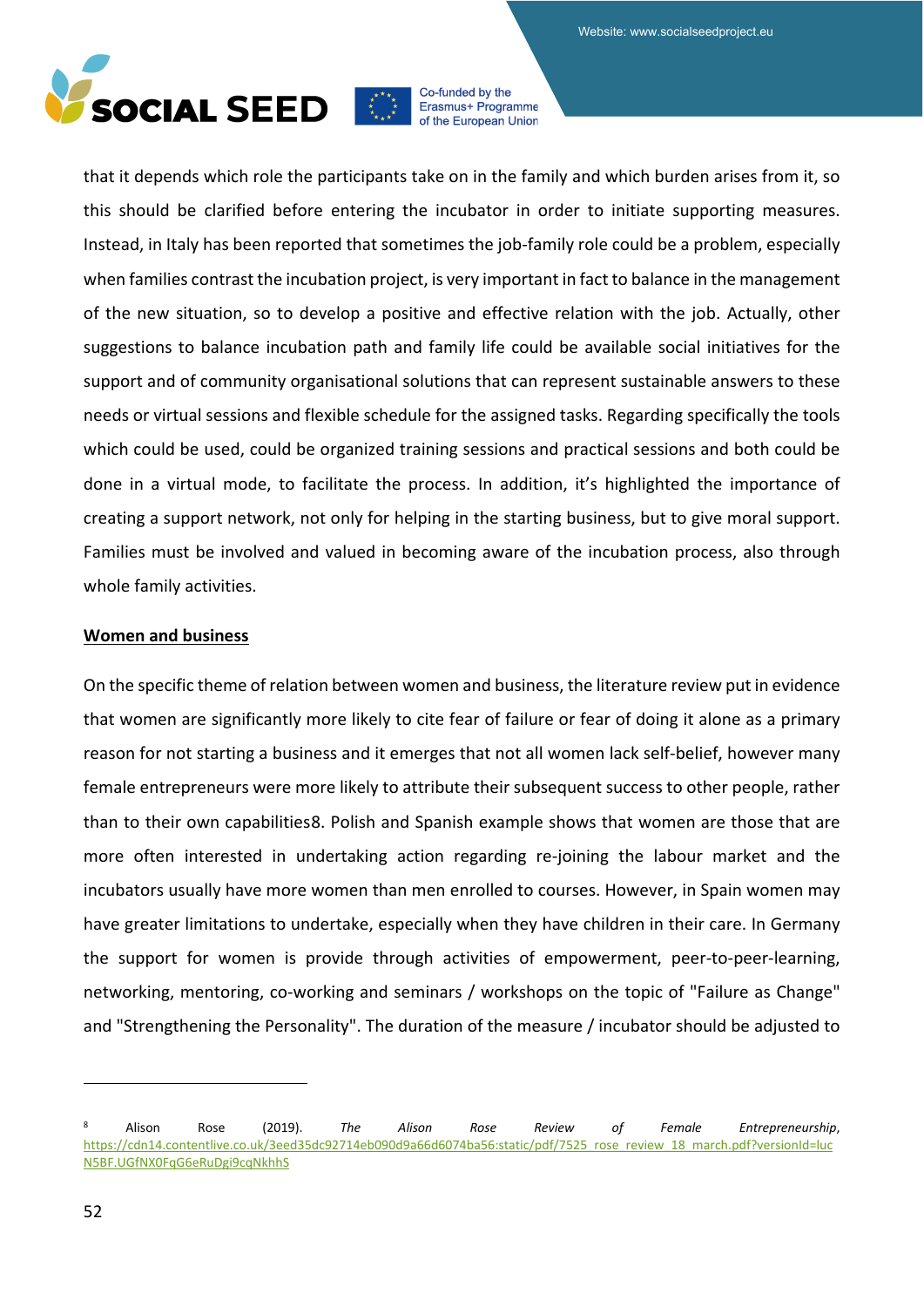

the needs of the women. The Italian research evidences that those who are used to failure are often insecure as their experiences have undermined their vision of themselves as credible person. Often these people feel useless, unable and have lost the perception of themselves as productive and capable individuals. In addition to this, for the female component there is a double or triple impact of failure due to gender bias. About this the main suggestions are that the incubation process, especially if related to a vulnerable target group, must include self-empowerment and coaching activities, offering not only guidance and support to reinforce the self-esteem, but also networking and participation to formal and non-formal groups of start-uppers (especially women), to share experiences and ideas. Personal growth activities can consist of: life design, counselling, mindfulness, yoga, etc. It could be interesting to introduce success stories of women entrepreneurs in similar situations and presented as a talk at the beginning of the incubation process, in order to engage all the incubated projects.

#### **Disability and business**

In some cases, disability can bring physical or material limitations to reach the incubation site and this is an important factor to evaluate. Polish, Spanish and German researches show that all social incubators are well organized to avoid problems on reaching the incubation site and to offer some special need assistance due to physical disabilities. Social incubators are usually in the city center in some facility given by the local authorities and they support economically the participants through reimburse of travel/reaching cost the training facilities. Poland experts report that the only problem could be that a substantial group of people has problems with the learning process itself, so this might be a serious limitation in the incubation process. Italian social incubators face the problems in reaching the incubation site for example through an "itinerant" training, not in a specific training structure, but for example in centers (e.g. of socialization) specifically equipped for people with physical disabilities. This would allow not only to avoid the clash with architectural barriers, but also to shorten the psychological distances between the person with disabilities and the rest of the group. It has been suggested to use tools that allow to support those who want to start a business also in a remote way (virtual workshops, webinars, WhatsApp) and that is important to provide in this structure a supportive network, to prevent participants from feeling alone and excluded, underlining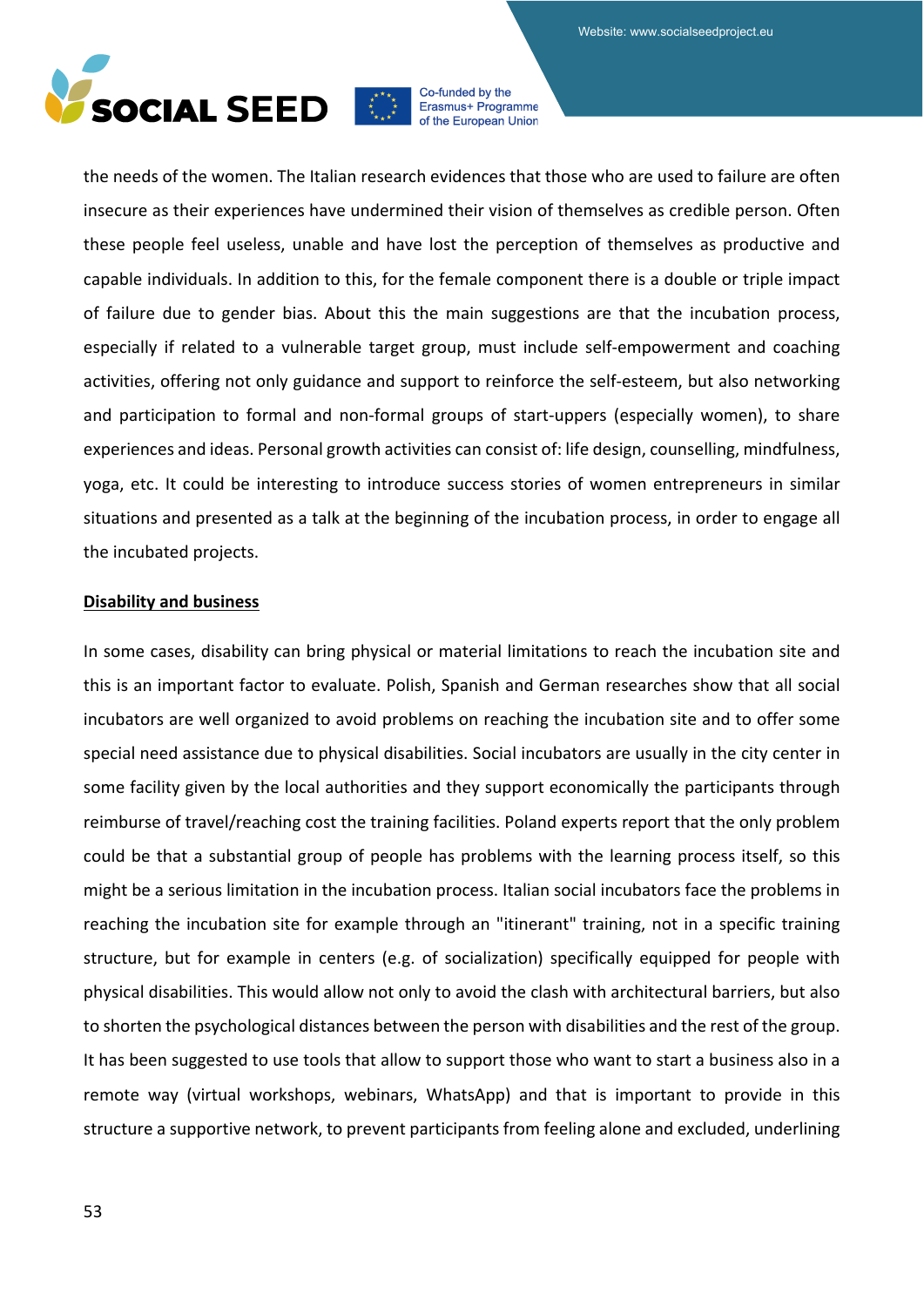

that only an analysis of the "departure" situation can suggest which is the right tool to use in that reality, especially based on the means and technological skills that these people have. For those who have physical or mental limitations, an option could be to require the intervention of assistance and social services provided by local municipality or voluntary associations.

#### **Income support and business**

Literature suggests that the perception of a guaranteed minimum income affects the activation of the individual in entering the world of work, resulting that the provision of a minimum income can constitute an incentive to idleness that will maintain professional exclusion and desocialization. In this perspective, social minimums, in particular guaranteed minimum income, can constitute an activity trap also for the absence of social ties with workers who could transmit information and connections avoiding exclusion[9.](#page-53-0) In Poland the perception of a guaranteed minimum income is not envisaged and there is a financial support for the unemployed for a maximum of 6 months, at the level of approximately 50% of the minimum national wages. As for encouragement, social incubators offer financial support, usually for 6-12 months, and this is what most of the people are counting for. In Spain the support for the unemployed is very low, so none of these payments discourage people from having a decent salary with their work, since these income levels do not allow people to get out of a situation of severe poverty. Therefore, the entrepreneurship gives them hope to get out of that uncomfortable situation. The German research notices that during the period of participation in the incubator, the participants should be guaranteed a minimum income, so that they can concentrate on developing the business plan and acquiring professional and entrepreneurial knowledge. At the incubators they examined, participants received a scholarship or benefits from the job centre if they were unemployed. Italian experts underline that the business incubation process, to stimulate participants in attending and completing the activities, should plan their access to a job-training allowance or to accompanying measures through the different phases, public financial facilitation

<span id="page-53-0"></span><sup>9</sup> Michel Ferrary (2006), Microfinance and fight against exclusion. From the formal financing contract to the implicit socialization contract, Sociologies pratiques 2006/2 (n° 13), pages 61-76. <https://www.cairn.info/revue-sociologies-pratiques-2006-2-page-61.htm?contenu=article>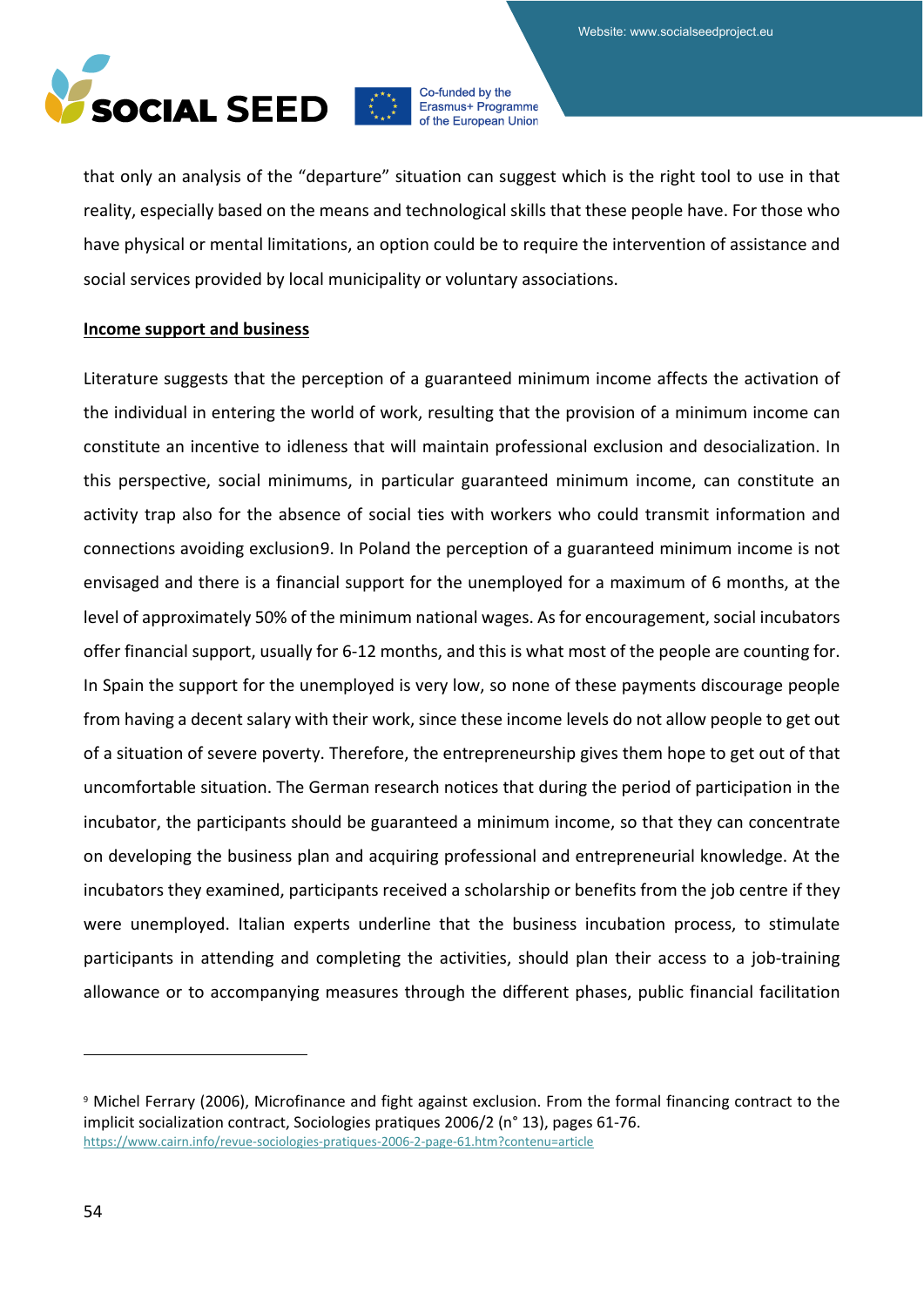

measures, microcredit measures, or financial incentives based on the proved presence of participants to the training, or service vouchers. Moreover, it's necessary to leverage on the social role that the individual reacquires with his contribution to the world of work. Main suggestions are to develop activities and support that tends to enhance the efforts that the person makes without risking their income. A more lasting support program could be made, in which support gradually decrease in the development of the business, so that the person cannot remain uncovered. It would also be useful to involve local bodies to experiment a gradual mechanism of incentives.

## Practical aspects

#### **Duration proposed for incubation**

The schedule of the program in terms of duration/number of hours is a key element but, in view of the specific beneficiaries targeted by social incubator, it must be considered with a flexible approach, because it can concretely affect their availability to participate and, if not properly planned, it can introduce some constraints for some categories among them (mothers, migrants, etc.). Italian and Spanish experts declare that it would seem appropriate to plan a path with a duration of 3 months, with a weekly load of 6 hours (4 for the training and 2 for the mentoring), maybe spread in 1-2 weekly meetings, each 2-3 hours long. Concerning caregivers (mainly mother of minors), as underlined by Polish experts, is usually preferable to have longer courses with spread hours (i.g. 6 hours per week, spread on 3 months) so it can be easier to adapt to it. Other categories may prefer a more intense training condensed in a shorter window of time. As suggested by the German contributors, the incubator's program should be tailored on individual's needs and it must provide some flexibility, mostly during the initial phase of ''adjustment''. A congruous duration goes from 3 to 6 months, including all the steps of the process. The duration of the incubator has an appreciable influence not only on participants' motivation, but also on their ability to be independent and generate visible benefits. In general, the duration/number of hours depends on the specific category of beneficiaries and on their personal needs, socio-cultural background, starting skills, but also on their support network and on the goals that they are willing to achieve. However, the appropriate frequency must be chosen in relation to the participants, in order to fit their needs and provide sustainability to the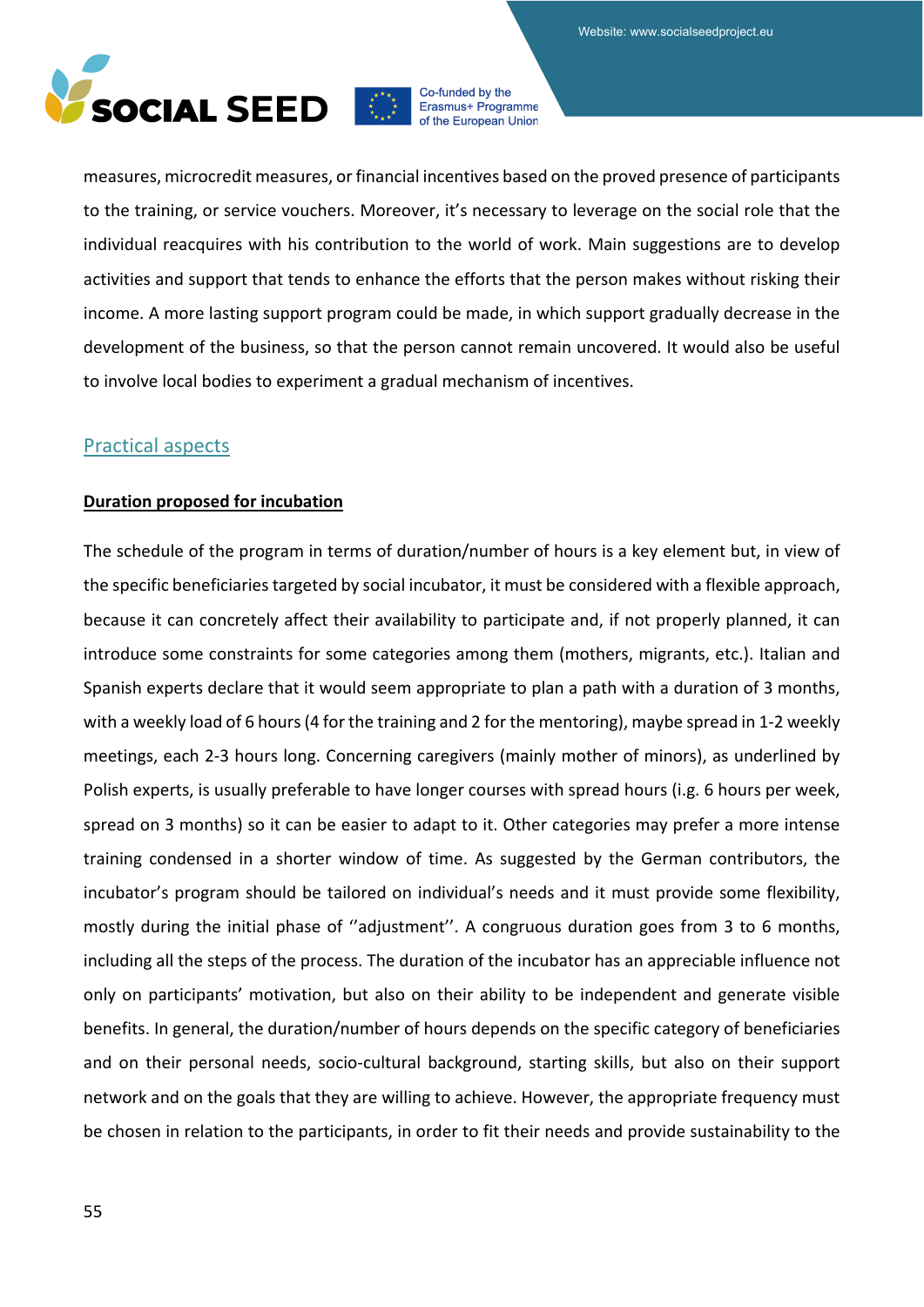

project. Regardless of the flexibility of the incubation process, it is important to clearly fix its starting and ending dates and to share an explicit plan of the intermediate phases.

#### **Conciliation of work time and time for business project activity**

The structure of daily life is variable according to individual needs and personal/familiar management. But is also strongly conditioned by the specific situation of unemployment and social exclusion. Regarding the caregiver´s categories (i.g. mother, especially of minors), Italian experts underline that they have a better chance to find some free time during the weekdays, when children are in school. Otherwise, in relation to other categories, such as workers, it would be preferable to plan the activities outside the working hours, mainly during the weekend. Others, such as NEETs and unemployed, especially if they have been in this situation for a long time, don´t even try to find a job, due to the lack of trust in themselves and in the system, so they would be available during the whole week. However, Spanish experts highlight that in most cases, entrepreneurship represents the plan B, a path that person undertakes when cannot find a job in any other way. German partner experts report that in most incubator´s models aimed at subjects at risk of social exclusion, beneficiaries receive a scholarship or some benefits from job centres or thanks to specific projects. Few are the cases where these subjects need to find a job simultaneously with the incubation process. During the weekdays is instead preferable to work on the business plan, which can result in a simpler, quicker and more stimulating task if it is made concomitantly with the incubation sessions which may help in solving some doubts. Indeed, it is important to plan the incubation path in order to make it compatible with the process of job searching.

#### **Documentation to undertake the project**

Documentation can be required in relation to the type of incubator and to the funding that are necessary for the business project. In the large majority of cases no documentation is needed. This is an important element that can actually make a big difference for participants. Usually in fact, targeted beneficiaries are distrustful of institutions and in their eyes, being asked to fill documents looks like either an intrusion into the private sphere or a way to doubt their statements. Sometimes, however, the process is funded by public or private entities and different documents may be required in order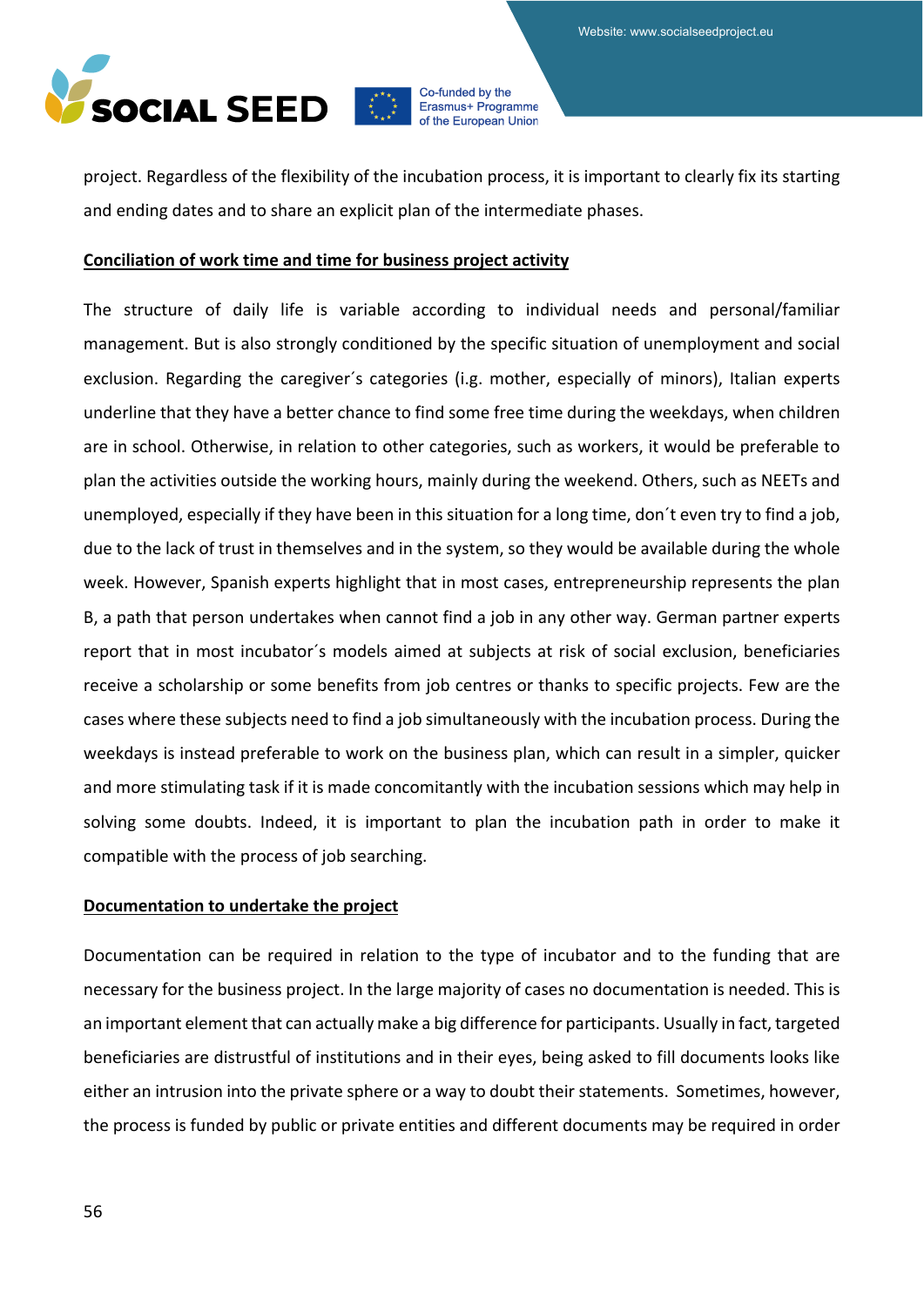

to access the funds and prove the participation to the activities. This can turn into a problem if there are complex and multiple forms to fill in, usually related to the specific kind of business idea to develop. Spanish contributors report that generally documents that can be required relate to two types of information related to the future entrepreneur, one attaining his/her personal situation and one related to business idea. Main risks linked on providing this information are for those who are illegally on the territory, so they cannot share their personal information or for those who, if included in the program, may have to give up to their unemployment benefits. Polish and Spanish experts underline that they may differ in respect to the type of the future entrepreneurship, asking for details concerning business plan, start-up roadmap, main KPI, especially if is important to submit the project to investors or government in order to receive funds. Anyway, the German experts emphasise that the list of all required documents must be prepared by the incubator's consultants in a detailed way so to be understandable and useful to targeted people. Italian experts consider that may be useful for beneficiaries to provide them with pre-filled document templates or guideline to help in filling the forms (administrative, financial), a guideline with the bureaucratic steps for the constitution of an enterprise, to have a complete framework of the obligations (and the related costs) and all the necessary elements to define the business details.

## **Undermining of motivation and enthusiasm and influence on mentor's role**

The categories of people involved in social entrepreneurship incubation have a high vulnerability profile. Generally, when they enter the incubator and are supported by professionals, they become empowered and have a very high state of mind, showing great willingness to succeed, persistence, enthusiasm and motivation[10](#page-56-0). In Italy it has been put in evidence that people at risk of exclusion have low self-confidence and it is simple for them to lose motivation, mostly during the initial phases, might due to the huge amount of bureaucracy required in Italy that represents a strong element of obstacle and demotivation. Spanish experts declare that normally, in periods of 3 months,

<span id="page-56-0"></span><sup>10</sup> Grigorescu Adriana (2015), *Educational barriers for disadvantaged groups in entrepreneurship,* Procedia Economics and Finance 39 (2016) 791-799.

[https://www.researchgate.net/publication/305396451\\_Educational\\_Barriers\\_for\\_Disadvantaged\\_Groups\\_in\\_Entrepreneurship](https://www.researchgate.net/publication/305396451_Educational_Barriers_for_Disadvantaged_Groups_in_Entrepreneurship)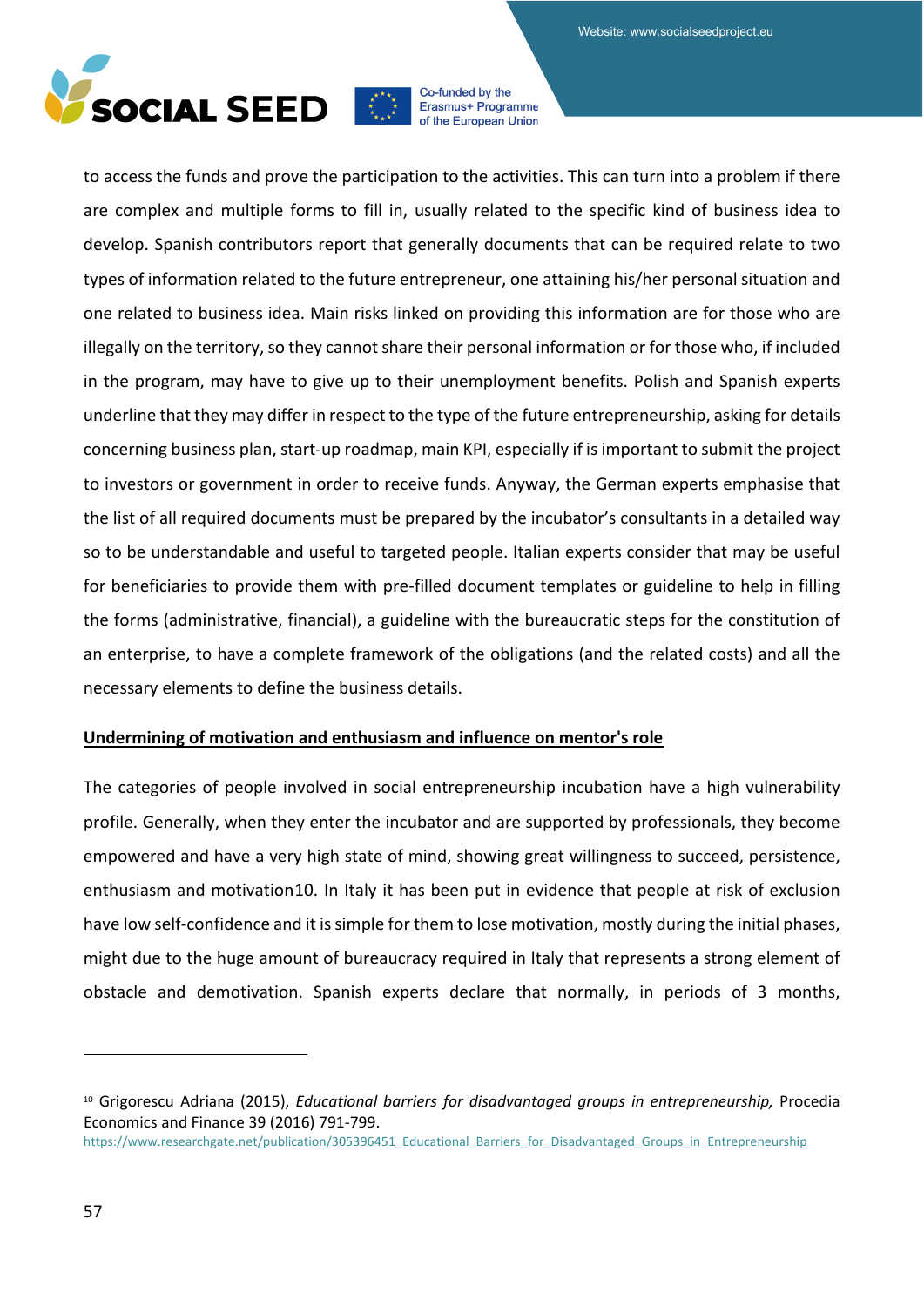

participants go through many phases and hard moments linked to their personal or health condition that, coupled with the tasks they have to carry out to validate their business model, could make people discouraged and demoralized. Polish and Germany examples show that in general, the participants are not demotivated if they receive support in the incubator despite all difficulties. In Poland, all the staff involved in the incubation process is highly involved and encouraged to work with the socially excluded and they rarely feel discouraged at our work as mentors, as they strongly believe in this kind of work and program itself. They see that people are more motivated when they are told successful stories, so they invite participants of past editions of the program to share their experience. Mentors rarely feel discouraged, thanks to their experience in the field and because they strongly believe in the long-term efficacy of their own work and of the program they follow. They are aware that some categories of beneficiaries are expected to experience the alternation between different stages of motivation and total discouragement and so they are prepared to face all of them with the right tools and the adequate strategies. Experts suggestions to overcome the demotivation caused by the difficulty in balancing incubation path and family life are to offer some virtual sessions and a flexible schedule for the assigned tasks. Finally, it's strongly recommended to include in the program a course specifically direct to improve the confidence and self-awareness of beneficiaries, offering them resilience strategies.

### **New worries and stress due to start of business project**

It's important to provide recipients with all the necessary tools to recognise and manage worries and stress, through specific transversal actions of mentoring, consultancy, coaching, personal growth, support and assistance, without replacing them in their management. All the experts agreed, reporting that is very important to consider these aspects during an incubation path, in order to provide a sense of security, so much needed by the socially excluded. From a technical point of view, appropriate tools are required to plan and manage tasks and schedule, which can be provided through non-formal training, so to make them simpler and more intuitive. Theoretical and practical training should be offered on how to use different tools to prevent or manage problems and practical sessions with real examples must be planned. Assessing the concrete aspect related to the business project helps them organize and perceive control over their idea and their near future. An important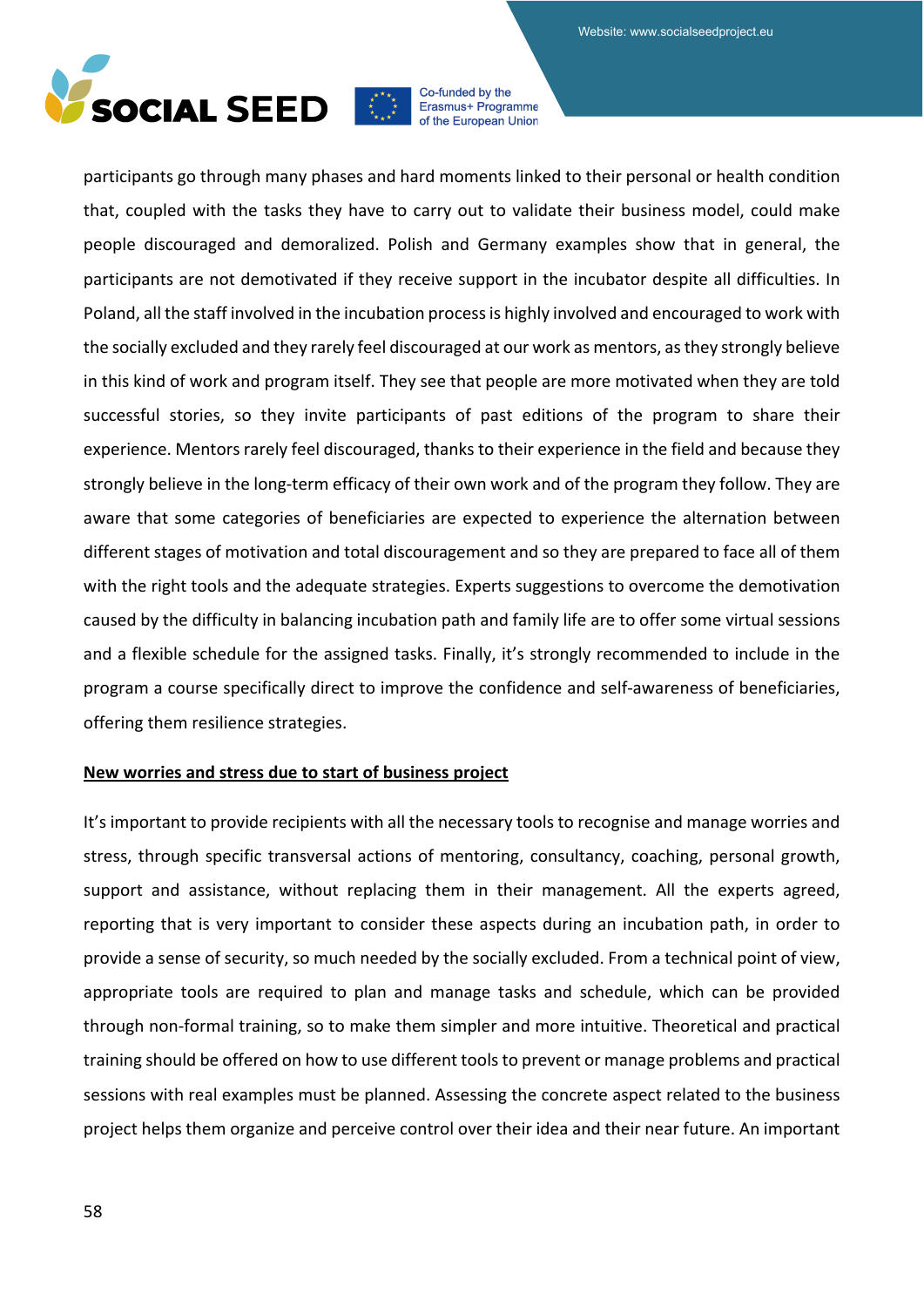

support can be provided both by a group of peers and by a working group with professionals, rising awareness that they will not be left alone and awareness of the group dynamics. Participants should be prepared for the fact that not everything will always run as planned and for dealing with stress reactions. In fact, the incubation program should include and evaluate all the potential risk factors that can derive from participant's stress which, considering the specific category of beneficiaries within this project. Dealing with failure should be considered as objective at an early stage and have a plan B could be helpful. Finally, most of the incubators offer help and assistance also after the end of the incubation process and this might reduce the stress of participants. Mentoring and support are crucial, as well as, staff must be welcoming and available to give advices or to concretely help them solving their problems.

## Solutions to overcome barriers

### **Mentor's role in supporting**

All contributors agreed that mentors cover a key role along the entrepreneurial journey. Spanish experts report that mentors have a lot of experience in business model and team management, so they should identify the entrepreneur's weaknesses and help them to turn into strengths. In Poland and in Italy this role is covered both by those who have possibly already followed a similar path and by someone who has been specifically trained for that. A further data that emerges from the Italian context is the inability by the fragile person to establish networks, therefore an initial phase by the tutor must be dedicated to verifying whether they are capable of supporting a relationship with any entity linked to the business world and to support them in this process. German contributors said that mentors must have extensive knowledge of psychological and sociological life situations, an empathic approach, self-critical communication skills and the ability to question their own stereotypes and the willingness to build confidence. A target group oriented cross-mentoring approach can take into account the individual living conditions of the target group, understanding when it is necessary to resort to specialized skills. Mentors is a great support in financing issues and can bring in their own experience. The professional and technical support is essential for the sustainability of the firm in every aspect and the personal/relational dimension is fundamental to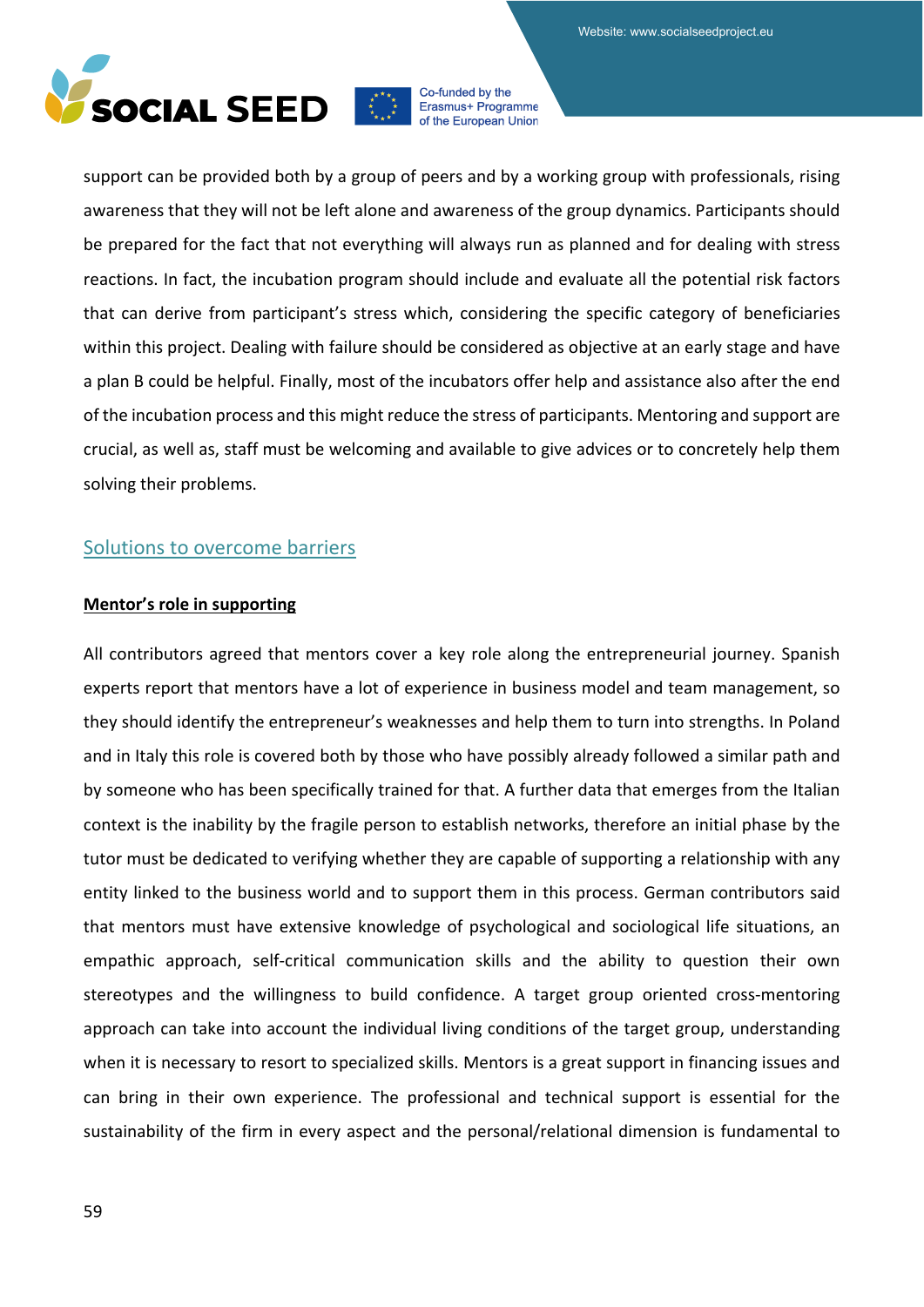

develop self-awareness and confidence not only towards the own business project but also in relation to the reference context/market. In fact, the aim of mentoring should be to establish a network for mentee and mentor, as well as with the business world. It's necessary to implement a proactive policy, of construction rather than assistance, of passivity.

#### **Knowledge about the entrepreneurial world**

Generally, it cannot be assumed that the participants have entrepreneurial skills and the incubator should also offer the right tools and the professionals to start the Business Project with a clear economic, investment and management plan. An incubator can offer several support services in this respect, teaching basic or further knowledge, directing participants to experts who will support them during and after the start-up process and offering them their own infrastructure within the incubator which they can use. The indispensable figures are lawyers, administrative and financial consultants, consultants, angels-investors, tutor, coach, counsellor and mentor. It is important to involve the future entrepreneur into a multidisciplinary network and to teach him/her the significance of each figure in relation to the development and the implementation of the business idea. This is not even necessary at the beginning of the support process. However, during the process of setting up and supporting a business, the participants should be trained on this knowledge, at least at a basic level. The development of the project is necessary in a first phase of offering financial and economic services that make the project sustainable, to have access to microcredit applications. After this, a second training phase could be structured with technical and specialized support, for example with financial literacy, marketing notions and education in legal, tax and administrative issues.

#### **Possibility of borrowing**

The incubation process should support the future entrepreneur in a detailed and clear planning of the phases, actions, resources and timeline. Moreover, the evaluation of the potential business risks, of their potential impact on the entrepreneurial initiative, of the prevention and intervention measures. Public and/or private networks may be activated for microcredit, subsidized finance and fundraising. Italian experts, for example, point out that the incubator could approach microcredit foundations to possibly give the subject the chance to apply for loans for their business project. This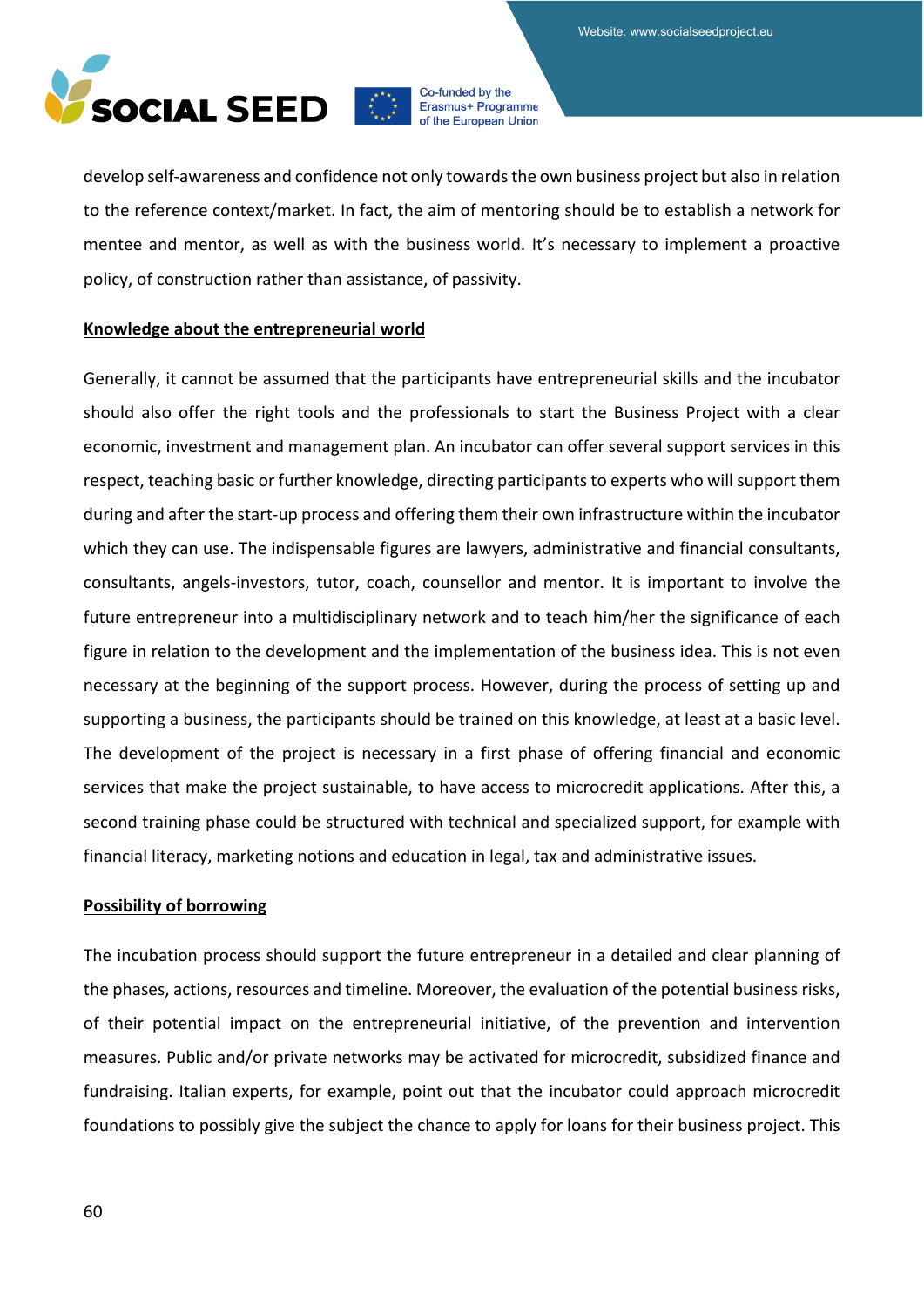

is also a good opportunity for new microentrepreneurs, provided that the rules are easy and the bureaucracy is minimum. In addition, as German example, incubators could get in touch with other networks (e.g. business angels) that finance start-ups. However, to convince these stakeholders that this target group has the potential to implement a successful start-up, a detailed plan should be designed and this requires a great effort from both staff and beneficiaries. It is important to contact private companies in order to start cooperation so, through them or with their support, the target group can have access to more opportunities to get financial support. Since these subjects are generally not bankable, it is otherwise important to structure the business plan and make it strong (e.g. have all the necessary elements of the business idea been assessed?), with a special focus on its sustainability and on the organizational plan of the subject. The incubator should pay a particular attention to the whole framework concerning the banking situation of participants, offering them proper advice on debt restructuring (so to not underestimate it) as those who undertake the incubator often already has a debt situation. A good idea, for Spanish and Italian experts, may be to limit the use of these sources of funding to avoid further future pressure. This is possible by intellectually striving more mentors, looking for how to create that company without financing, seeking alliances, networking, etc.

#### **Sponsors/investors role in supporting**

Sponsors/investors are central figures to the entrepreneurial path of these disadvantaged people. Italian experts underline that the mentor must be the mediator between these two groups during the meetings. Especially in the initial phase of the incubation, it is crucial to facilitate the creation of commercial and professional relationships, in order to generate opportunities to access strategic network/partnerships, marketing consultancy, financing for the sustainability of the project. German partner points out that sponsors/investors can contribute on one hand to finance an incubator (i.e. financing the infrastructure / the incubator's staff and awarding scholarships to participants) and on the other hand providing financial instruments or support (e.g. business angels). Spanish experts suggest that they could also contribute to entrepreneurship ideas, so that there are two incubation models, one in which the entrepreneur is incubated with his/her own idea and the other in which all the ideas are put in a 'bank of ideas' and the selected entrepreneurs have to adapt to some of these.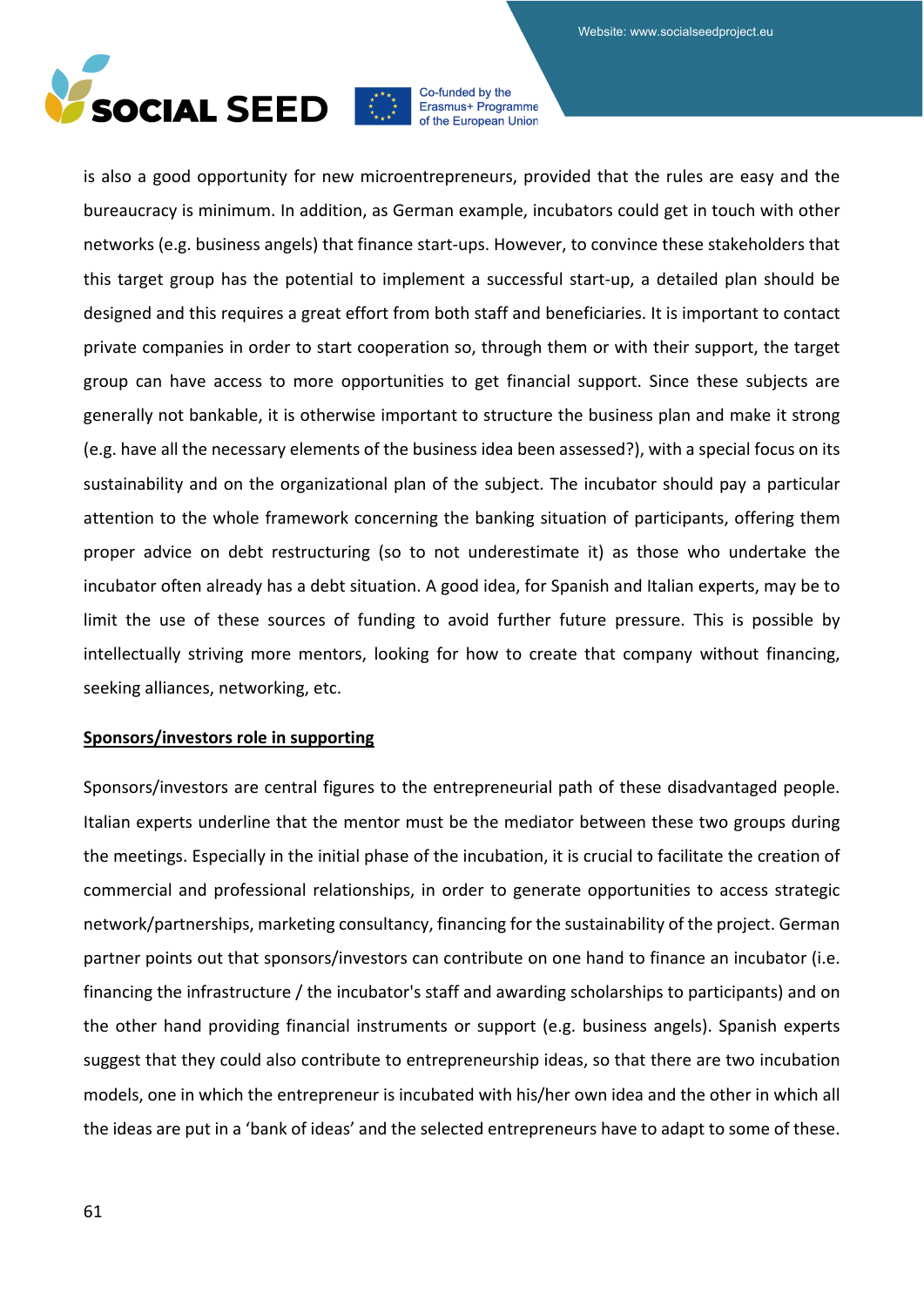

In order to cover most of the costs for the starting business project, it is necessary to activate a diversified network of sponsors/investors.

#### **Socialization role and incubator role for promoting social integration**

The incubator, according to the Italian experts' contribution, should be considered as the physical and virtual meeting place of colleagues, professionals, mentors, stakeholders. It is the place of election of all the individual and/or group initiatives to implement, in order to facilitate the development of the entrepreneurial culture of the recipients (training, information, exhibitions, debates, etc.). Socialization is indeed essential for an enterprise since the early stages of the incubation process. It is necessary to make the most of the group path, because it could give birth to integrated businesses that have shared or complementary visions in a collaborative path instead of having many similar individual paths. The perspective must not be one of competition, but one of cooperation in which each subject can compare with others and receive support. According to the German experts idea, an incubator that does not focus on a specific target group (e.g. only refugees, only unemployed, only women), but has an inclusive approach which can create, due to the diversity of people in the incubator, a sense of community and thus contribute to social integration even before a start-up. However, this requires open-mindedness and willingness to experiment with new incubation strategies, but also an eventual and ongoing psychosocial support during the whole process, together with the necessary tools for all people involved. An important step of the process is the organisation of meeting events, as suggested by Spanish experts, involving different kind of actors, not only those internal to the incubator, but also some external, to increase confidence, to stimulate socialization activities, to enlarge the network, to share successful stories and to present ideas to potential investors, clients, media, etc. This approach may bring an added value to facilitate direct contact between participants and stakeholders and to convince these stakeholders of the potential of the participants in the incubator.

#### **Conclusion**

People at risk of exclusion are often persons whit a low self-confidence and a wrong solution is to deprofessionalize these people, reducing the value of their contribution. An incubation path that offers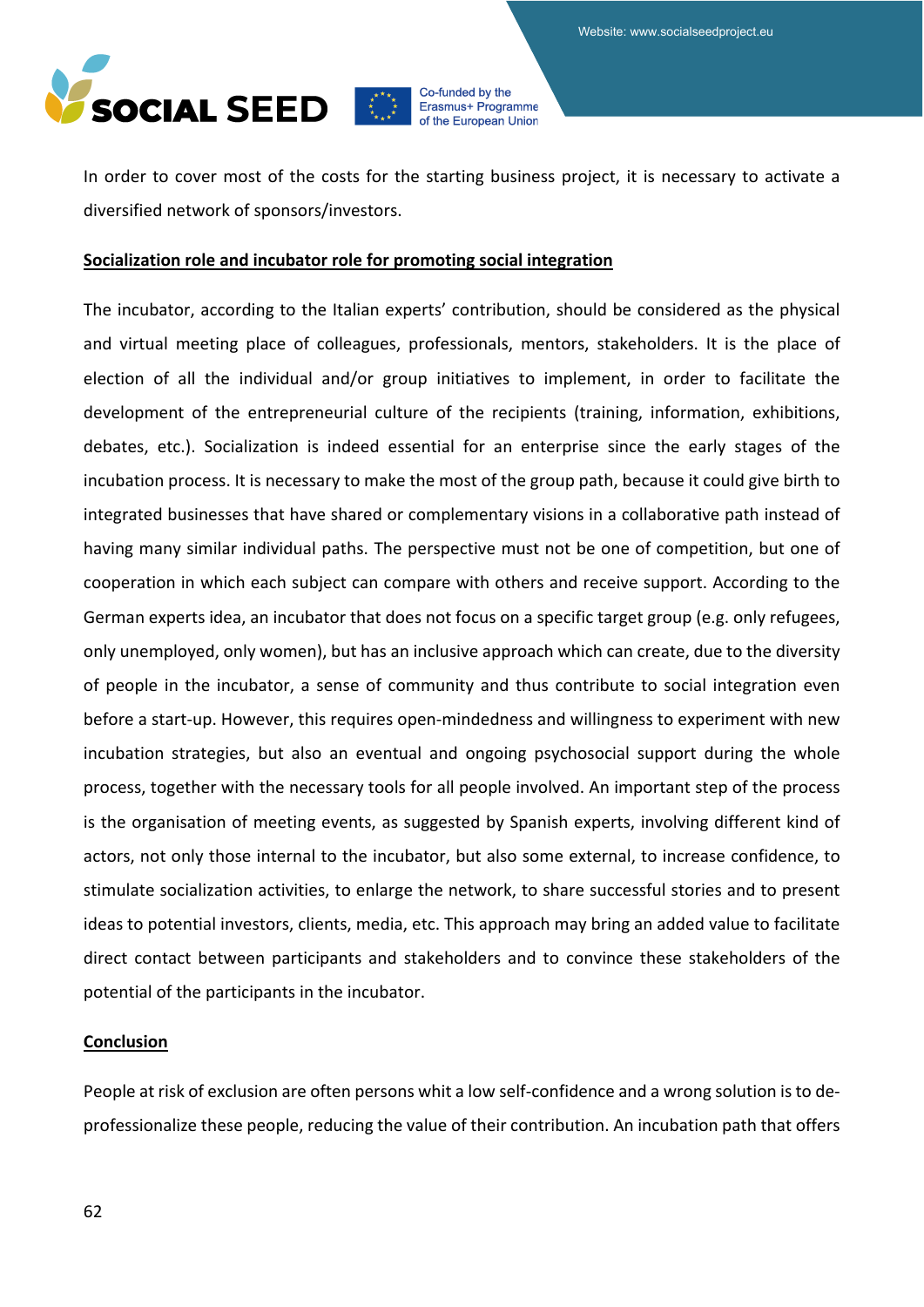

support and mentoring under different aspects and provides a sense of security is important and so much needed by the socially excluded. Work is also a form of citizenship, therefore the insertion of the individual in this world is not only an occasion to make income but also to reintegrate himself into a synergistic system useful from a social point of view. They feel again useful, integrated and they are someone within a relational context and this affects the overall well-being of the person. Helping them to intercept and create peer groups, encouraging the comparison between people who are taking similar paths and developing similar ideas, it's also possible to create alliances and develop networking. It is important to develop activities and support that tends to enhance the efforts that the person makes without risking their income. It should be made a program based on their specific needs, on concrete and real factors, as well as allowing a high level of involvement and management by participant in activity planning with a more lasting support, gradually decreasing in the development of the business, so that the person cannot remain uncovered.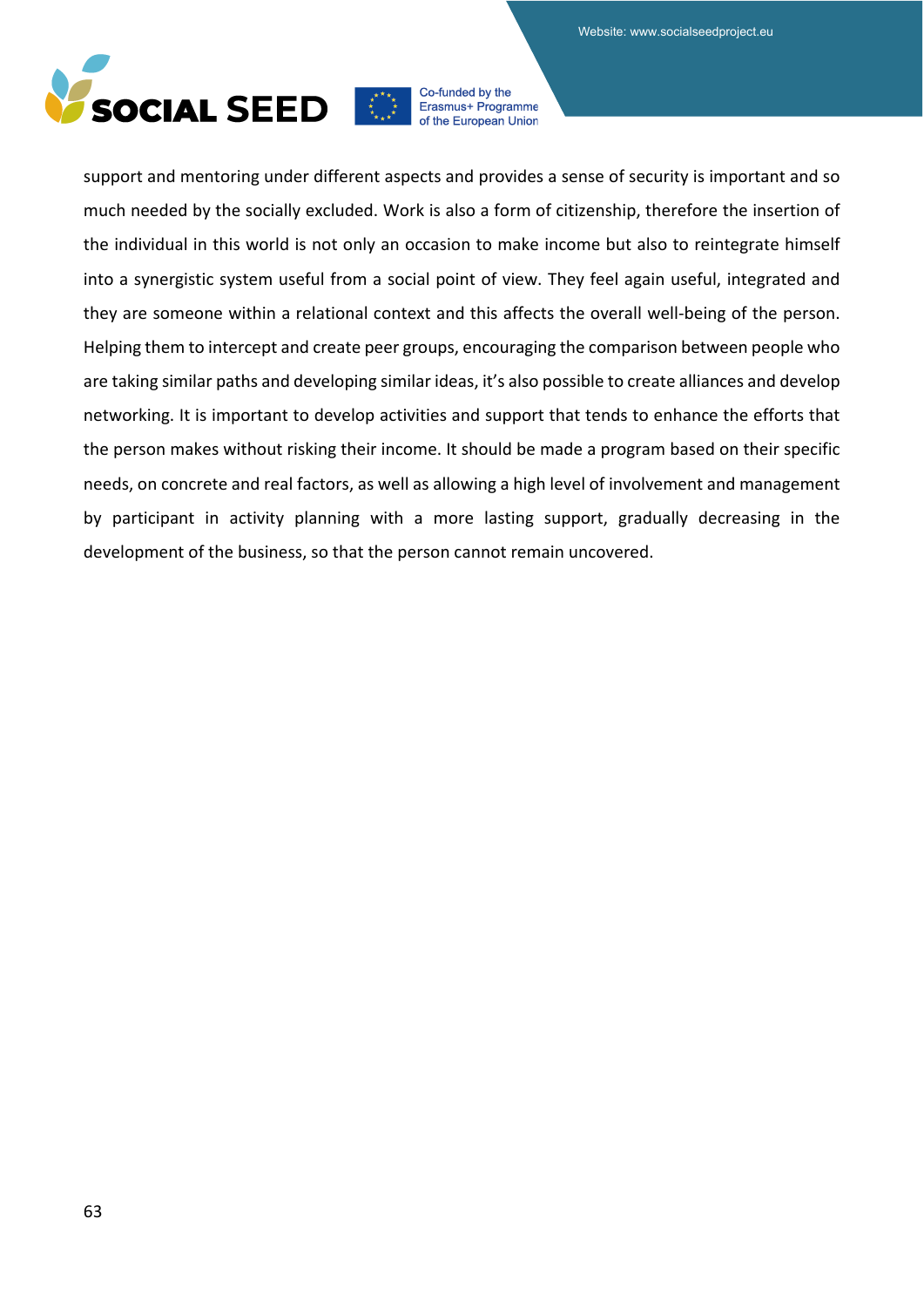



## **GENERAL CONCLUSIONS**

The analysis carried out throughout the different activities covered by the Intellectual Output 1 has identified the best practices developed in Europe in the field of social incubators. The partnership has also analysed the conditions and factors that influence their success based on different relevant incubators, interviews and existing literature. It is important to identify the best experiences carried out in this field in order to analyse them and draw relevant conclusions that will allow us to design an incubator for people at risk of exclusion with the maximum guarantee of success, effectiveness, and efficiency.

The main conclusions from the analysis of results are the following:

- 1. Incubators, accelerators, business incubators and similar initiatives provide sustainable support at the initial stage of a business project by testing and stabilising the incipient idea. Therefore, social incubators for group at risk of social exclusion should be encouraged.
- 2. Social incubators are extremely rare and in most countries not offered by municipalities.
- 3. Social incubators must be able to develop a network of mutual trust and collaboration between the business and the social sector. It is important to carry out parallel activities to visualize the work done by the entrepreneurs with the aim of disseminate the projects among professionals and companies which, eventually, will collaborate with them. Only with the will of the business sector, we be able to improve our capacity to create companies.
- 4. The main parameters of a social incubator are:
	- o Incubation process: application call, project selection, incubation process and implementation of projects.
	- o Incubation offers: training and support, dedicated spaces and work desks, equipment support and networking with mentors and investors
	- o Number of projects incubated per call: 5 projects
	- o Number of calls per year: 2 calls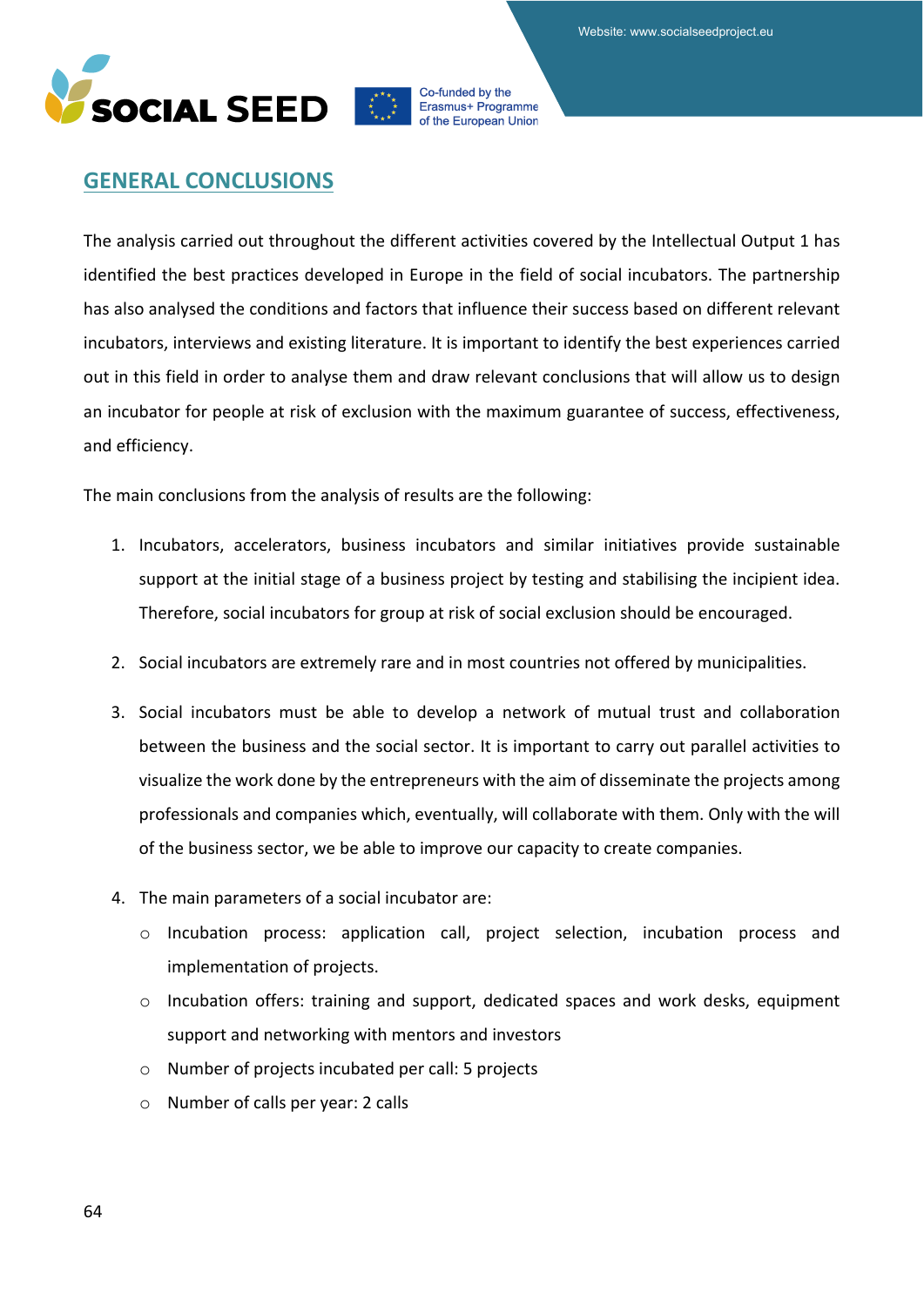

- 5. The training module should be designed to provide a step-by-step insight into a social business. It is recommended to split the whole course into 6-10 separate modules, each module covering one topic i.e. design thinking, legal aspects, crowdfunding etc.
- 6. Social incubators must contract external experts in the field of entrepreneurship for practical education. Experts and mentors must be selected using the following criteria: experience, expertise, knowledge and ability to network so that they best correspond to the needs of those being incubated.
- 7. Helping people at risk of exclusion to interact and create peer groups, encouraging the comparison between people who are taking similar paths and developing similar ideas, it's a key element to create alliances and develop networking. It is important to develop activities and support their development to enhance the efforts that entrepreneurs make without risking their income.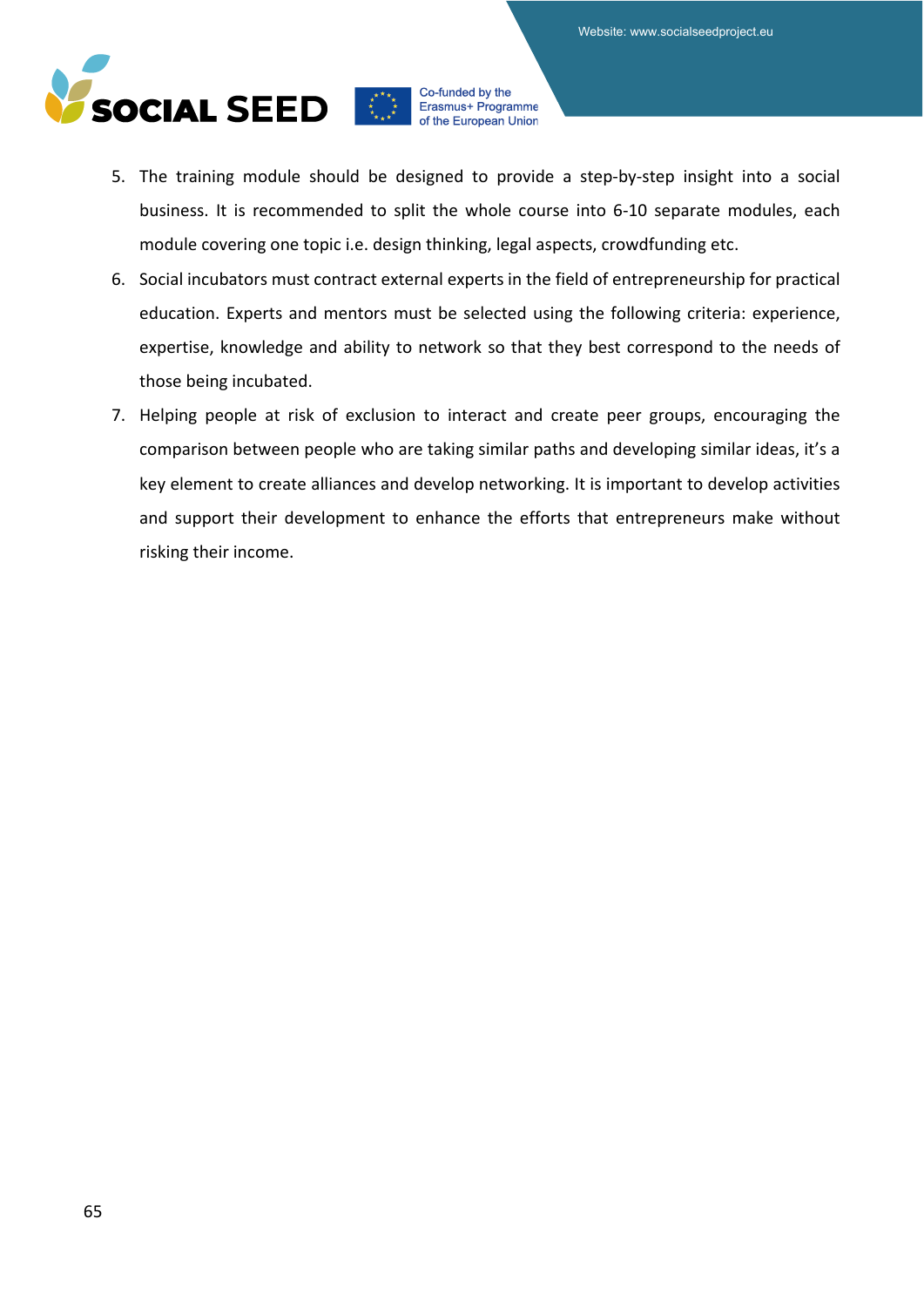Website: www.socialseedproject.eu

Co-funded



## **ANNEX 1: DEFINITION OF SOME TERMS**

**Accelerators:** An accelerator helps "startups to develop dynamically within a certain period of time (usually three to six months) through coaching" (Ernst & Young 2017: 94). The aim is to "improve the existing business models of the start-ups involved, sharpen their offerings and products, implement initial projects with customers, put the teams on a growth path and thus increase the probability of external financing. A strong focus is placed on winning customers and investors [...]. At the same time they work on the creation or further development of their product and adapt their business model". (Zinke et al. 2018: 69) (translation by myself)

**Coworking Space:** provides jobs and infrastructure for a limited period of time, independent of the intended start-ups. Freelancers, smaller start-ups or digital founders work in mostly larger, relatively open spaces and can thus benefit from each other. They work independently or develop projects together. The coworking space can be rented per day, week or month. Usually there are several desks with appropriate infrastructure (internet connection, postal address and telephone). The rental costs usually include the use of W-Lan, printer, kitchen, WC and sometimes also a conference room or common room (Source: Wikepedia).

Fin-tech: is a collective term for technologically advanced financial innovations that manifest themselves in new financial instruments, services or intermediaries. In a narrower sense, the term Fintech is often equated with the companies that offer digital or technological financial innovations. Fintech is a new financial industry that uses technology to improve financial activities. Some incubators or accelerators have focused on these companies and offer their services exclusively to this sector.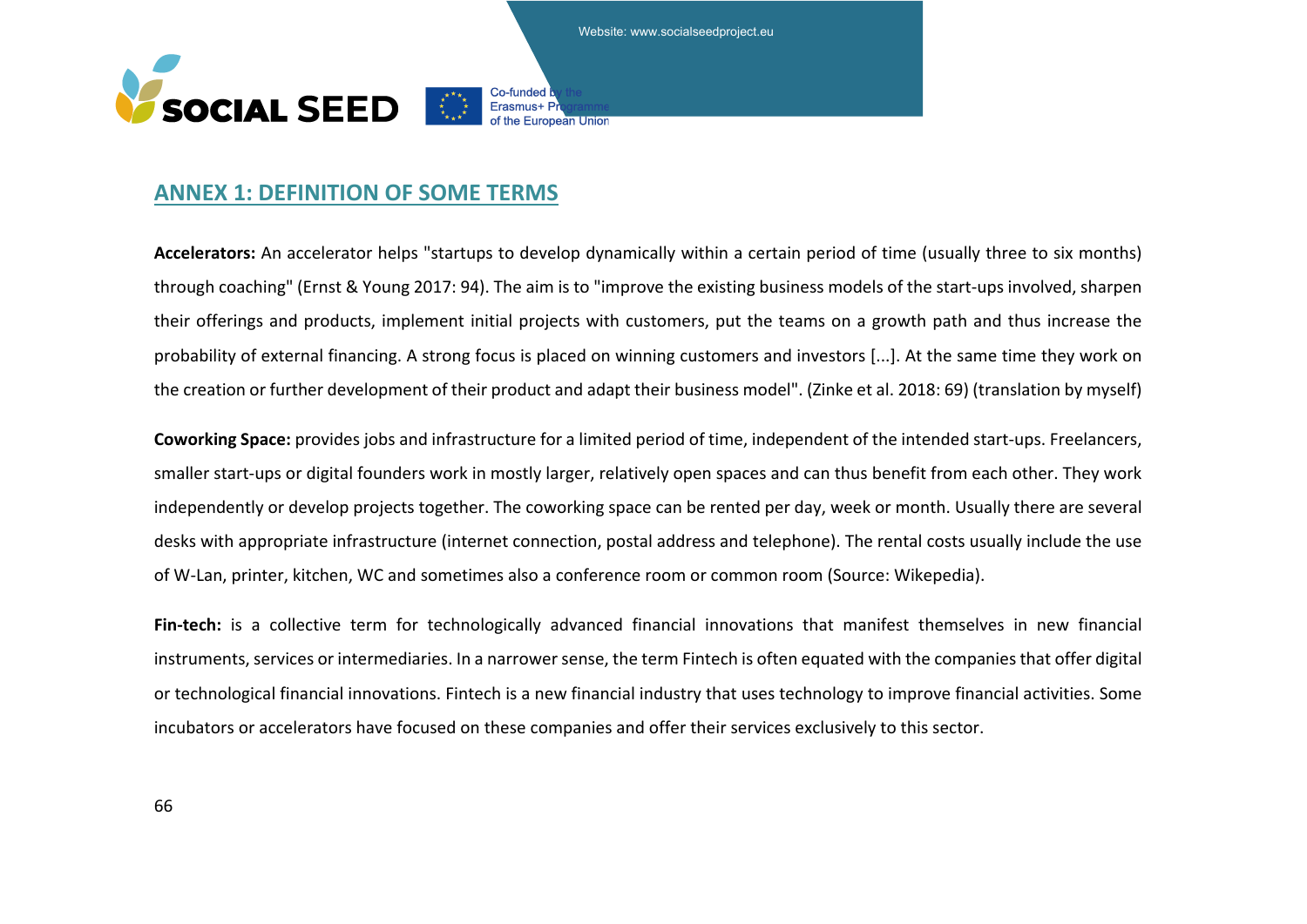Website: www.socialseedproject.eu

Co-funded b



**Incubator:** An incubator provides services for founders in the early stages of their establishment. At this stage, the start-ups "often have no team and only a rough business idea. The task of an incubator is to train the participants to become successful founders. During the program, the development of a business idea, a prototype as well as the formation of a team and the design of the business model are therefore central to the program. The start-ups are often founded during or after the completion of the programme. If the presumed potential is not confirmed, start-up teams can reconsider their business idea at an early stage and adapt it in the light of the insights gained" (Zinke et al. 2018: 59) (translation by myself).

**Industrial park:** is an associated industrial area that is developed and realised by private companies according to a uniform concept and whose areas are subsequently sold or rented to commercial or service companies. The advantage is the joint and therefore cost-effective use of the industrial park's infrastructure. Industrial parks are often set up to offer young companies space, facilities and infrastructure for a limited period of time at subsidised costs (Source: Wikepedia).

**Start-up centre**: A start-up centre usually supports technology-oriented, innovative start-ups and young companies or start-up companies that are designed for growth. In addition, start-up centres should contribute to regional economic development and networking. The terms business start-up centre, technology centre or innovation centre are also used synonymously. The majority of these centres support companies and founders in all sectors. Moreover, the start-up centres are often (co-)financed by public (municipal) institutions and their services are not always clearly differentiated from those of an incubator (Source: Wikepedia).

Sources: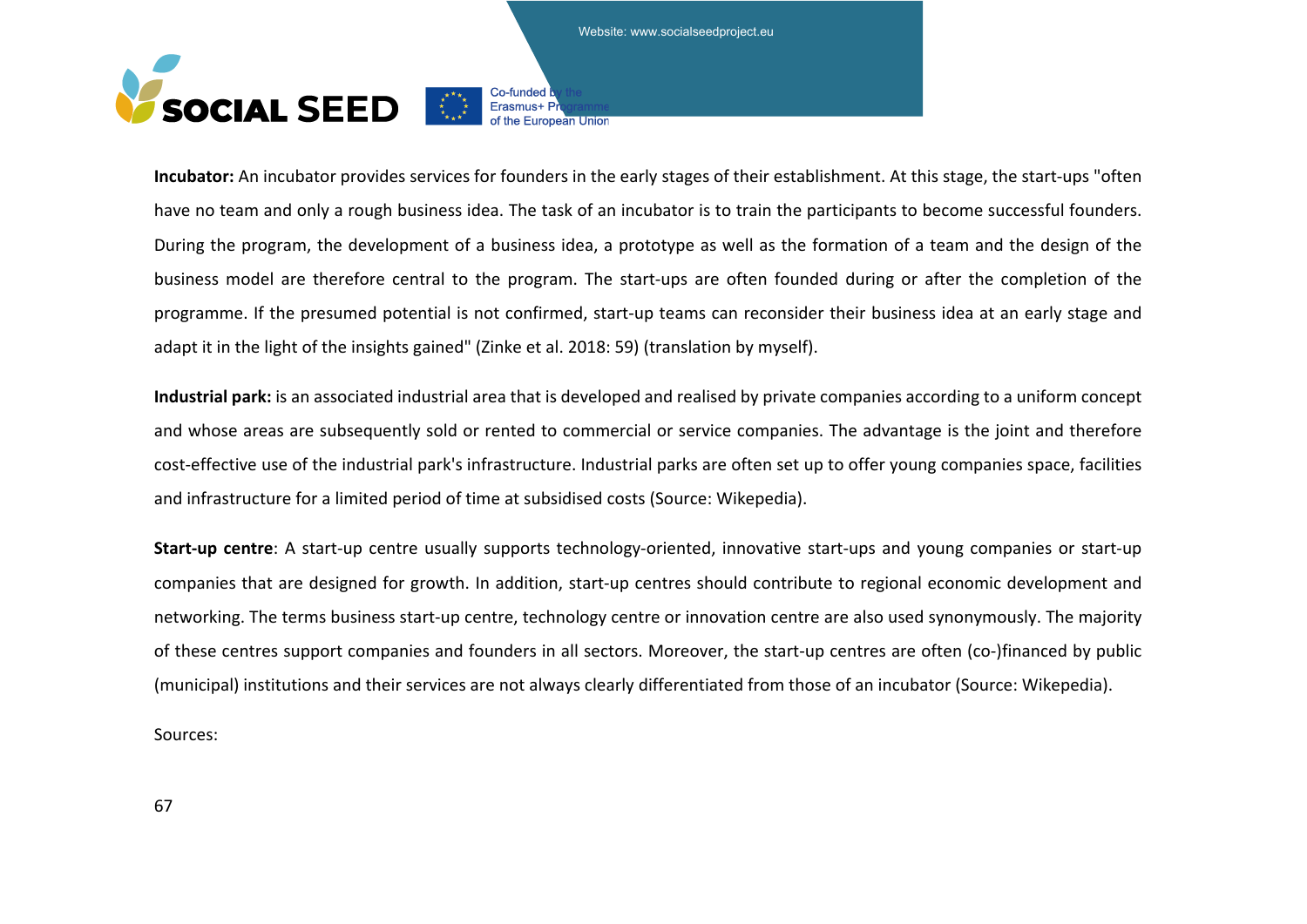



Zinke, Guido/Ferdinand, Jan-Peter/Groß, Wolfram/Möring, Janik Linus/Nögel, Lukas/Petzolt, Stefan/Richter, Stefan/Robeck, Martin Si-mon/Wessels, Jan (2018): Trends in der Unterstützungslandschaft von Start-ups – Inkubatoren, Akzeleratoren und andere, Studie im Auftrag des Bundesministeriums für Wirtschaft und Energie (BMWi), Berlin: Institut für Innovation und Technik in der VDI/VDE Innovation + Technik GmbH.

the European Union

**Ernst & Young Wirtschaftsprüfungsgesellschaft (2017):** Die wirtschaftliche, steuerliche und regulatorische Attraktivität von Startup-Ökosystemen. Die wirtschaftliche, steuerliche und regulatorische Attraktivität von Startup-Ökosystemen – Eine Analyse für Deutschland, Israel, das Vereinigte Königreich und Kalifornien (USA), Frankfurt am Main: Deutsche Börse AG.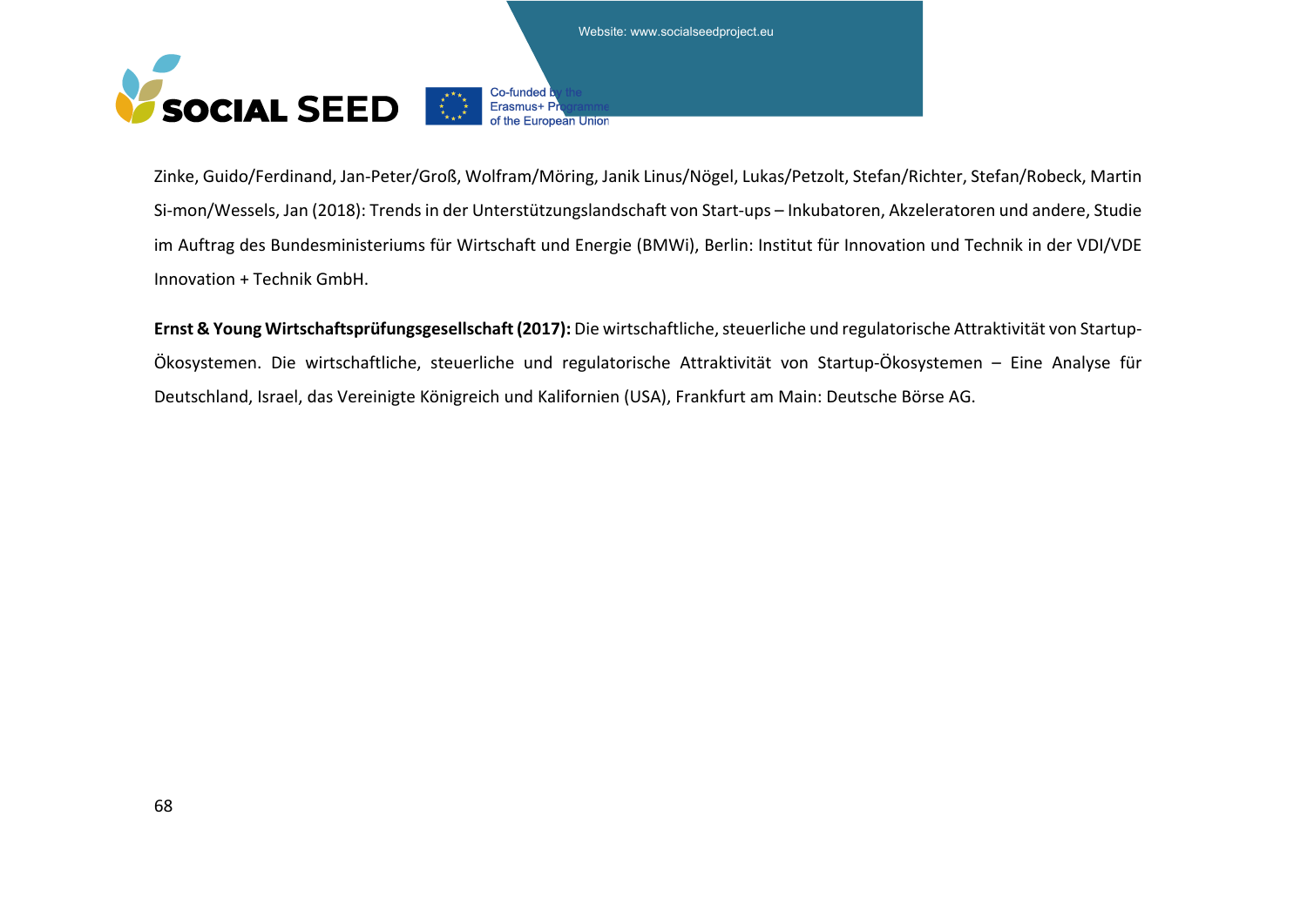Website: www.socialseedproject.eu



# **ANNEX 2: CONSIDERED INCUBATORS / ACCELERATORS / START-UP CENTRES**

| Nr.             | Land    | Stadt     | Inkubatoren / Gründungszentren finanziert von Kommunen (öffentliche Verwaltung) |
|-----------------|---------|-----------|---------------------------------------------------------------------------------|
| $\mathbf 1$     | Austria | Wien u.a. | https://www.aplusb.biz/zentren/                                                 |
| $\overline{2}$  | Austria | Wien      | https://wirtschaftsagentur.at/ueber-uns/das-unternehmen/organisation/           |
| $\overline{3}$  | Croatia | Rijeka    | https://www.rijeka.hr/en/start-up-incubator/                                    |
| $\overline{4}$  | Croatia | Zagreb    | not available                                                                   |
| 5               | Estonia | Tallinn   | https://www.tehnopol.ee/en/startup-incubator/                                   |
| $6\phantom{1}6$ | Finland | Helsinki  | not available                                                                   |
| $\overline{7}$  | France  | Paris     | not available                                                                   |
| 8               | France  | Nizza     | not available                                                                   |
| 9               | France  | Lyon      | not available                                                                   |
| 10              | France  | Nantes    | not available                                                                   |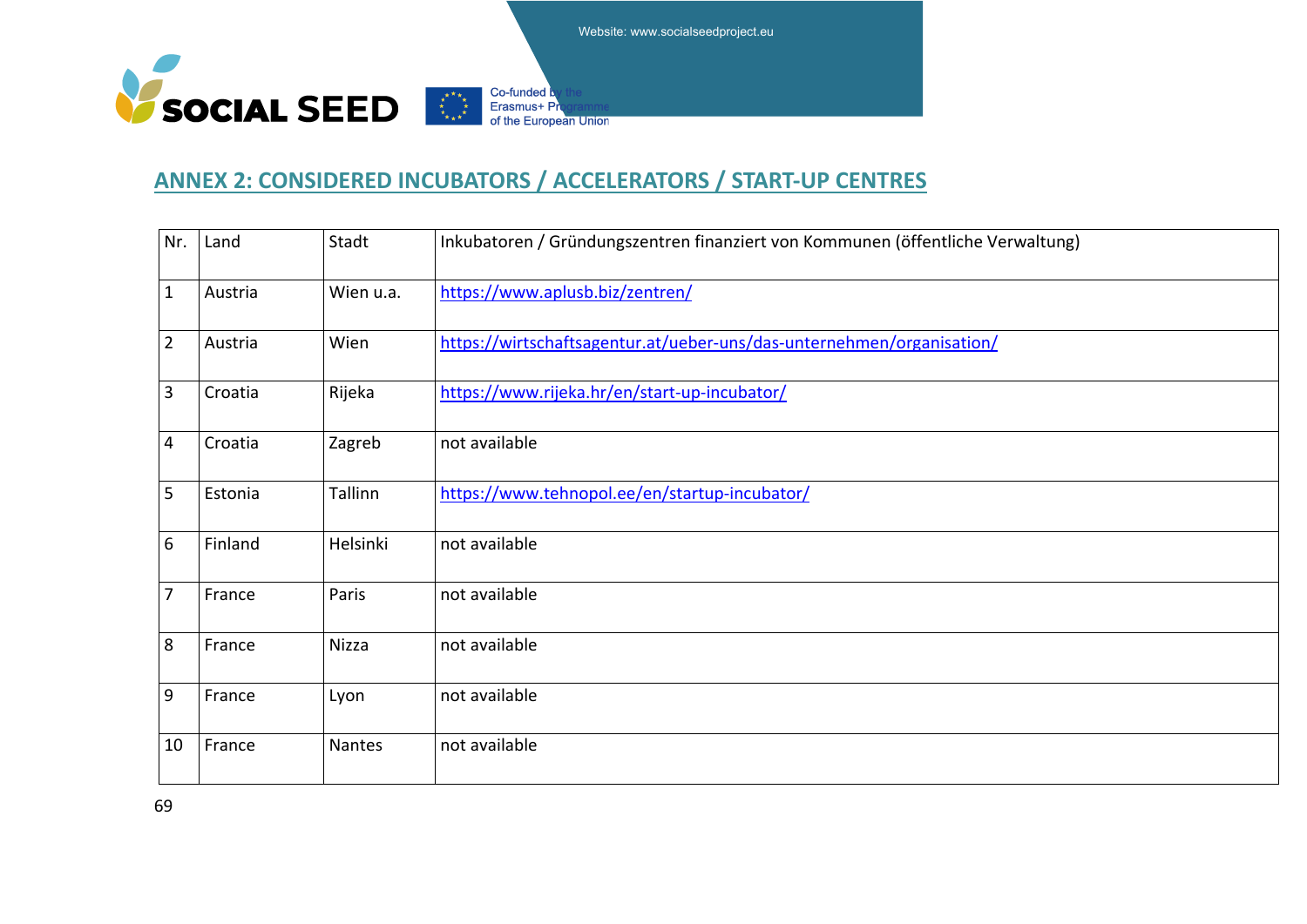

| 11 | France  | Montpellier   | not available                                                                                           |
|----|---------|---------------|---------------------------------------------------------------------------------------------------------|
| 12 | France  | Marseille     | not available                                                                                           |
| 13 | Germany | Gießen        | https://www.tig-gmbh.de/wir-im-tig/das-tig                                                              |
| 14 | Germany | Mannheim      | https://startup-mannheim.de/mggmbh/                                                                     |
| 15 | Germany | Hamburg       | not available                                                                                           |
| 16 | Germany | <b>Berlin</b> | https://www.adlershof.de/wirtschaft-wissenschaft/gruenderzentren-in-berlin/adlershofer-gruenderzentren/ |
| 17 | Germany | <b>Berlin</b> | not available                                                                                           |
| 18 | Germany | Karlsruhe     | https://technologiefabrik-ka.de/leistungen/                                                             |
| 19 | Germany | Köln          | not available                                                                                           |
| 20 | Germany | Düsseldorf    | not available                                                                                           |
| 21 | Germany | Essen         | not available                                                                                           |
| 22 | Germany | Frankfurt     | $\frac{1}{1}$<br>https://www.kompassfrankfurt.de/<br>https://frankfurt-business.net/existenzgruender/   |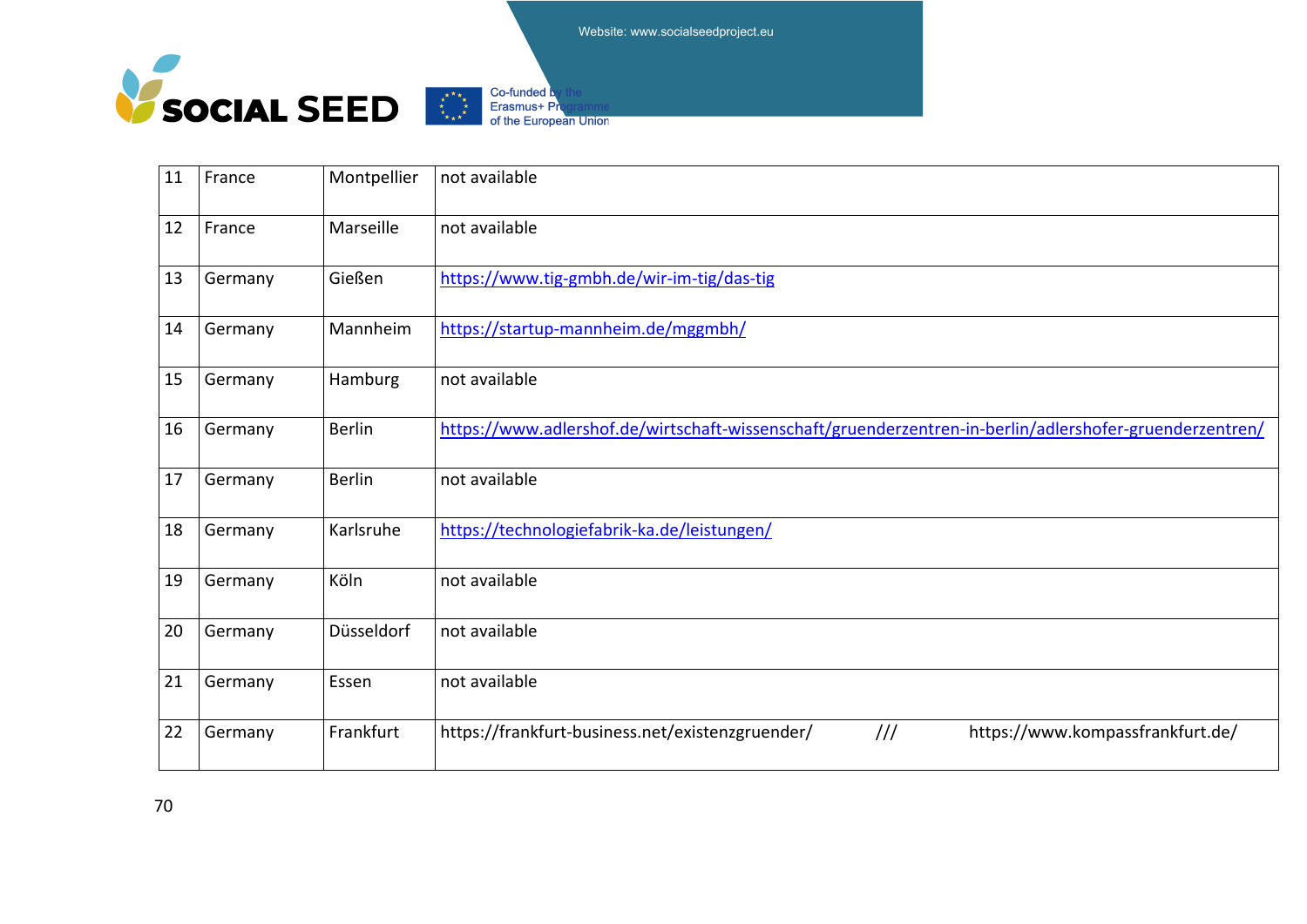



| 23 | Germany | <b>NRW</b> | https://dwnrw-hubs.de/hubs/                                                                |
|----|---------|------------|--------------------------------------------------------------------------------------------|
| 24 | Germany | München    | https://www.muenchen.de/rathaus/wirtschaft/gruendung/gruenderoekosystem-muenchen.html      |
| 25 | Germany | München    | https://www.baystartup.de/baystartup/                                                      |
| 26 | Germany | München    | https://www.gategarching.com/ueber-uns/#oekosystem                                         |
| 27 | Germany | Stuttgart  | https://www.mtechaccelerator.com/                                                          |
| 28 | Germany | Stuttgart  | https://www.stuttgart.de/existenzgruendung                                                 |
| 29 | Germany | Dortmund   | https://www.wirtschaftsfoerderung-dortmund.de/gruendung                                    |
| 30 | Germany | Leipzig    | https://spinlab.co/de/home#wwd                                                             |
| 31 | Greece  | Athen      | http://www.theathensincube.gr/pages/Incubator                                              |
| 32 | Ireland | Dublin     | https://www.enterprise-ireland.com/en/Researchers/Spin-Outs/Start-Up-Incubation-Space.html |
| 33 | Italy   | Milan      | http://www.speedmiup.it/eng/about-us/speed-mi-up/                                          |
| 34 | Italy   | Milan      | http://www.fabriq.eu/en/incubazione/                                                       |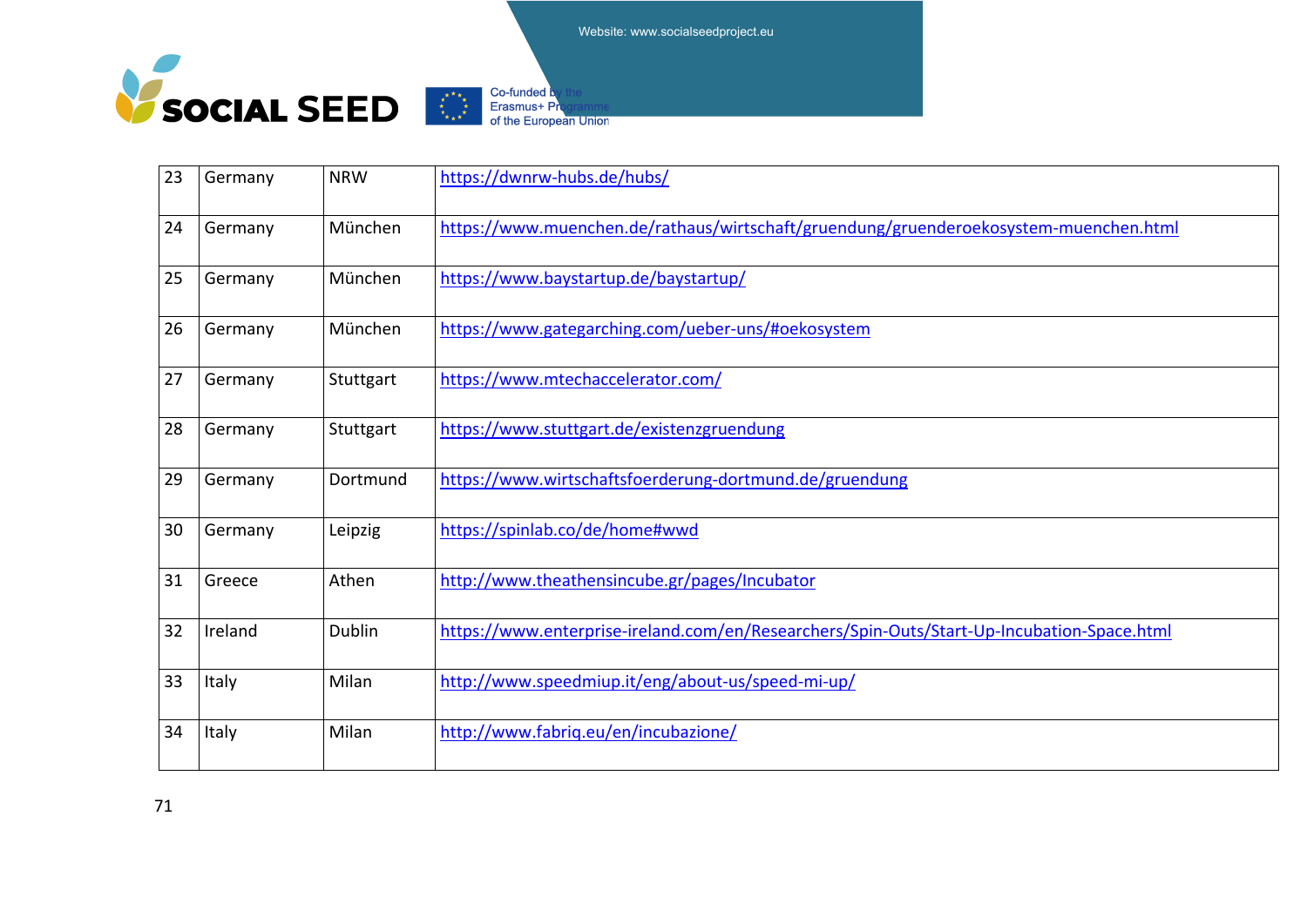



| 35 | Italy       | Turin             | https://www.i3p.it/en/about                       |
|----|-------------|-------------------|---------------------------------------------------|
| 36 | Netherlands | Amsterdam         | not available                                     |
| 37 | Netherlands | Rotterdam         | not available                                     |
| 38 | Netherlands | Den Haag          | not available                                     |
| 39 | Poland      | Warschau          | not available                                     |
| 40 | Poland      | Danzig            | http://www.inkubatorstarter.pl/en#we_offer        |
| 41 | Portugal    | Lissabon          | https://www.startuplisboa.com/faq                 |
| 42 | Portugal    | Porto             | https://uptec.up.pt/                              |
| 43 | Slowakai    | <b>Bratislava</b> | not available                                     |
| 44 | Spain       | Sevilla           | not available                                     |
| 45 | Spain       | Madrid            | not available                                     |
| 46 | Spain       | Barcelona         | https://www.barcelonactiva.cat/barcelonactiva/en/ |